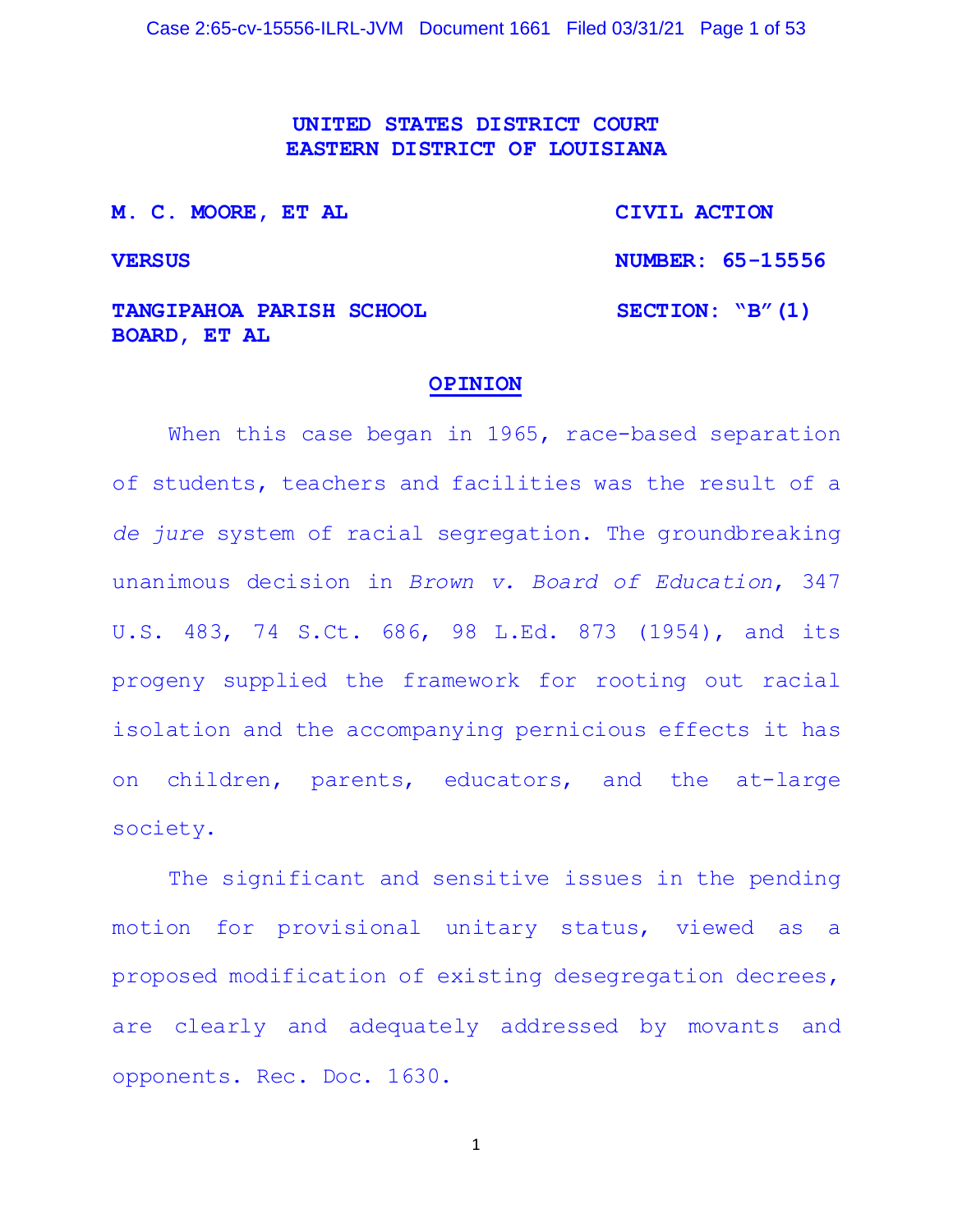We proceed and join in remembrance with Circuit Judge Carl Stewart's cautionary observations in a concurring opinion in *Anderson v. Sch. Bd. of Madison Cty.*, 517 F.3d 292, 305 (5th Cir. 2008).

While the record **[as here]** provides a detailed account of the many obstacles that prevent the existence of fully integrated schools—such as the confluence of the geography and demography in the district—the cruel irony is that racial isolation, albeit not as the product of *de jure* segregation, largely remains as foreboding and potentially deleterious as it was when federal court supervision began. Of course, this case is only the latest indication that despite the societal progress that has been made in dismantling systems of segregation, many of the concerns highlighted in *Brown* still remain as viable today as when that opinion was first authored.

## *Id*. at 306 (emphasis added)

The ultimate inquiry in determining whether a school district is unitary is whether (1) the school district has complied in good faith with desegregation orders for a reasonable amount of time, and (2) the school district has eliminated the vestiges of prior *de jure* segregation to the extent practicable. *Hull v. Quitman County Bd. of Educ.,* 1 F.3d 1450, 1454 (5th Cir.1993); see also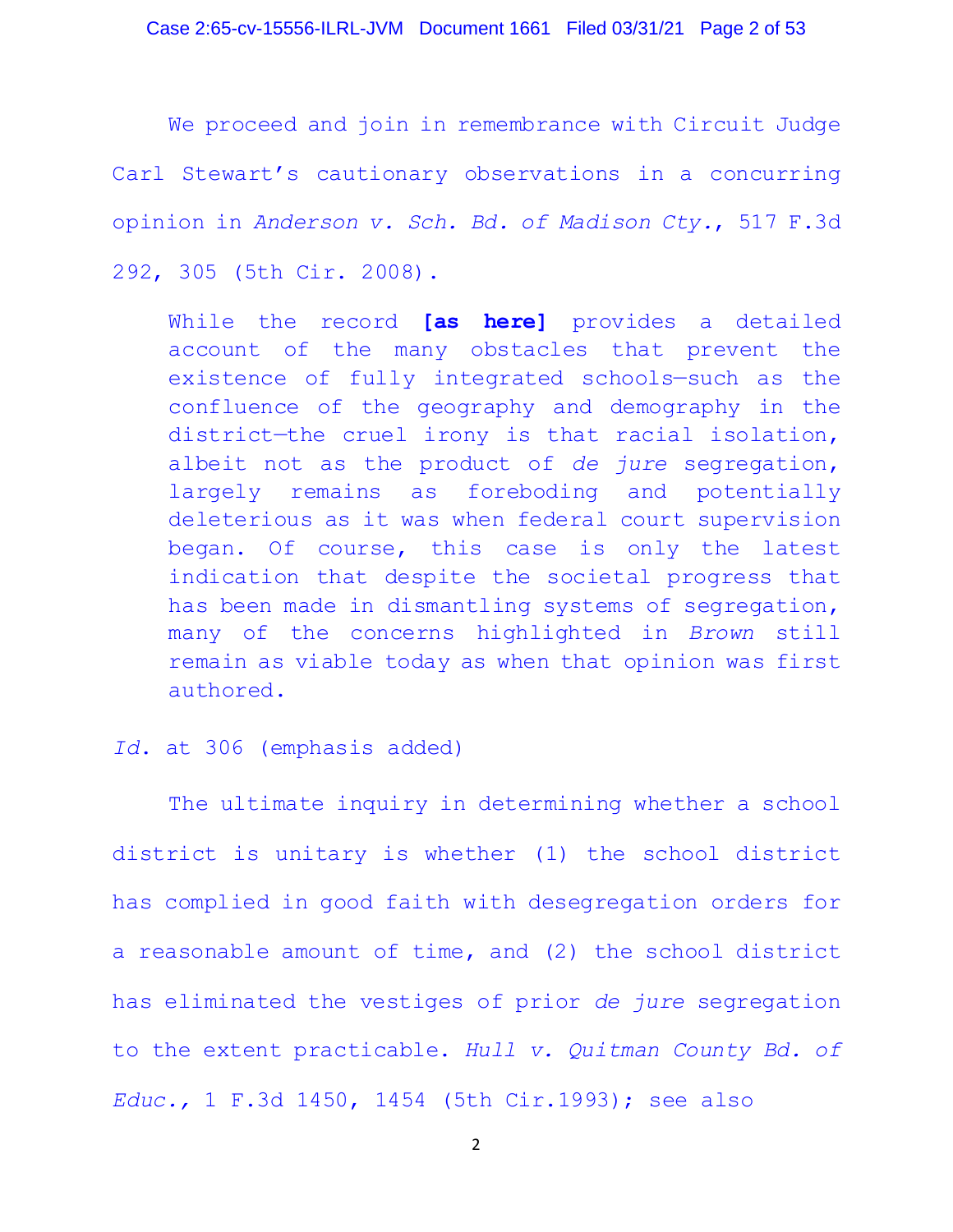*Freeman v. Pitts,* 503 U.S. 467, 492, 498, 112 S.Ct. 1430 (1992). This standard applies in assessing whether the school district is unitary in the remaining areas relative to employment practices, student assignment, and facilities. Unitary status was previously declared in other areas.

In evaluating unitary status, "a court should give particular attention to the school system's record of compliance." The record of good faith compliance must be "consistent". See *Fletcher v. Miss., et al,* CA#16-60722 *(*5th Cir. 02/06/2018). For at least three years, the district court should retain jurisdiction and require the school board to file reports with the court. The court then must hold a hearing to consider whether the district should be considered unitary; plaintiffs must receive notice of the hearing and an opportunity to show why the system is not unitary and why continued judicial supervision is necessary. Only after these procedures are followed may a district court be sufficiently certain that a school system is unitary and dismiss the case. *See*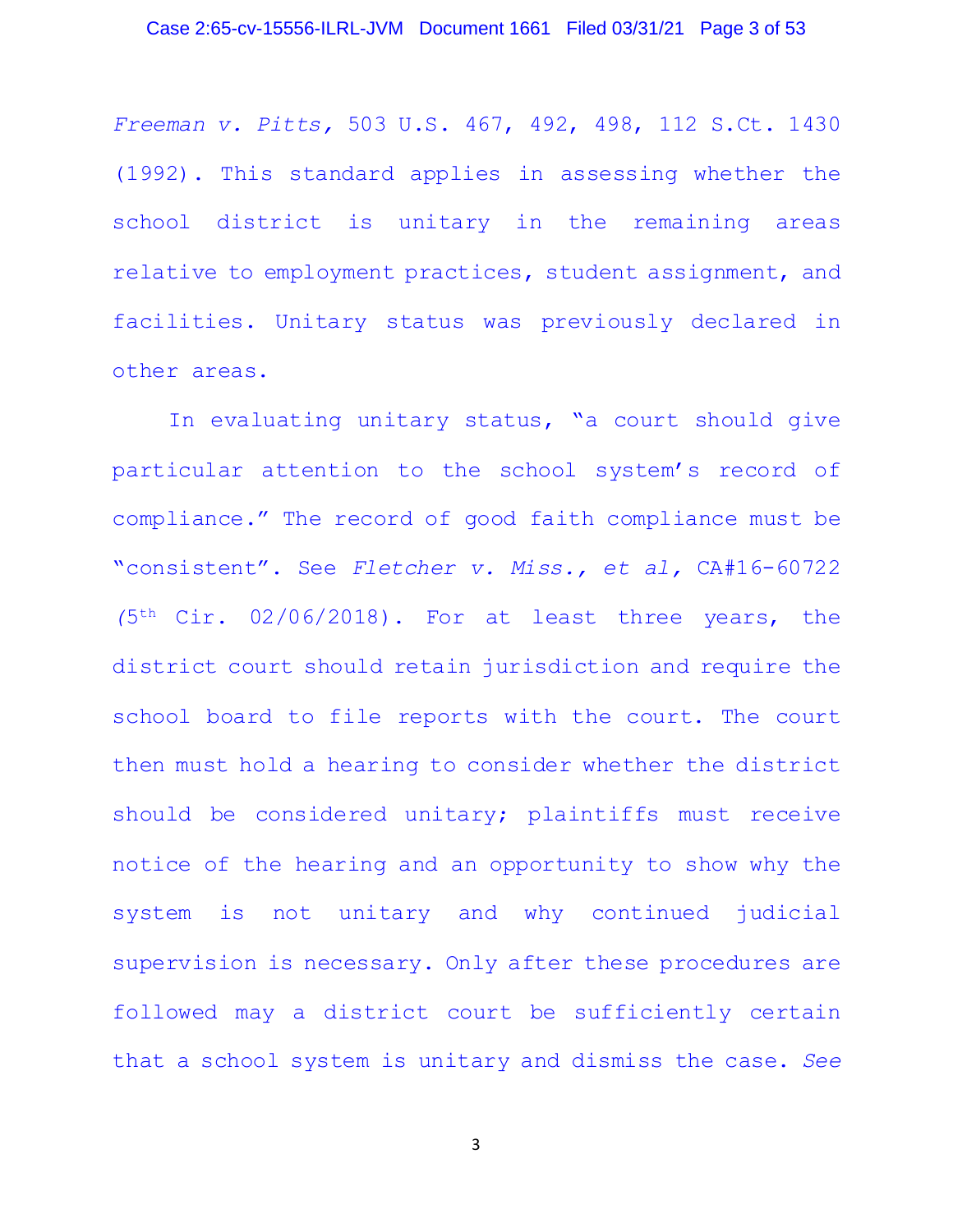### Case 2:65-cv-15556-ILRL-JVM Document 1661 Filed 03/31/21 Page 4 of 53

*Monteilh v. St. Landry Par. Sch. Bd.,* 848 F.2d 625, 629 (5th Cir. 1988). It must be emphasized that a provisional declaration of unitary status will neither vacate prior decrees nor dismiss this action. It would set forth modifications that credit current successes arising from relevant good faith actions of parties over a reasonable period of time. Moreover, additional circumstances as discussed *infra* must be weighed in determining present and future conditions within the Tangipahoa Parish School System ("TPSS").

In *Freeman v. Pitts*, 503 U.S. 467, 491-492, 498 (1992), the Supreme Court stated: "Among the factors which must inform the sound discretion of the court . . . are the following: whether there has been full and satisfactory compliance with the decree in those aspects of the system where supervision is to be withdrawn; whether retention of judicial control is necessary or practicable to achieve compliance with the decree in other facets of the school system; and whether the school district has demonstrated, to the public and to the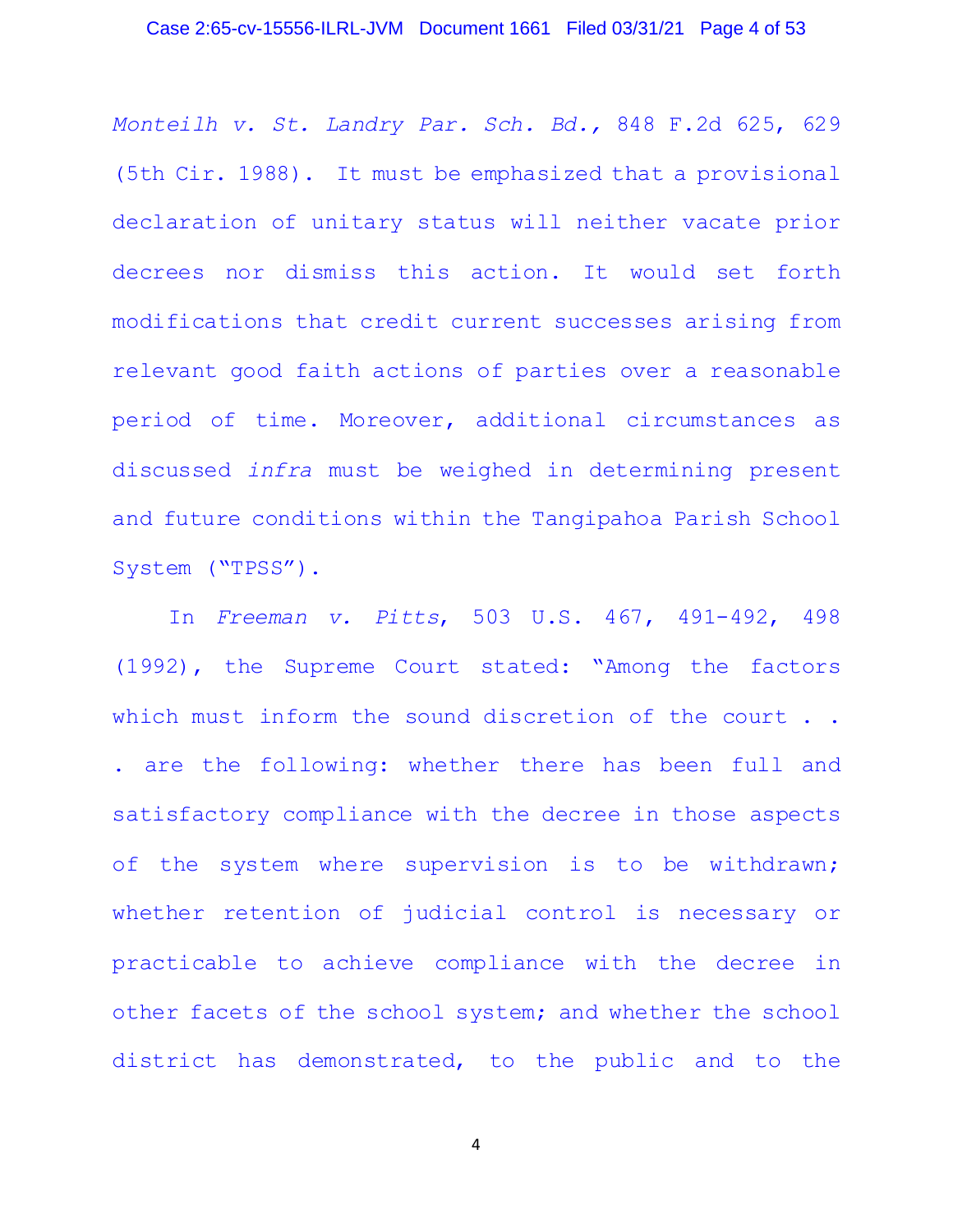#### Case 2:65-cv-15556-ILRL-JVM Document 1661 Filed 03/31/21 Page 5 of 53

parents and students of the once disfavored race, its good-faith commitment to the whole of the court's decree and to those provisions of the law and the Constitution that were the predicate for judicial intervention in the first instance."

Federal courts have broad equitable powers to fashion remedial measures designed to eliminate school segregation. *Milliken v. Bradley*, 433 U.S. 267, 279–80, 97 S.Ct. 2749, 53 L.Ed.2d 745 (1977). The district court may "adjust remedies in a feasible and practical way to eliminate the conditions or redress the injuries caused by unlawful action." *Freeman v. Pitts*, 503 U.S. 467, 487, 112 S.Ct. 1430, 118 L.Ed.2d 108 (1992). If injunctive relief is "to be enforced with fairness and precision," it must be flexible. *Id.*

Accordingly, "sound judicial discretion may call for the modification of the terms of an injunctive decree if the circumstances, whether of law or fact, obtaining at the time of its issuance have changed, or new ones have since arisen." *Pasadena City Bd. of Educ. v. Spangler,*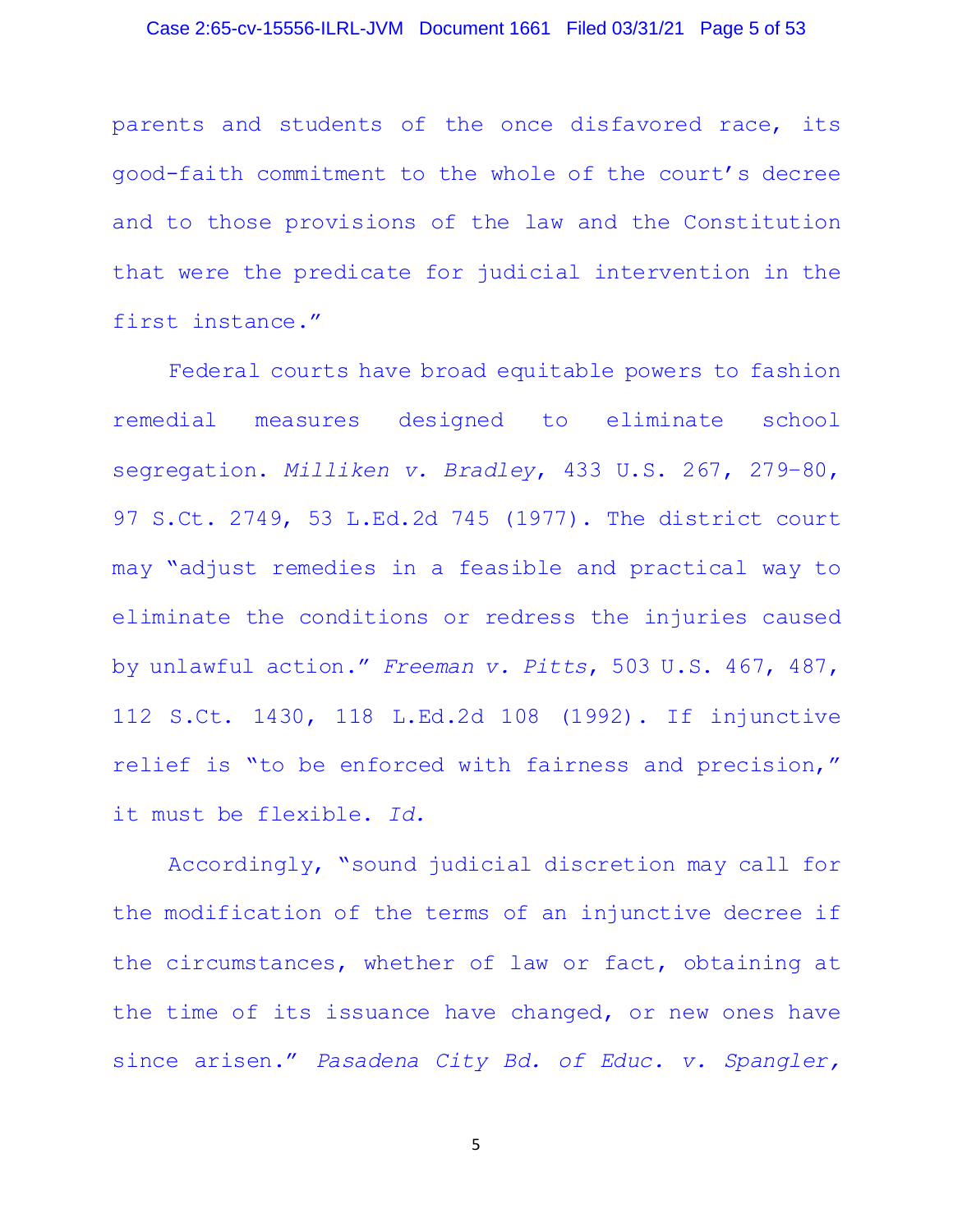427 U.S. 424, 437, 96 S.Ct. 2697, 49 L.Ed.2d 599 (1976). A school district, though, is "entitled to a rather precise statement of its obligations under a desegregation decree." *Board of Educ. of Oklahoma City Pub. Schs. v. Dowell*, 498 U.S. 237, 246, 111 S.Ct. 630, 112 L.Ed.2d 715 (1991); *Moore v. Tangipahoa Par. Sch. Bd.*, 864 F.3d 401, 406 (5th Cir. 2017).

First, consent decrees are contractual in nature, so parties may fairly expect such orders to be enforced as both a contract and a judicial decree. *Frew ex rel. Frew v. Hawkins*, 540 U.S. 431, 437, 124 S.Ct. 899, 157 L.Ed.2d 855 (2004). As a judicial decree, such injunctions are "subject to the rules generally applicable to other judgments and decrees," including modification. *See id*. 540 U.S. at 441. Further, individuals and entities subject to injunctions must have fair notice of the terms of the injunction and any modifications that take place. See *W. Water Mgmt., Inc. v. Brown*, 40 F.3d 105, 109 (5th Cir. 1994); *Alabama Nursing Home Ass'n v. Harris,* 617 F.2d 385, 387–88 (5th Cir. 1980). Upon proper notice, the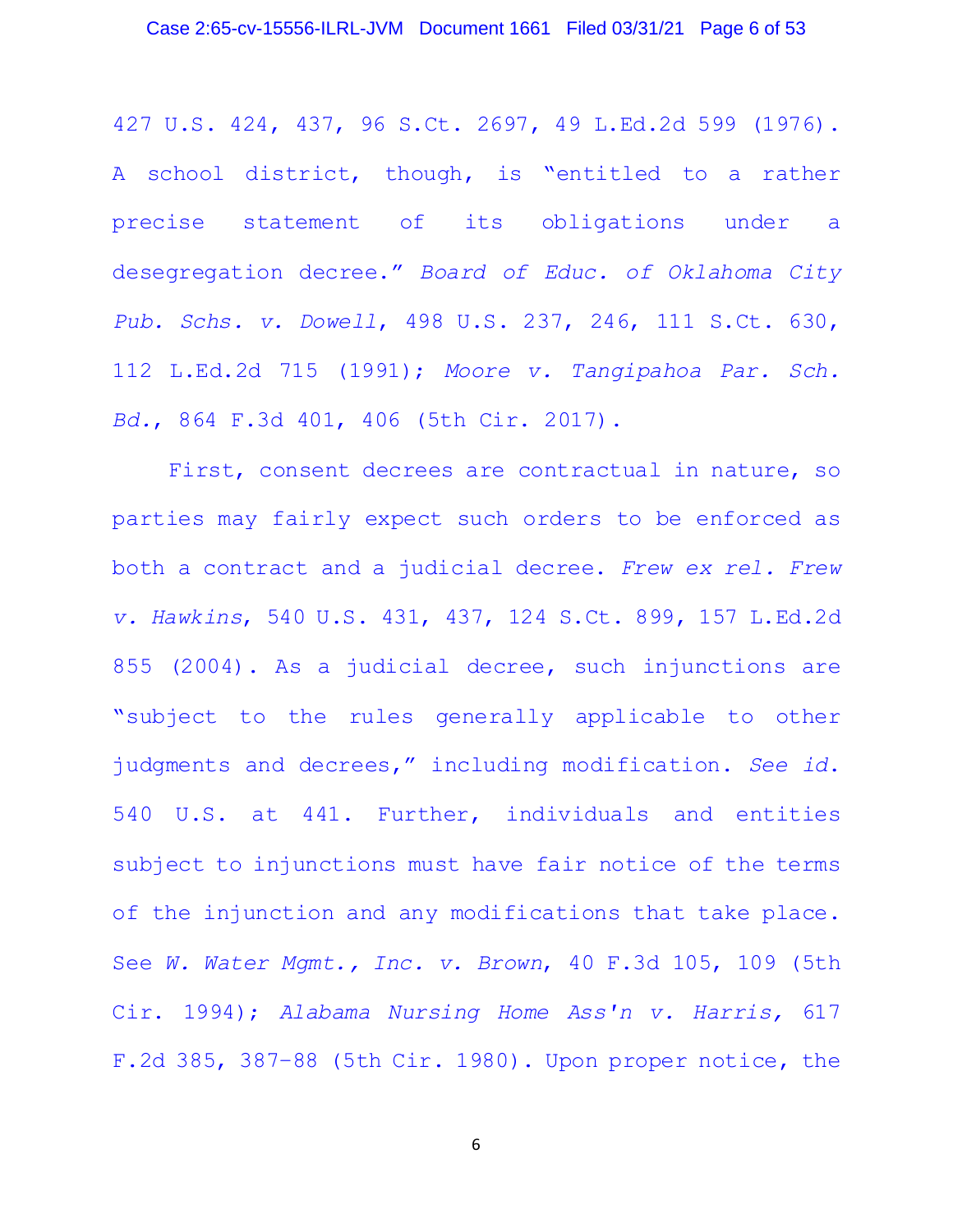#### Case 2:65-cv-15556-ILRL-JVM Document 1661 Filed 03/31/21 Page 7 of 53

district court may modify the terms of an injunction *sua sponte*. *W. Water Mgmt.*, 40 F.3d at 109.

Litigation Counsel for plaintiffs filed on December 5, 2019 an opposition memorandum which concluded at page 8 that "The motion for unitary status and approval of the proposed settlement agreement (found at Rec. Doc. 1581 filed on Sept. 26, 2019) should be dismissed without prejudice, subject to re-submission after addressing the concerns expressed by the court at the November 20, 2019 hearing." Rec. Doc. 1609 (Emphasis added)

The court's primary concerns during the November 2019 hearing expressly dealt with the need for additional information showing how the proposed settlement and modification of existing decrees impacted a determination of unitary status. See Rec. Docs. 1606 and 1612 (Transcript). Thereafter, a revision to the original settlement and proposed modification was filed by all parties' Settlement Counsel. See Rec. Doc. 1615, including memorandum and exhibits. Litigation Counsel for plaintiffs filed an opposition to the re-submitted plan,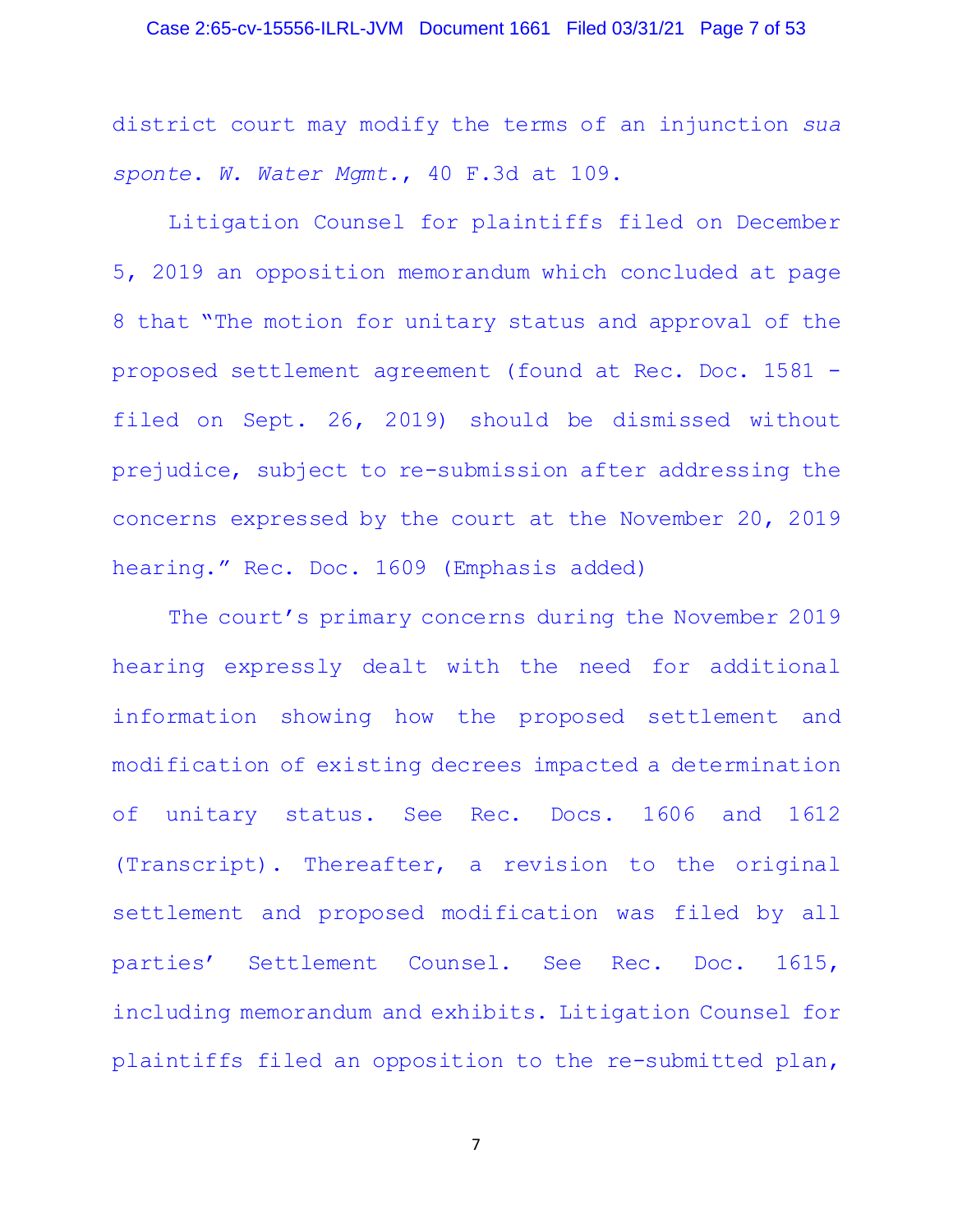### Case 2:65-cv-15556-ILRL-JVM Document 1661 Filed 03/31/21 Page 8 of 53

Rec. Doc. 1619, reciting among other things the long history of this case and how it came to the forefront once again when this court granted relief on an employment matter in March 2008. See Rec. Doc. 661 (*In re* Coach Foster). That 2008 matter effectively revitalized an intermittent monitoring process in all areas. Since then and to establish better pathways to unitary status, the undersigned conducted a series of conferences, hearings, issued various orders, injunctions, plan modifications, and conducted on-site visits to various schools within the noted system. At all stages, we have been ably assisted and/or received involvement by all parties' counsel, leading community members and civic groups, school officials, staff, the Chief Desegregation Implementation Officer ("CDIO") and Court Compliance Officer ("CCO") – all of whom presented, *inter alia*, perspectives from relevant constituents or stakeholders, e.g. parents, educators, students, administrators, residents, various organizations, etc.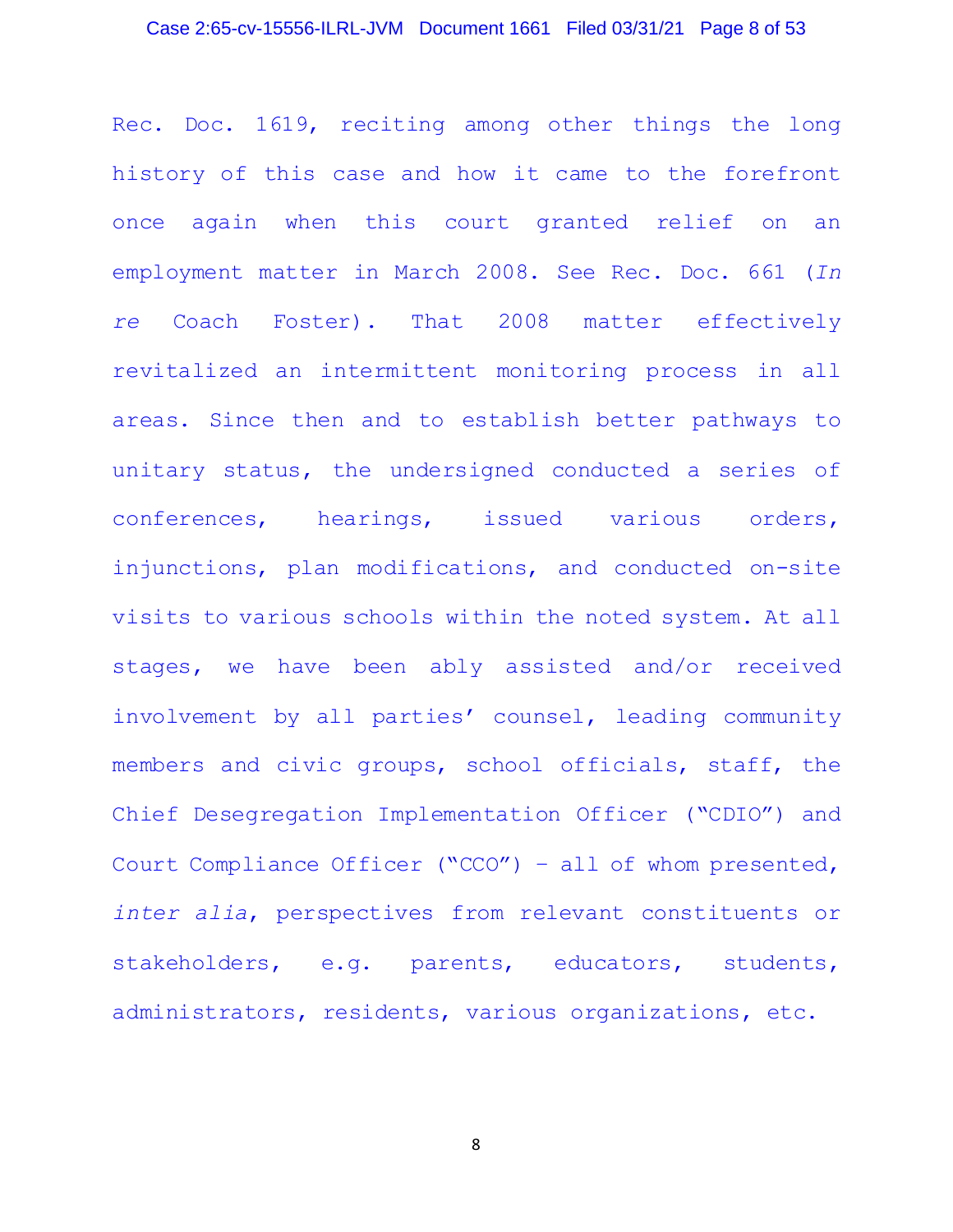Subsequently, a hearing was held on the latter proposal on February 11, 2020. See Rec. Docs. 1626 and 1627 (Transcript). While indicating provisional approval of the modified proposal at that hearing and to further clarify certain aspects of the modification, we gave parties further opportunity to address certain aspects of the proposal. Implicit again in our consideration is having a plan that could better maintain and promote unitary status, along with consideration of the existing plans and orders found at Record Documents 866-876 and others.

Thereafter on March 23, 2020 Settlement Counsel for all parties filed the instant motion to declare provisional unitary status, suspend existing injunctions and orders, and acknowledge and approve final settlement. See Rec. Doc. 1630 and related exhibits. A hearing was held on July 30, 2020. After hearing from all parties' counsel, parties were given further opportunity to file additional information/data and motions on remaining disputed issues. Rec. Doc. 1638.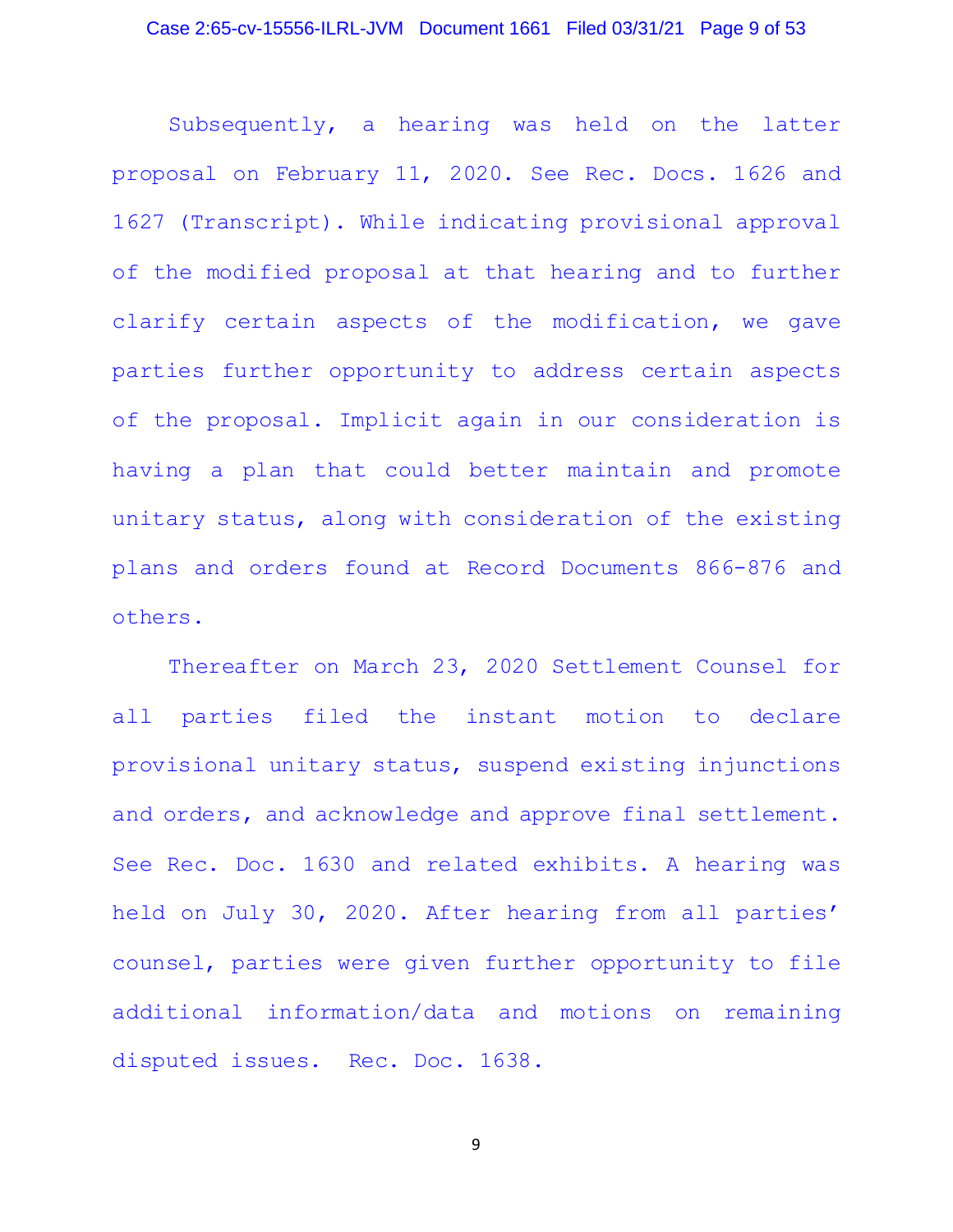On August 18, 2020 Litigation Counsel moved to conduct discovery relevant to the recently submitted documents and inquiries made by the court concerning academic performance of black students. Rec. Doc. 1642. That motion was granted on September 3, 2020 to allow movant focused discovery via Federal Rule of Civil Procedure 31.<sup>1</sup> That same procedure was previously used in a similar request by Litigation Counsel for plaintiffs on related issues in preparation for the earliermentioned November 2019 hearing. See Rec. Docs. 1599 and 1648.

Even though parties might jointly agree to the initial terms, the court may exercise its flexible authority to modify the decree when faced with changed circumstances. See *Spangler*, 427 U.S. at 437, 96 S.Ct. 2697. *Moore v. Tangipahoa Par. Sch. Bd.,* 864 F.3d 401, 407 (5th Cir. 2017). Parties and the at-large public were on notice of work being done on the instant plan before its initial filing in 2019, and through the court's

<sup>1</sup> The record does not show that plaintiff's Litigation counsel proceeded with the authorized Rule 31 discovery or ever moved for reconsideration or an extension for doing so.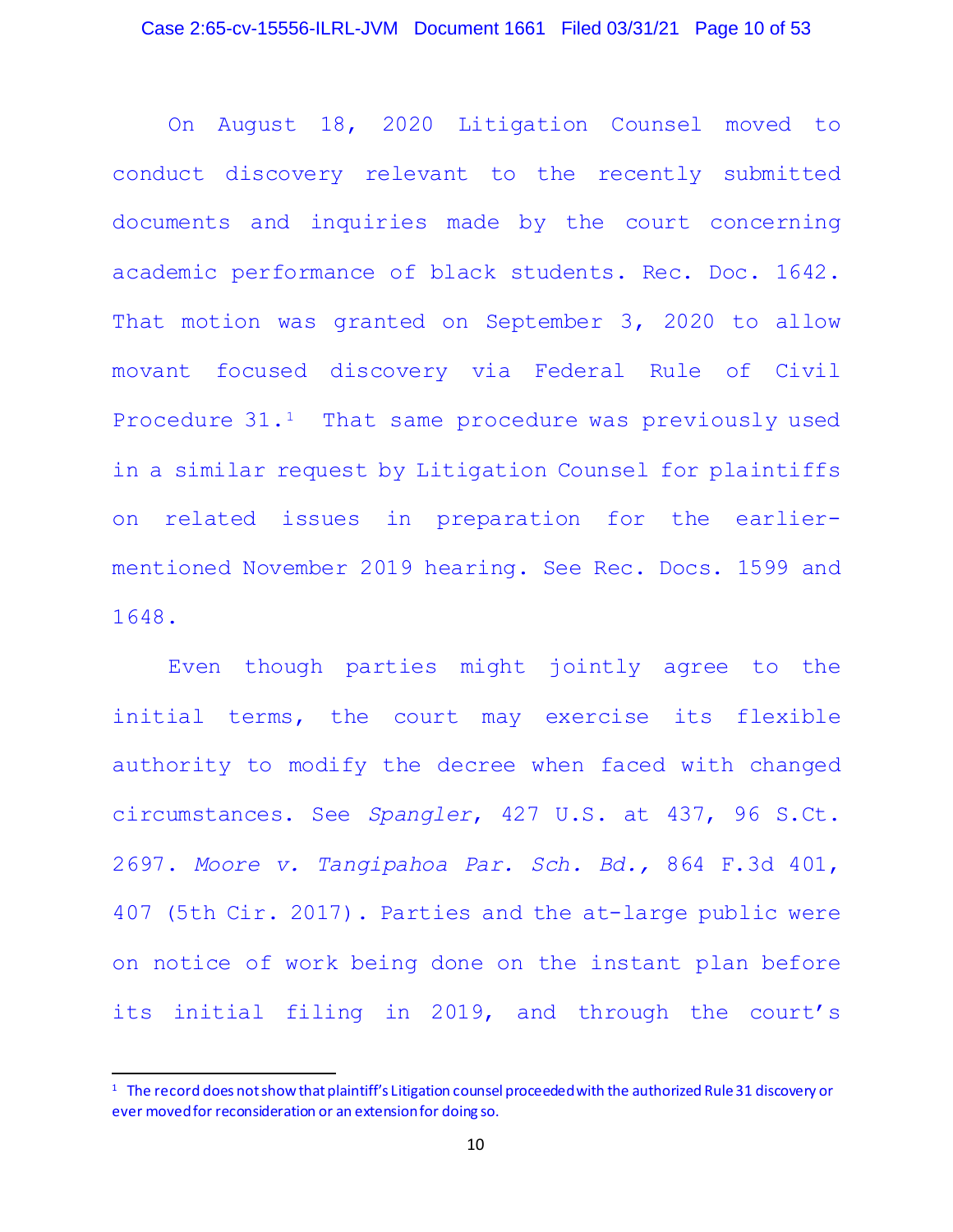### Case 2:65-cv-15556-ILRL-JVM Document 1661 Filed 03/31/21 Page 11 of 53

pronouncements at the first hearing of the original plan in November 2019, and also evidenced by parties' subsequent submissions in response to the court's order at Record Document 1613, and the transcript of same at Record Document 1612.<sup>2</sup> Credible information received from the school superintendent, the former  $CCO<sup>3</sup>$ , and others at hearings on TPSS' strategic plan that essentially forms the foundation and substance for proposed modification also convinces that due process was given to stakeholders for comment.<sup>4</sup> Parties were not unprepared to present and defend their respective positions. Modification of the proposed plan is an exercise of due and reasonable discretion. There would still be periodic reporting, hearings, etc. as currently required throughout a threeyear provisionary term and an ultimate fairness hearing on whether to grant permanent unitary status thereafter.

<sup>&</sup>lt;sup>2</sup> See also Rec. Doc. 1615-1, pp. 5-8 evidencing detailed meetings, etc. by the superintendent and others.

<sup>&</sup>lt;sup>3</sup> Ms. Arlene Knighten, a minister and attorney in Tangipahoa Parish, served as CCO for about twenty years before becoming Executive Counsel to a state agency: https://cardinalchange.com/our-team

<sup>4</sup> Examples included meetings with community/civic groups and Litigation Counsel: Rec. Doc. 1612, pp. 35-37, 57- 64; Id. at pp. 102-4 (The Superintendent also had a citizens advisory committee, that included among other leaders Mr. Mack McCraney: native of Hammond, La., reverend, and first African American Attorney to practice in Tangipahoa Parish: http://nurturingourroots.blogspot.com/2019/05/mack-h-mccraney-became-first-african.html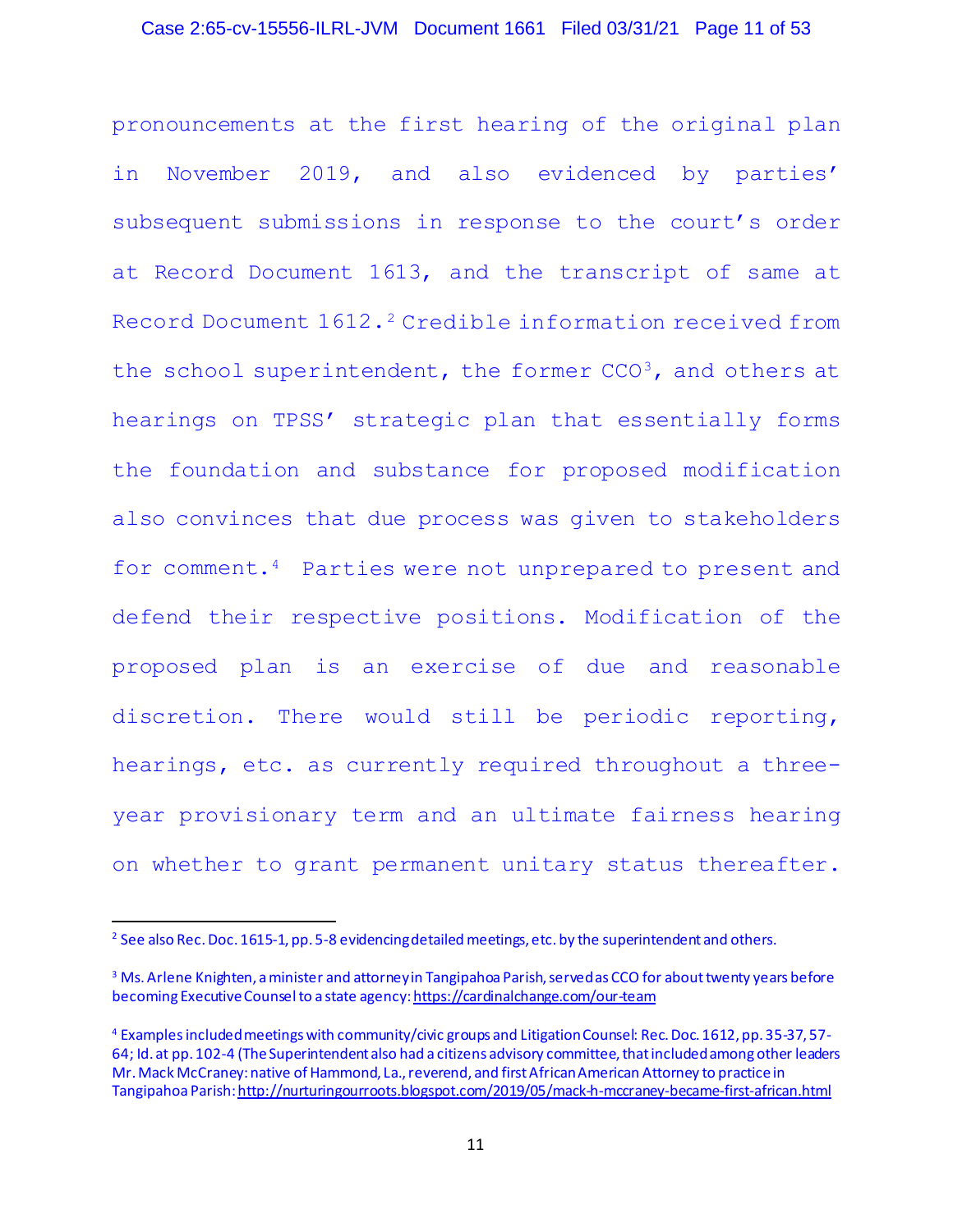#### Case 2:65-cv-15556-ILRL-JVM Document 1661 Filed 03/31/21 Page 12 of 53

A key element amongst others is whether the TPSS has shown through convincing evidence that it is acting in good faith. The fact that contradictory evidence might exist in opposition to the proposed plan does not compel us to credit that evidence over other more compelling and convincing evidence instead. Further, while factored into our consideration of the instant motion, disagreements over the proposed plan between plaintiffs' Litigation and Settlement Counsels and between various stakeholders do not, *per se*, invalidate provisional unitary status review. Cf. *Parker v. Anderson*, 667 F.2d 1204 (5th Cir. 1982) (Class action settlement approved over the objection of all but one of the eleven named plaintiffs as well as over the objections of a number of class plaintiffs. *Id.* at 1207).

#### **EMPLOYMENT PRACTICES**

The school system and various stakeholders have generally worked in good faith to address employment challenges, especially those regarding educators, administrators, supervisors, and staff. In response to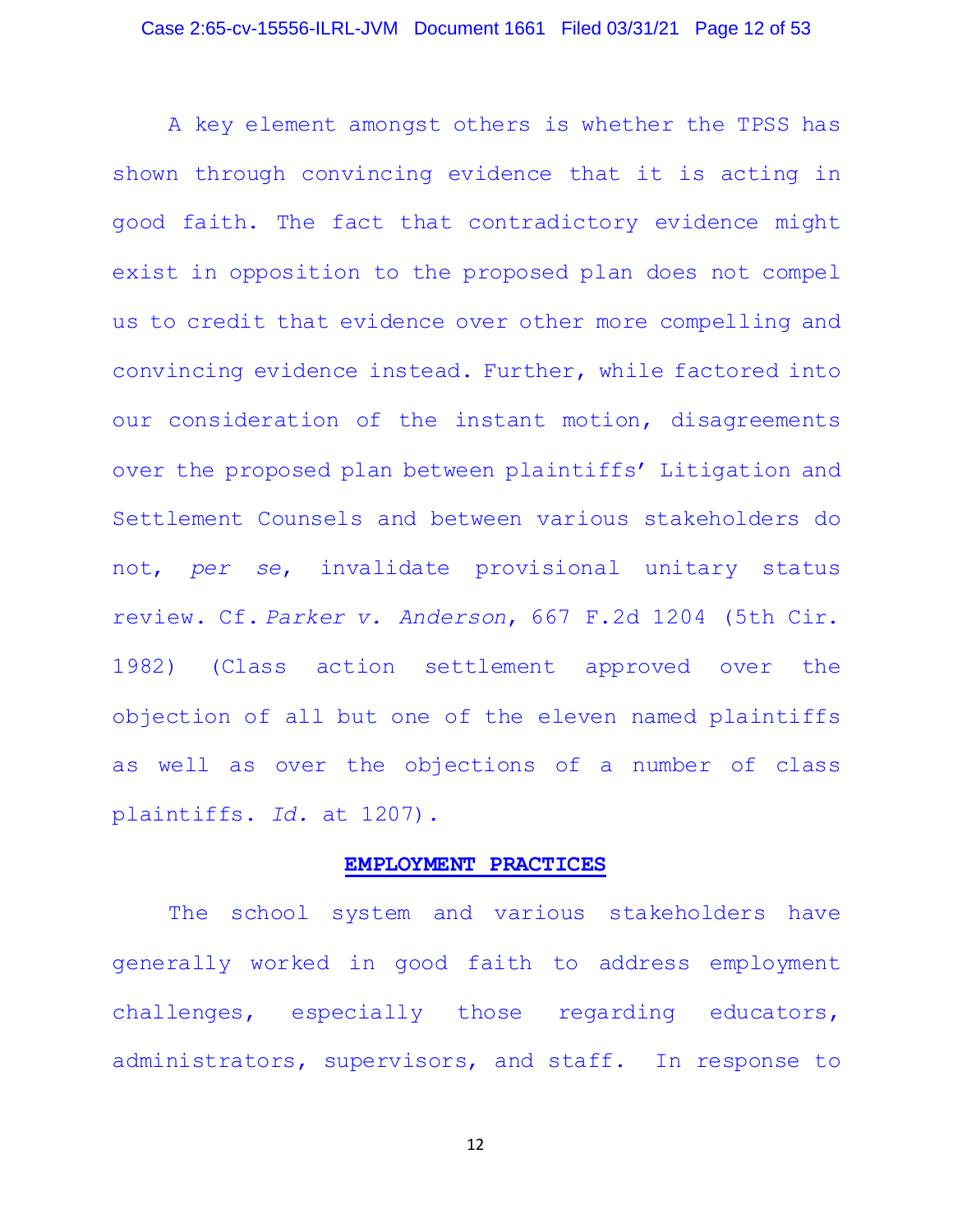### Case 2:65-cv-15556-ILRL-JVM Document 1661 Filed 03/31/21 Page 13 of 53

a motion that had no opposing memorandum, the court granted in June 2015 provisional unitary status in staff assignments because "the Board as a whole over the past 10 years has progressively worked in good faith to attain the 40-60 diversity goal set forth in Record Document 866 with respect to staff assignments for a three-year period in that area." *See Green v. County of School Bd. Of New Kent Cnty.*, 391 U.S. 430, 435-42, 88 S.Ct. 1689, 20 L.Ed. 2d 716 (1968).5

Considering a subsequent motion that came again without record opposition memorandum, the court in 2016 found "school-based staff demographics show that school site administrative personnel have not been assigned in a manner that tends to show that any school is intended only for black or white students."6 Compare Rec. Doc. 1410-1 with Rec. Docs. 1412-5 and 1412-6. The undersigned further found that "personnel policies continue to support non-discriminatory hiring practices and that

<sup>5</sup> See Rec. Doc. 1278, p. 3; Rec. Doc. 1241-1 at 8; Rec. Doc. No. 1241-3 at 11-26.

<sup>6</sup> See Rec. Doc. 1425, p. 5.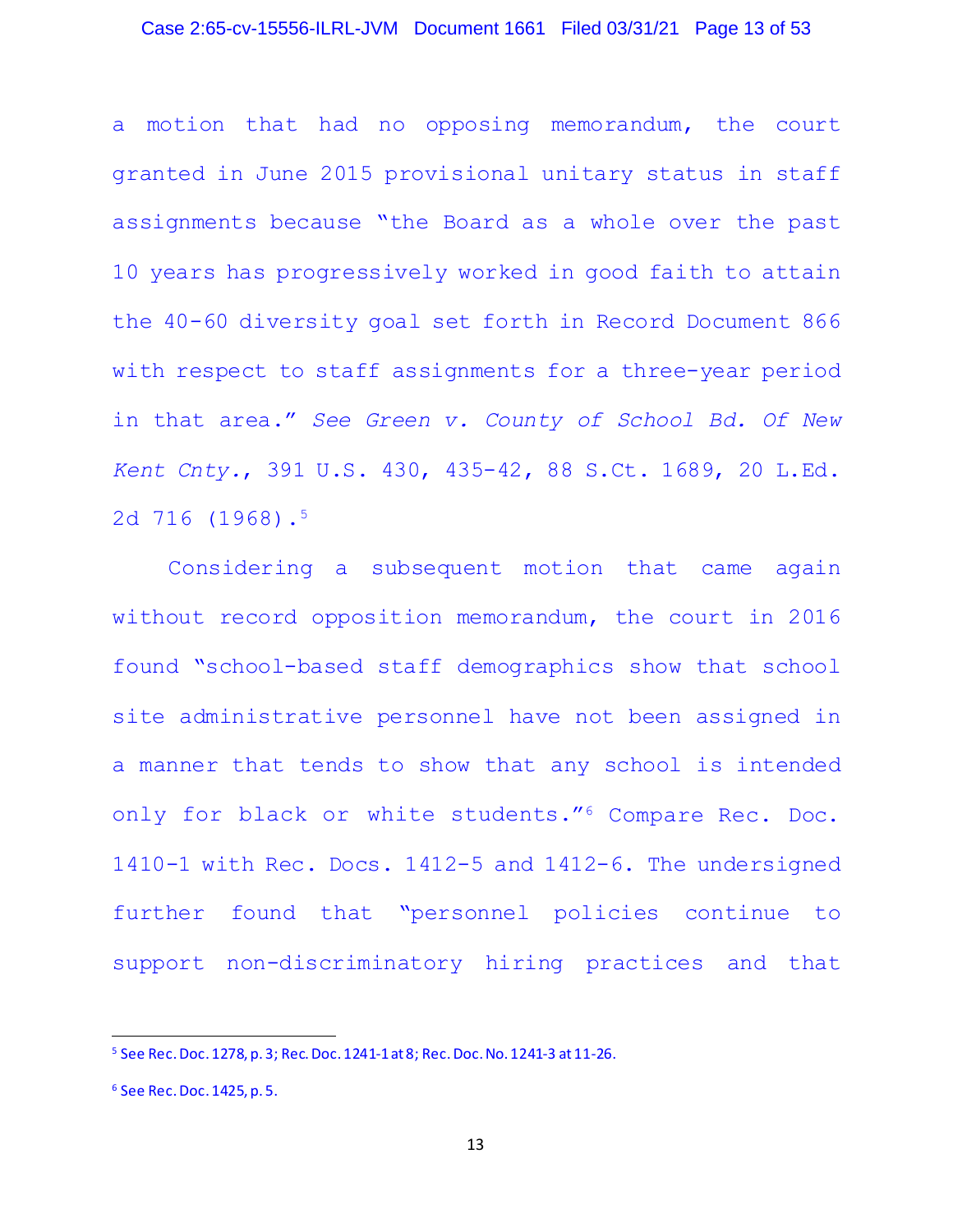### Case 2:65-cv-15556-ILRL-JVM Document 1661 Filed 03/31/21 Page 14 of 53

(TPSS) has a system in place for filing any complaints or grievances concerning discriminatory hiring, assignment, promotion, pay, demotion or dismissal of staff members. Rec. Doc. 1410-2."<sup>7</sup> (Emphasis added). Unitary status in staff assignments would have been declared then but for lack of documentation about two or three unresolved grievances.<sup>8</sup>

Later, when this court dismissed without prejudice another motion for unconditional unitary status in July 2017, there was an open question on whether the TPSS Board's use of interim staff appointments violates orders relative to staff assignment or impacts the provisional grant of unitary status. $9$  Following a report<sup>10</sup> from the CCO, prepared with assistance from the CDIO along with Settlement Counsel, and to Superintendent Stilley's credit, the Superintendent found interim staff

<sup>7</sup> Rec. Doc. 1425, pp. 6-7.

<sup>8</sup> Id., pp. 8-10.

<sup>9</sup> Rec. Doc. 1471 at 24-25.

<sup>10</sup> Rec. Doc. 1548.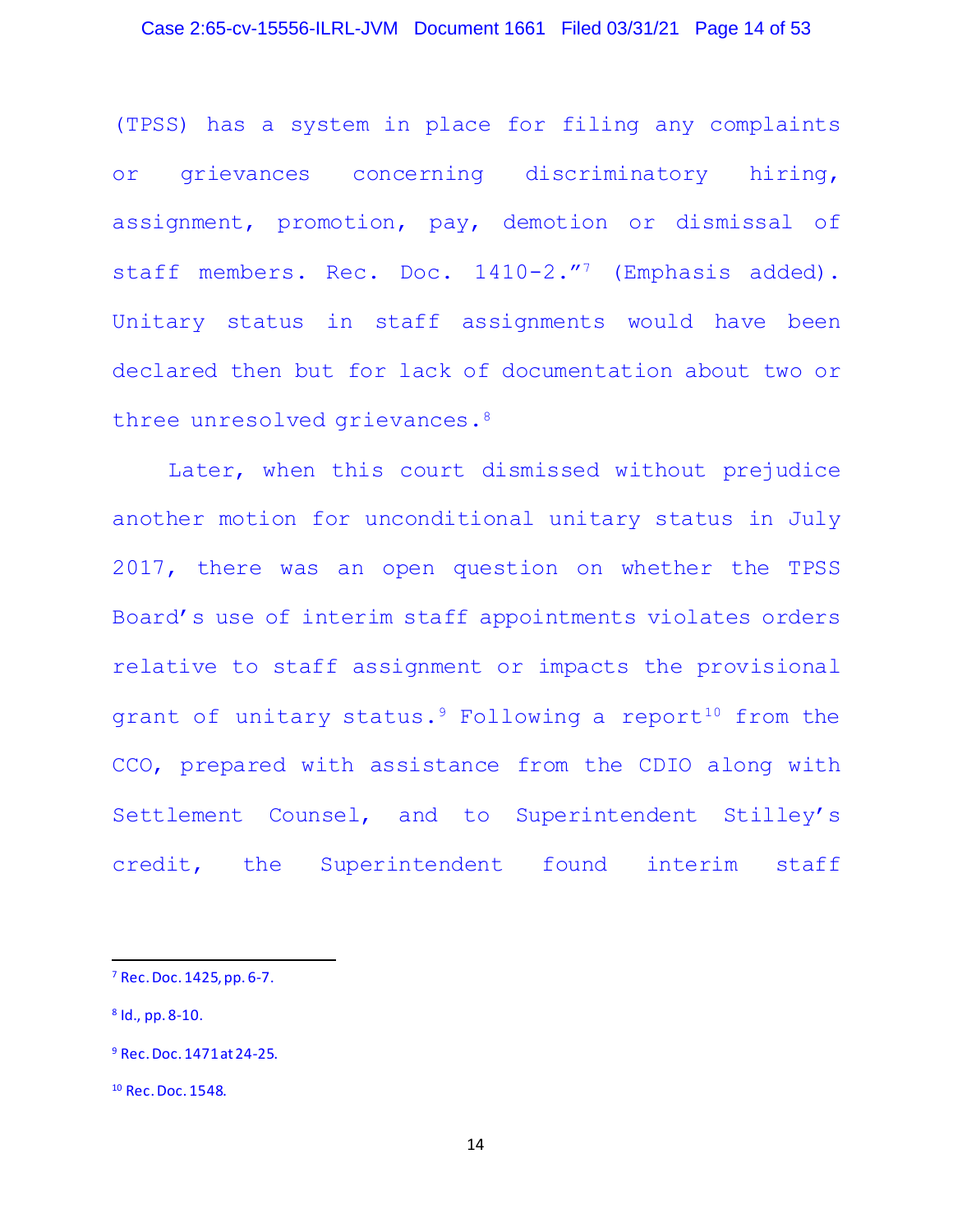### Case 2:65-cv-15556-ILRL-JVM Document 1661 Filed 03/31/21 Page 15 of 53

appointments were not in the best interest of the school system; and decided to discontinue it except under exigent circumstances following approved procedures.<sup>11</sup>

While again recognizing evidence of good-faith compliance with the 40-60 diversity goal, the court determined in April 2019 that further court supervision was necessary to allow the TPSS Board to show consistent compliance in its hiring and promotion decisions.12 We further invited reconsideration of staff assignment unitary status in six months provided there are no findings of compliance issues in that area during that period.13 There have been no administrative or court findings of noncompliance on employment issues since that April 2019 ruling.

General opposition to the instant motion for provisional unitary status has focused on complaints, primarily about employment practices. However, those

<sup>11</sup> Rec. Doc. 1568-5 at 3.

<sup>12</sup> Rec. Doc. 1576.

<sup>&</sup>lt;sup>13</sup> Rec. Doc. 1576.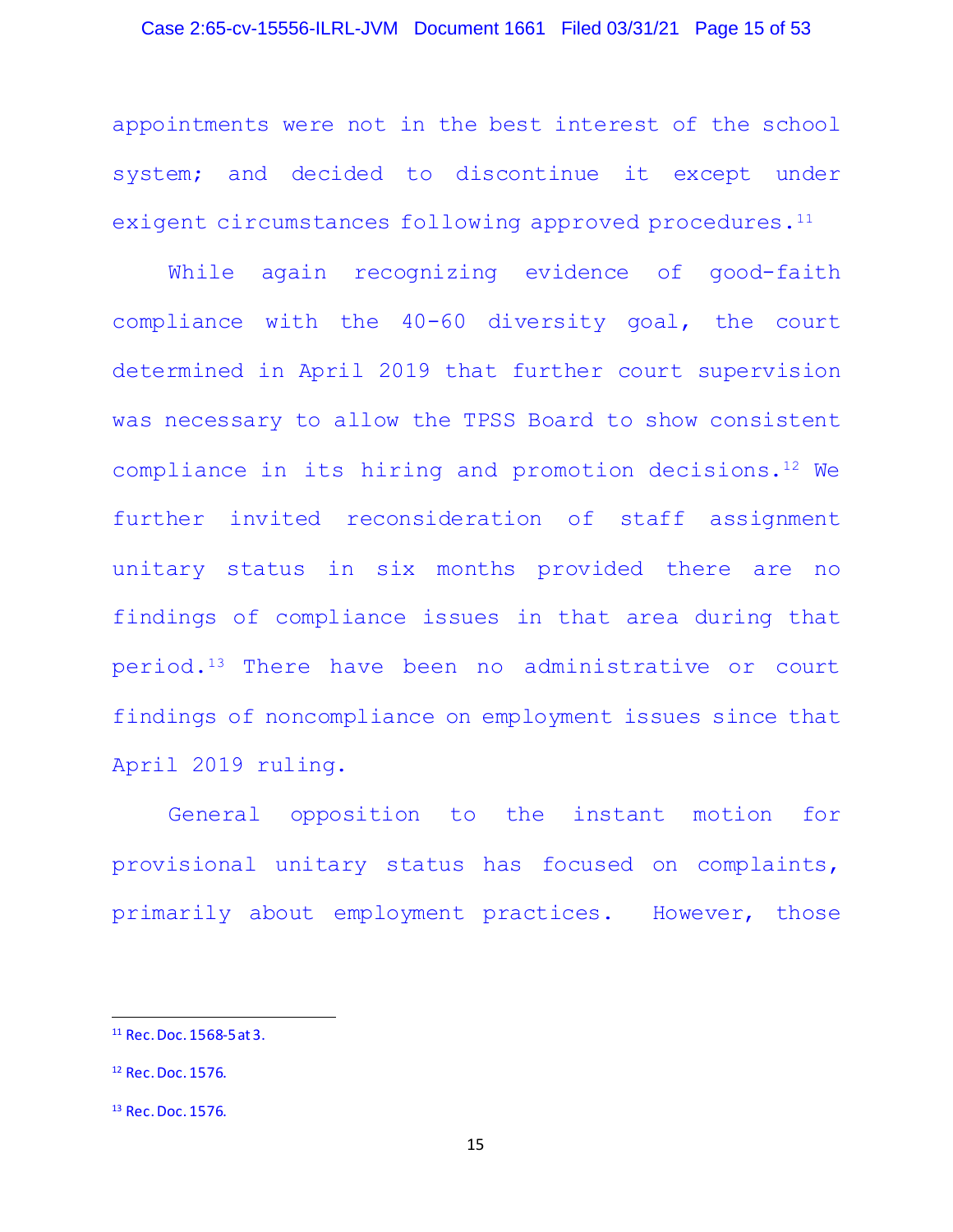# Case 2:65-cv-15556-ILRL-JVM Document 1661 Filed 03/31/21 Page 16 of 53

complaints were mostly resolved and involved matters unrelated to compliance with desegregation orders.

Complaints are not unusual in most cases involving decrees under court supervision. Importantly, no credible evidence has been shown of bad faith noncompliance relative to employment practices within the immediate previous 24 months, including most of the 2019-20 academic term. For example, only about two of Litigation Counsel's seven (7) complaints filed through November 1, 2020 touched on employment issues. During the prior reporting period for 2018-19, twelve (12) complaints out of twenty-eight (28) involved employment issues. During that latter term, only two complaints led to court ordered reversals in February 2019 of TPSS employment decisions - but without any findings of bad faith noncompliance.14 The vast majority of the employmentrelated complaints for above noted academic terms were resolved without a finding of noncompliance with existing

<sup>14</sup> See Rec. Docs. 1572 and 1573.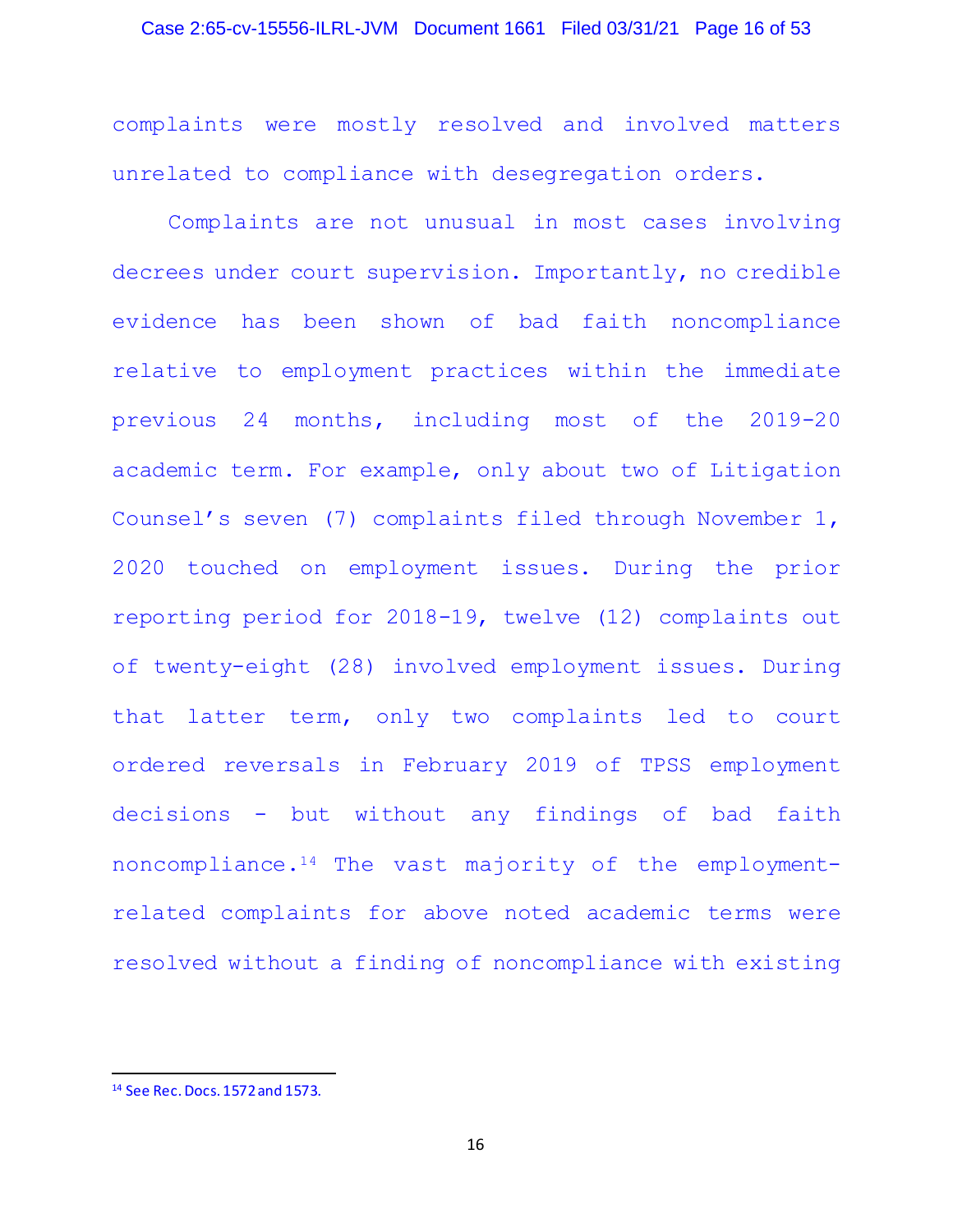### Case 2:65-cv-15556-ILRL-JVM Document 1661 Filed 03/31/21 Page 17 of 53

decrees.15 While TPSS' conduct is not perfect, the record as a whole for the current and immediate prior terms show credible evidence of good faith compliance with court orders relative to race-based employee grievances "**for a reasonable period and to the extent practicable."** *Hull v. Quitman County Bd. of Educ.,* 1 F.3d at 1454; see also *Freeman v. Pitts,* 503 U.S. at 492, 498. (Emphasis added).

The proposed plan allows the superintendent to meet with an unsuccessful job or promotional applicant who feels aggrieved based on race where she explains her reasons for recommending an applicant of a different race. If the unsuccessful applicant is not satisfied with the superintendent's explanation, they can seek further consideration by a review committee. Two members of the review committee would be chosen by parties' Settlement Counsel and a third person. Until that process is completed, the position at issue remains open.

There is a credible concern in the proposed plan for the role of the system's Chief Equity Officer ("CEO"),

<sup>15</sup> Rec. Doc. 1653, pp. 5, 7-13.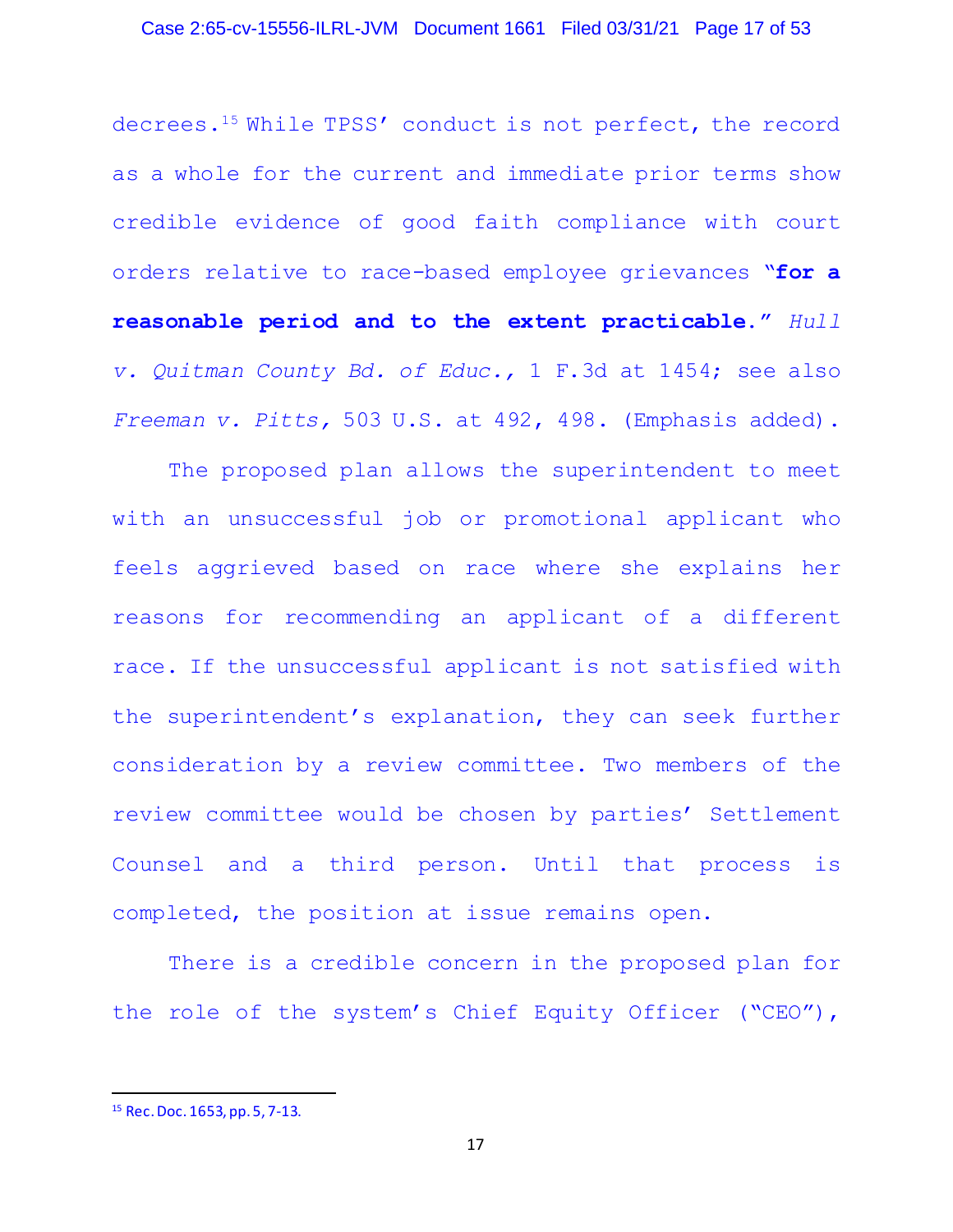### Case 2:65-cv-15556-ILRL-JVM Document 1661 Filed 03/31/21 Page 18 of 53

currently called CDIO. While acknowledging the plan's retention and expansion of his duties in certain areas, the CEO/CDIO's role in hiring, promotion, and transfer decisions regarding teachers, administrators, supervisors, and staff under the proposed plan needs clarification. Given the CDIO's critical involvement in the implementation of desegregation plans, the CCO's related functions, and the recognition of highly laudable services by both, the proposed plan is modified by this court in Attachment A to this order to specifically set forth their respective duties.

The Chief Equity Officer is still envisioned to be part of the superintendent's team or committee that reviews employee hiring and promotion grievances that allege a race-based violation of the court approved plan or order. The CCO's services shall continue in accordance with the range of duties assigned at the time of his appointment, as modified by Attachment A, including notifications to and related processes the CCO can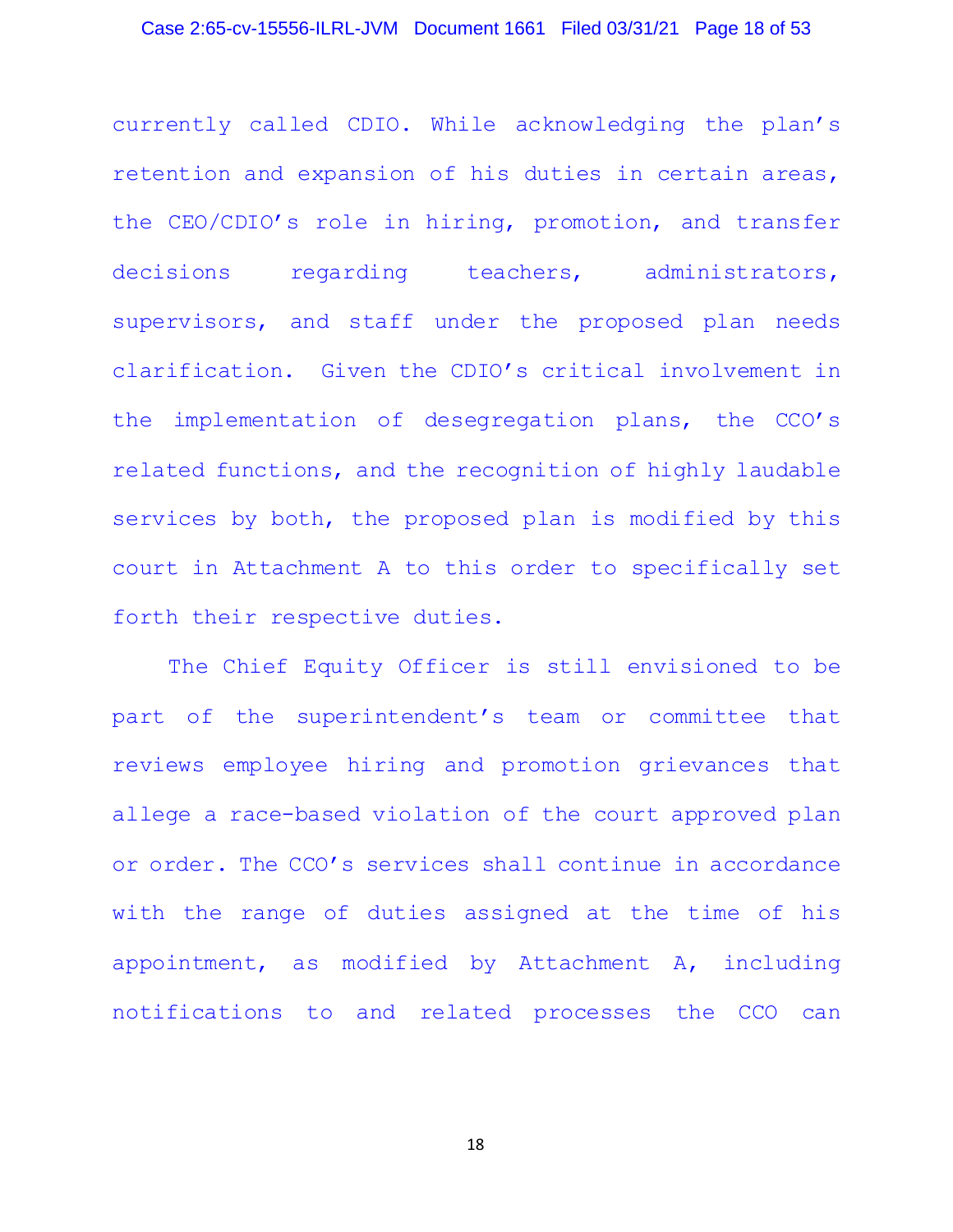### Case 2:65-cv-15556-ILRL-JVM Document 1661 Filed 03/31/21 Page 19 of 53

implement when necessary to reasonably assure compliance with court orders and the modified plan.

Credible evidence, essentially from Superintendent Stilly and former CCO Arlene Knighten<sup>16</sup>, convincingly shows that the proposed plan will further notable advancements to attract and retain educators, especially African American educators. Despite the ongoing COVID-19 pandemic and its adverse impact in the foregoing regards, the school system has devised an approved internal teacher certification and mentoring program that addresses a state-wide racial disparity amongst certified teachers.<sup>17</sup>

Additionally, despite teacher shortages nationally and state-wide, along with competition from adjoining parish school systems with better compensation opportunities, the TPSS managed to show an increase in

<sup>&</sup>lt;sup>16</sup> CCO for 20 years, followed by service as Executive Counselto a state agency, and longtime practitioner, minister, and resident in Tangipahoa Parish: https://cardinalchange.com/our-team

<sup>17</sup> Rec. Doc. 1612, pp. 19-24.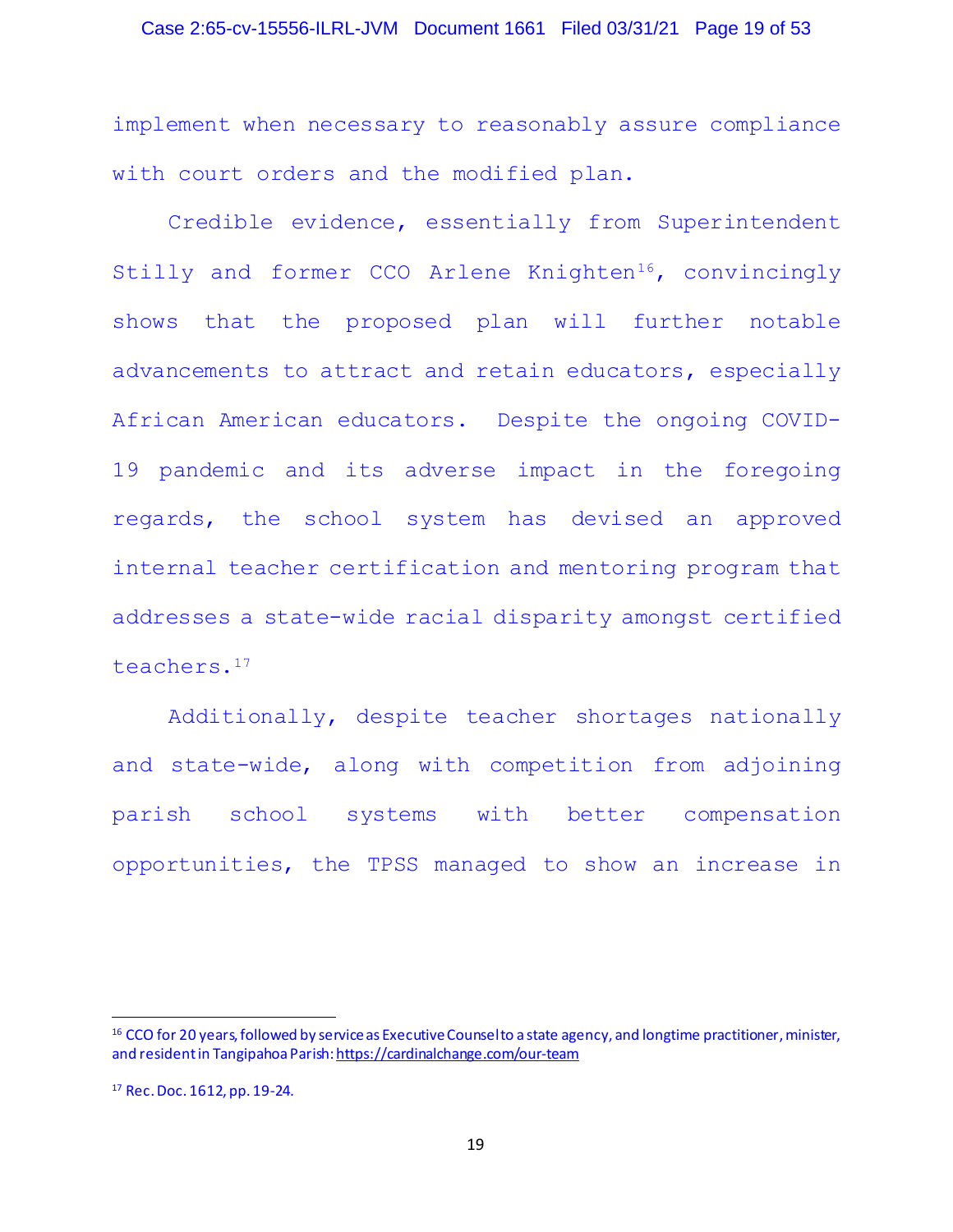### Case 2:65-cv-15556-ILRL-JVM Document 1661 Filed 03/31/21 Page 20 of 53

the hiring of African American educators.18 The superintendent showed that under her administration the number of African American educators in the Tangipahoa Parish public school district is above many of the surrounding Parish's school districts.<sup>19</sup> Further, principal and assistant principal hiring continue to meet or exceed the 40-60 diversity goal.<sup>20</sup> To address lagging hiring trends of central office staff and administrators for the 2019-2020 academic year, the school system's record trends for the 2020-21 period show meaningful positive adjustment and diligence.

As shown *supra*, TPSS made prior advancements in the overall distribution of educators to schools that approached the 40-60 diversity goal. However, recent trends mandate reversing teacher assignments that could adversely impact that important aspirational goal. A disproportionate number of schools appear to have a

<sup>&</sup>lt;sup>18</sup> Relatively small millage rate adjustments to property taxes were previously proposed by the TPSS Board to help fund needed improvements, teacher salaries, etc., but rejected by the electorate. The Board has subsequently explored alternative funding measures to satisfy vital services, including matters of interest in this action.

<sup>19</sup> Rec. Doc. 1612, p. 23.

<sup>20</sup> Id. at pp. 26-27.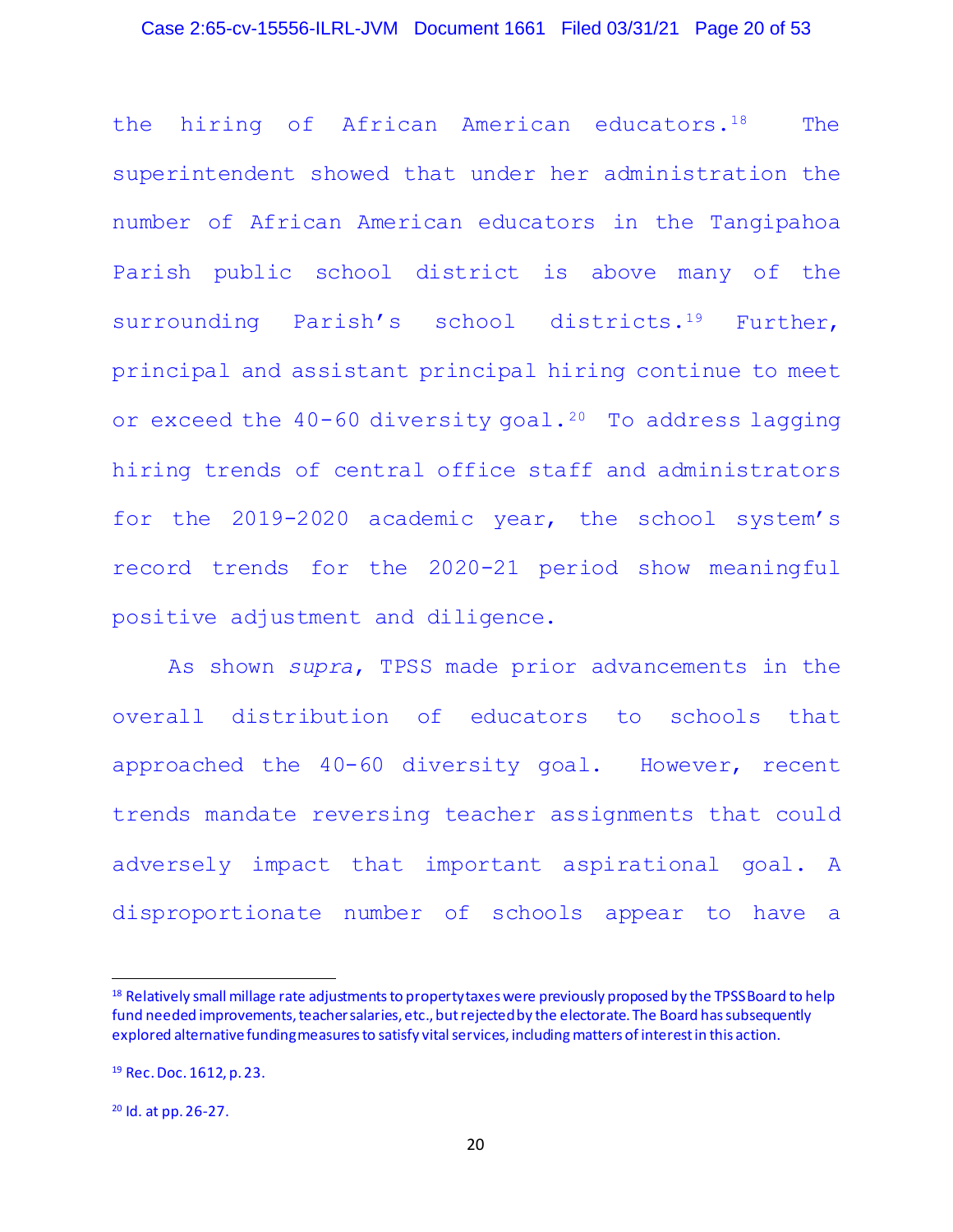### Case 2:65-cv-15556-ILRL-JVM Document 1661 Filed 03/31/21 Page 21 of 53

predominance of both students and teachers of the same race. Many of those schools reportedly have lower academic performances. For instance, the only TPSS schools for the 2019-20 term that received a grade of "F" from the Louisiana Department of Education were four schools with a predominately African American student population, and mostly teachers of the same race – many without teacher certification yet.  $21$ 

However, that evidence does not appear to be the result of bad faith decision-making by the superintendent or her staff. Instead, several factors discussed *supra* have affected the foregoing data, e.g. pandemic, funding, competition, etc. TPSS through its superintendent has implemented vast changes that are reasonably expected to produce positive improvements in the diversity of distribution of teachers and performance scores, e.g. internal teacher certification, mentoring, diversity awareness and equity initiatives, recruitment by offering contracts at job fairs, targeting social media and

<sup>21</sup> Rec. Doc. 1653, pp. 21-22.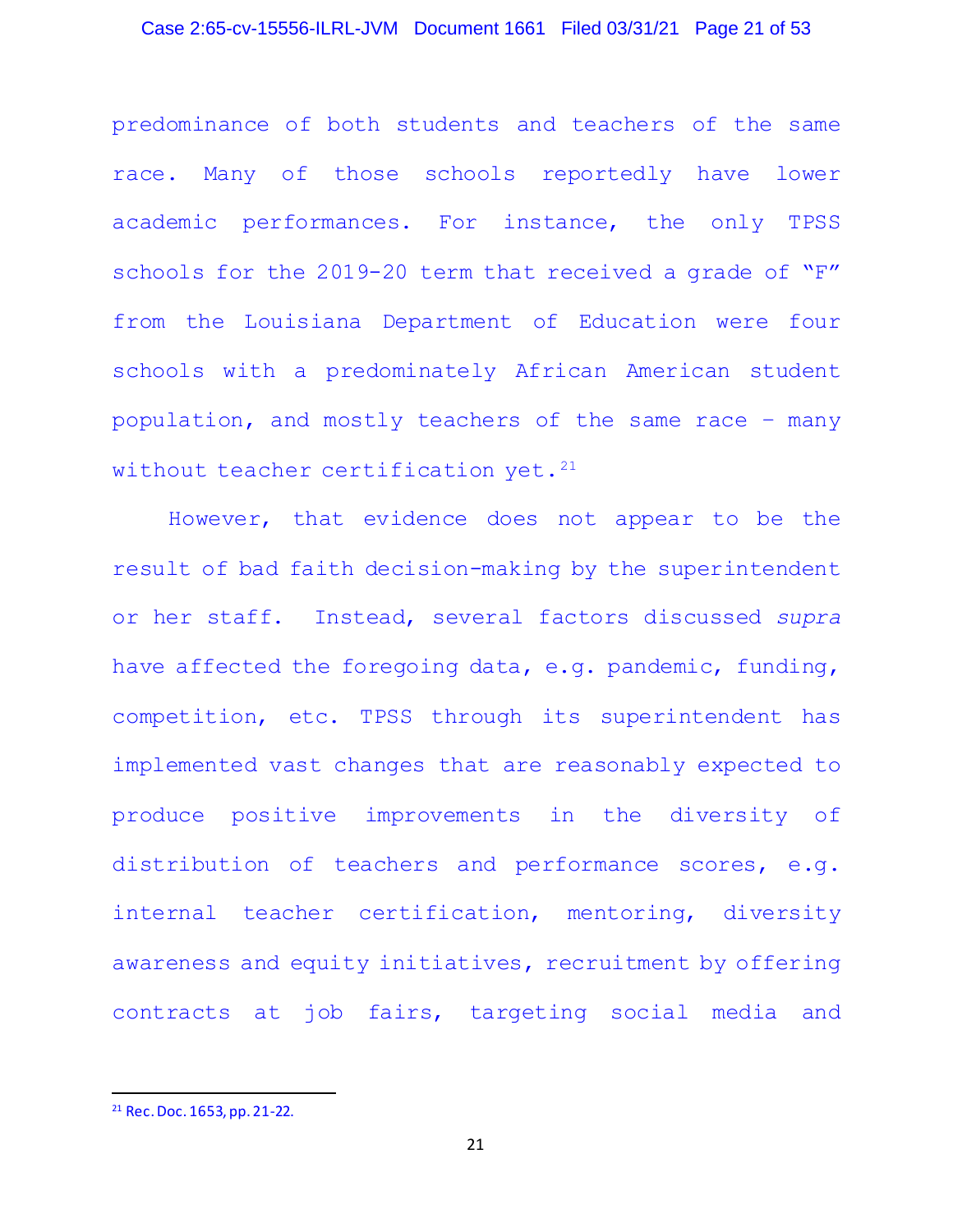### Case 2:65-cv-15556-ILRL-JVM Document 1661 Filed 03/31/21 Page 22 of 53

relevant websites, and working through black churches. TPSS implementation of plans to provide cultural sensitivity training, positive school cultures, and addressing parental advocacy should also enhance inclusion, equity, and diversity awareness internally and externally.<sup>22</sup>

Additional measures are needed to supplement TPSS' ongoing work to achieve the retained 40-60 goal for distribution of educators to schools. Example measures to consider in that regards include making assignments that prioritize distribution of new hires and promotions to schools that are below the goal, providing incentives that encourage transfers to such schools by educators who are currently at schools that exceed the goal, and requiring applicants for school principal to provide in their assessment of the relevant school a plan to achieve that goal. **Therefore**, **within twenty days of this opinion**, parties shall exchange with the CDIO/CEO and the

<sup>&</sup>lt;sup>22</sup> See for example: Rec. Doc. 1630-2, pp. 73-111; Rec. Doc. 1580, pp. 37-39 [Discipline Revolution Project ("DRP")]; Rec. Doc. 1653, Ex. 16 ("Tangipahoa Parish School System Framework for Building a Culture of Student Success"); Id., Ex. 27.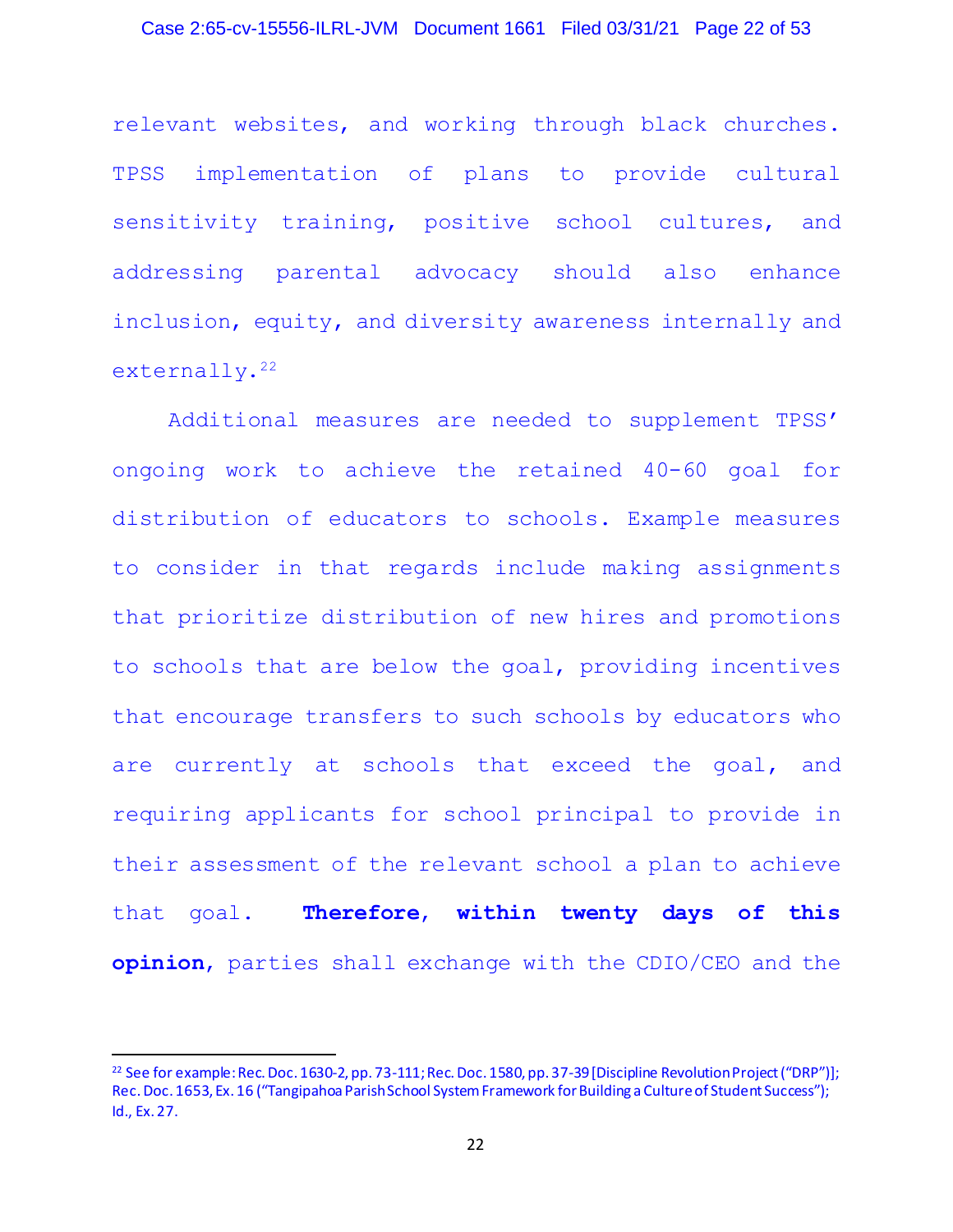### Case 2:65-cv-15556-ILRL-JVM Document 1661 Filed 03/31/21 Page 23 of 53

CCO their responses and/or additions to above additional considerations. Thereafter, if requested or determined to be necessary by the court, a conference will be convened further address noted teacher assignment matter.

Educators do not exist in a vacuum. As hard as they might try to educate their students, the inevitability of education will only come through conscientious support from the entire community. The plan as herein modified, along with the existing plans, seek in our opinion to supplement the work of all educators and the goal of true and equitable education.

#### **STUDENT ASSIGNMENT**

TPSS' student population is about 49% black and 51% non-black, and its principal and assistant principal makeups practically mirror those percentages. Having school leadership that meets and exceeds the 40-60 diversity goal is reasonably contemplated to positively impact the quality of instruction by teachers and educational performances of their students. For example, the proposed plan has two features that the existing plan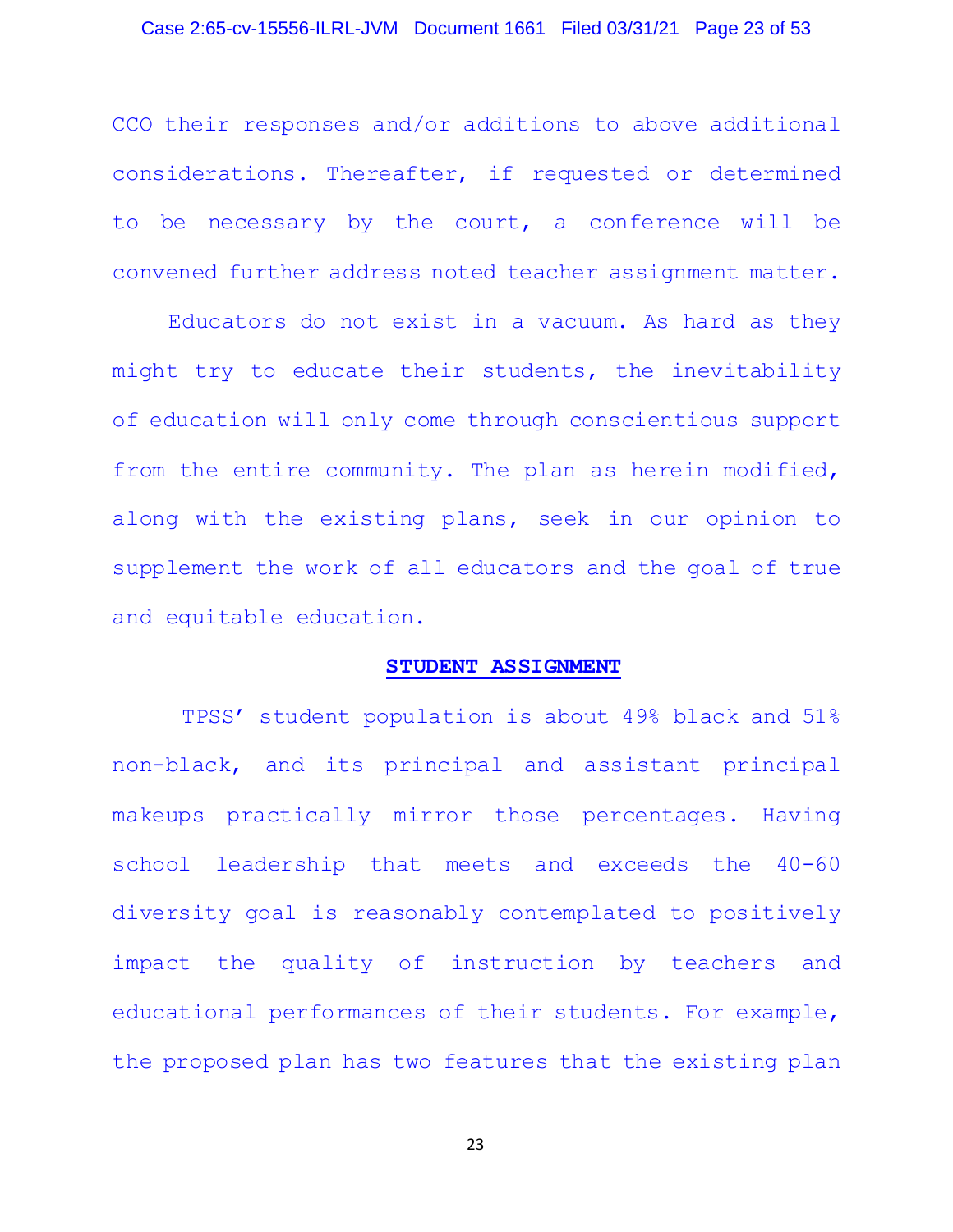# Case 2:65-cv-15556-ILRL-JVM Document 1661 Filed 03/31/21 Page 24 of 53

does not regarding the interview process for principalships. Under the proposed plan, the principal or supervisor of the principal-applicant would be added to the team with other educators and the principalapplicant would be required to present data about the school they're applying for with a plan to change that school around to improve compliance, including academic performance of students.<sup>23</sup> Using their plans and data for achieving equitable results, e.g. test scores, principals and educators they supervise should thereby be more accountable for demonstrating their achievements and under-achievements.

Additionally, facility improvements and expansions proposed by the plan are also reasonably expected to contribute to more measurable positive results for students, educators, and the Tangipahoa Parish community. They have suffered too long in portable trailers, tight quarters, and undeserving conditions. If education is

<sup>23</sup> Rec. Doc. 1612, pp. 29, 32.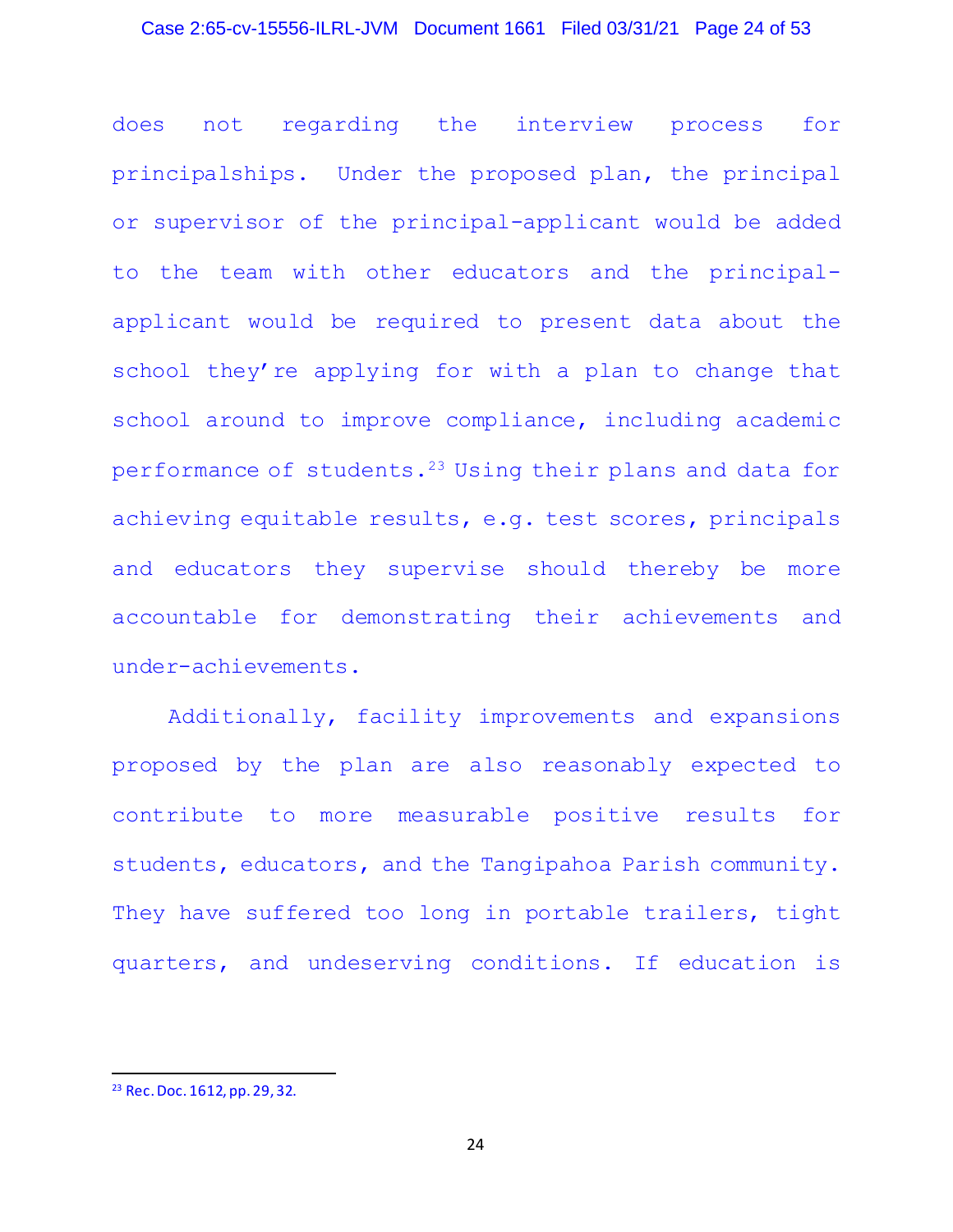### Case 2:65-cv-15556-ILRL-JVM Document 1661 Filed 03/31/21 Page 25 of 53

indeed the key to success, the means for providing it must be a top priority of the entire Parish.

Regarding student assignment, TPSS went from having 11 schools in compliance to about 20 schools recently, thereby exceeding the goal set by the existing plan.24 A factor in the latter regard has been the transfer student assignment directives set forth in the existing plan.<sup>25</sup> Subject to later revision, those directives will stay in place under the proposed plan.

The COVID-19 pandemic caused world-wide shutdowns of in-person education, etc., and a paradigm shift into virtual learning. In response and through funding provided by The Coronavirus Aid, Relief, and Economic Security ("CARES") Act, the TPSS provided students with Chromebook computers and as-needed free Wi-Fi access.

In the 2018-19 academic term, TPSS experienced chronic absences<sup>26</sup> of students at a  $27\%$  rate. For the following 2019-20 academic term, it was reduced to 18%.

<sup>24</sup> Rec. Doc. 1580, p. 16 and Rec. Doc. 1612, pp. 40-41.

 $25$  Id.

<sup>&</sup>lt;sup>26</sup> Chronic absences by a student basically involve 15 absences or more in a schoolyear.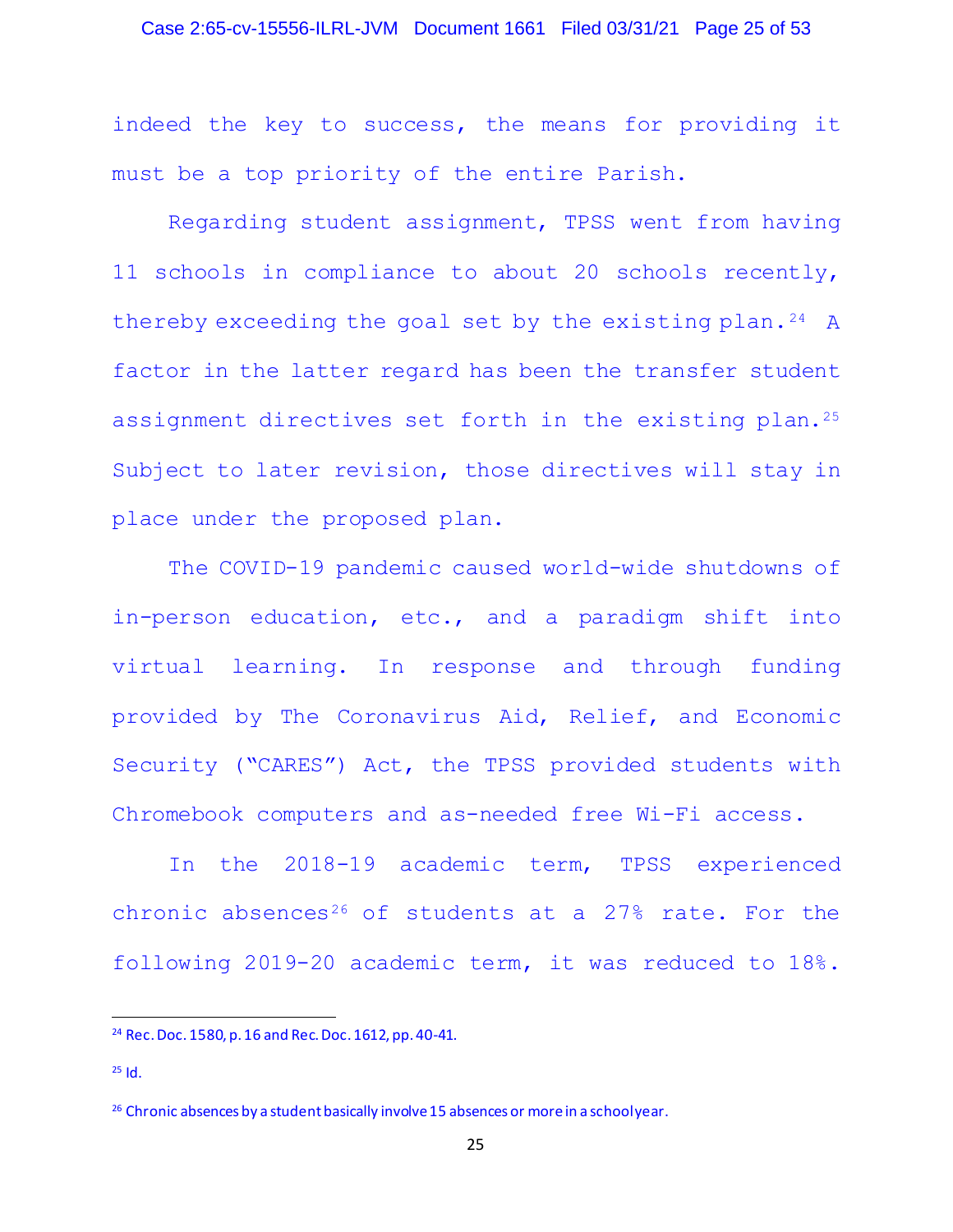#### Case 2:65-cv-15556-ILRL-JVM Document 1661 Filed 03/31/21 Page 26 of 53

While the 2020-21 data as of November 2020 show an alarming truancy increase, credible evidence shows the data reporting process is more likely impacted by pandemic-related concerns, e.g. virtual learning, and expectantly leading to inaccurate measurements. However, we will continue to monitor future reports and make adjustments where necessary.

In the 2018-19 term, the Pre-Kindergarten through 4th grades had a 5% suspension rate. TPSS reduced that rate to 4% in the 2019-20 term. For grades 5 through 12, TPSS had a 33% suspension rate in the 2018-19 term. In the 2019-20 term TPSS reduced the suspension rate to 16%. The superintendent further explained in comparison to state-wide data, TPSS is reducing the gap in student suspensions and, moreover, its expulsions rate has dropped down below the state level. That downward trend continues to occur based on the last reported 2020-21 period. With many students in a virtual learning setting during the 2021-21 pandemic period, it is reasonable to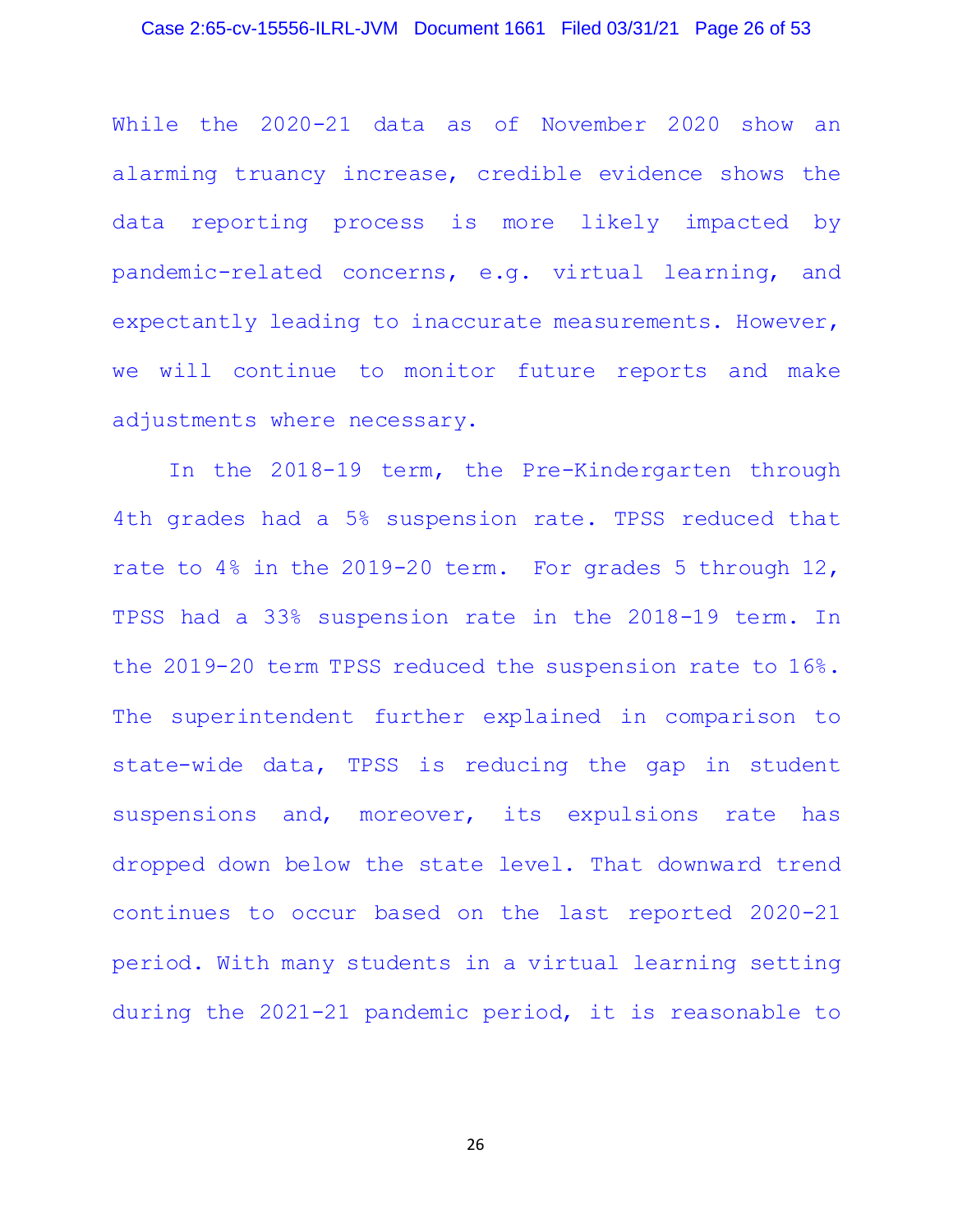### Case 2:65-cv-15556-ILRL-JVM Document 1661 Filed 03/31/21 Page 27 of 53

also deduce a decrease in suspensions and expulsions. Monitoring continues.

Recognizing improvements in above areas do not mean more is needed to assure more equitable results. Of particular concern is the impact of disciplinary actions upon affected students and the entire educational system. That concern arises because many of the non-employmentbased complaints involve issues of student discipline. While few of those complaints led to findings of noncompliance with existing court orders and decrees, the CCO and CDIO working together with all concerned are addressing this important matter.

For instance, using his own funds, on his own time, without anyone's request, but with appreciation from the undersigned for doing so beyond the call of specified functions as CCO, Attorney Don Massey is pursuing additional innovative endeavors which, in my opinion, further unitary status in education within Tangipahoa Parish. The CCO has worked to establish the Loyola Family Advocacy initiative to support parental involvement and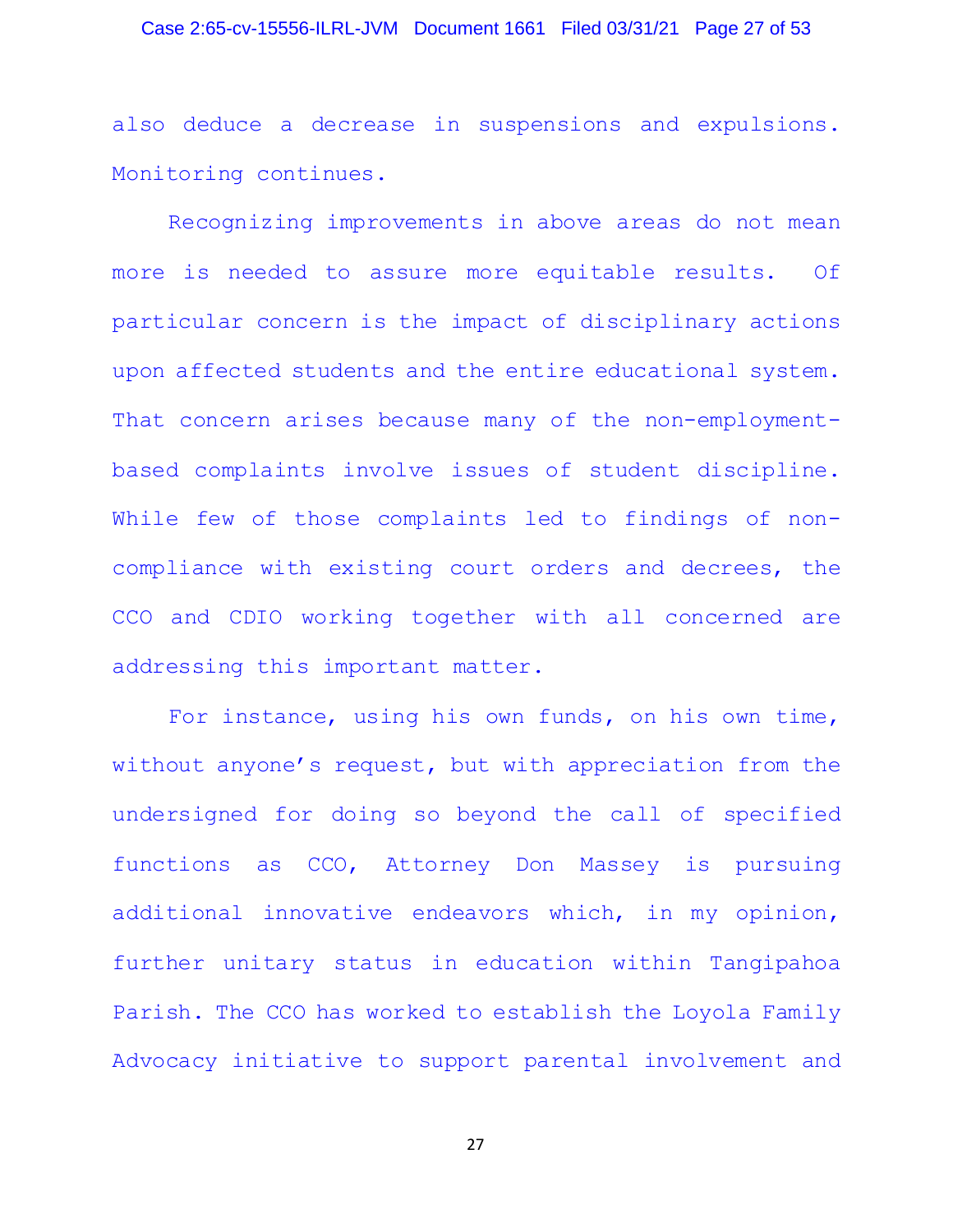### Case 2:65-cv-15556-ILRL-JVM Document 1661 Filed 03/31/21 Page 28 of 53

new approaches to address educational challenges, e.g. truancy, discipline, etc. Working with the CDIO, superintendent, and the Loyola College of Law, that initiative has become operational.27 TPSS continues to work with DRP on discipline matters as the result of TPSS' extensive strategic planning along with impressive efforts by the Alternate Education ("AE") Operations Leader, Terran Perry. Through collaborative efforts with DRP and the LDOE, TPSS has repurposed from a designated alternative school approach to a more effective and inclusive AE program. Mr. Perry has several members of the AE team who assist him with offsite efforts to students, families, and schools that refer students to AE.

While the pandemic and virtual learning experiences are complicated challenges, the cumulative effect of above-described multi-faceted programs shows consistency towards achieving unitary status through very practical, reasonable and good-faith means.

<sup>27</sup> Rec. Doc. 1653, p. 53-55.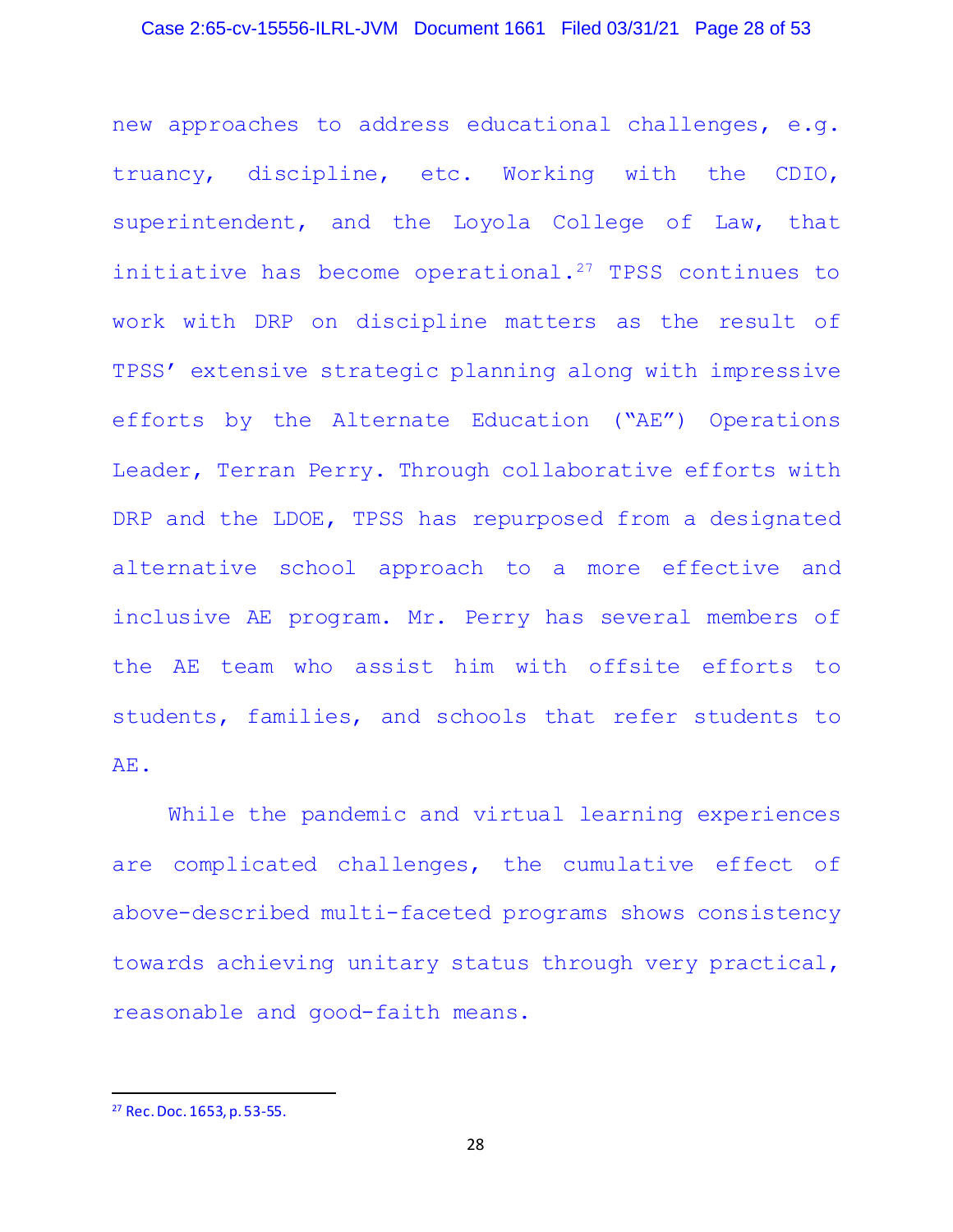Further, plaintiffs Litigation Counsel's suggestion for bringing in an independent expert to evaluate and suggest improvements to TPSS' work in addressing teacher allocation and student or school performance grades, especially at the so-called "D and F" levels, merits further action. **Therefore, within 20-days of this opinion** parties shall exchange information about educational experts who are qualified to perform that evaluation and submit to the undersigned information on at least 2 such experts. A conference will be convened thereafter with the court.

As they are and should be aware, parents, guardians, students, and the entire community of Tangipahoa Parish are essential components in the educational process. Without them, even well-intentioned workings by current and future TPSS educators, administrators, staff, and board would be doomed for failure.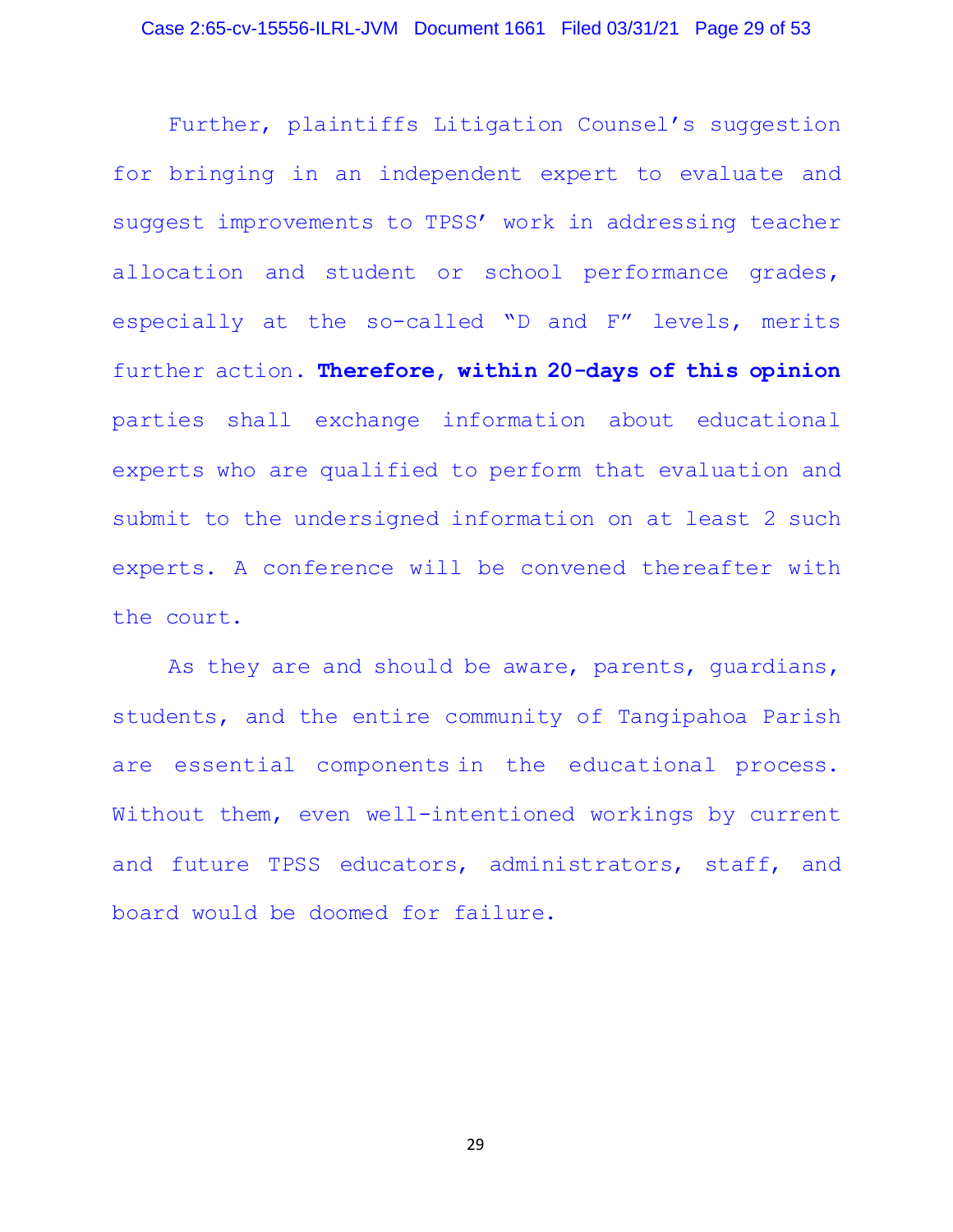#### **FACILITIES28**

In addition to cited precedent and applicable subjects discussed *supra*, the remedial responsibility of school authorities to eliminate invidious racial distinctions extends to the maintenance of its buildings and the distribution of equipment. *Swann v. Charlotte-Mecklenburg Bd. of Ed.*, 402 U.S. 1, 18 (1971). "Courts consider 'facilities' synonymous with 'school buildings,' so they assess this factor by comparing the quality of different, racially identifiable schools within the district in question." *United States v. Jefferson Cty. Sch. Dist.*, 63 F. Supp. 3d 1346, 1353 (N.D. Fla. 2014) (citing *Thomas Cty. Branch of N.A.A.C.P. v. City of Thomasville Sch. Dist.*, 299 F. Supp. 2d 1340, 1364 (M.D. Ga. 2004), *aff'd in part, vacated in part, rev'd in part sub nom. Holton v. City of Thomasville Sch.*

<sup>&</sup>lt;sup>28</sup> We rely in part on our prior rulings on this subject in July and December of 2017, Rec. Docs. 1472 and 1498; and the mandate from the Fifth Circuit affirming that ruling, filed on May 13, 2019at Rec. Doc. 1577-1. See also Rec. Doc. 1552-1, the Fifth Circuit's dismissal of plaintiffs appeal for want of prosecution. See also Rec. Docs. 1654 and 1660.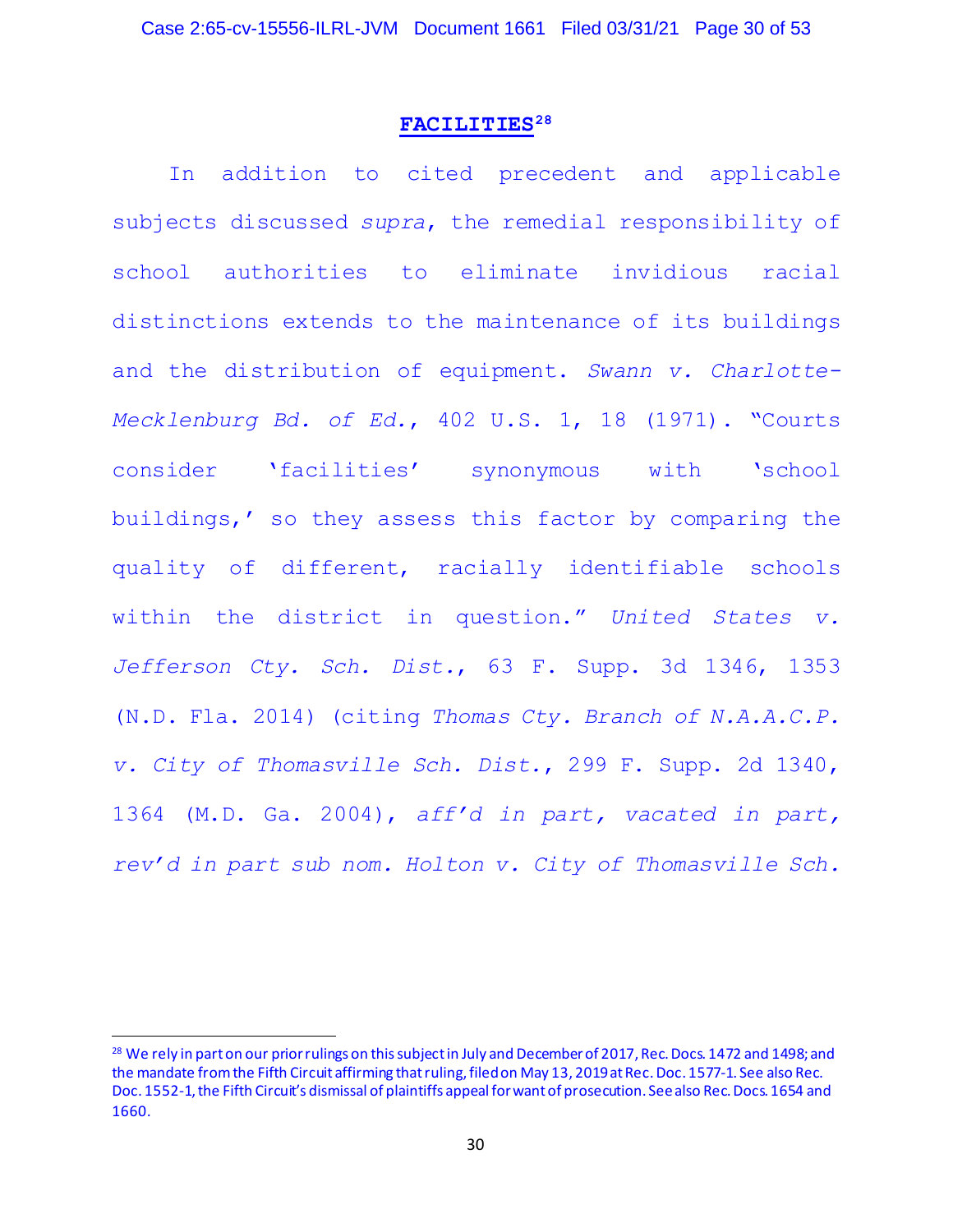*Dist.*, 425 F.3d 1325 (11th Cir. 2005); *Valley v. Rapides Par. Sch. Bd.*, 646 F.2d 925, 932, *on reh'g*, 653 F.2d 941 (5th Cir. 1981)).

In granting provisional unitary status in the facilities area, this court previously found in 2017 good faith compliance with several specified orders. A partial listing of those orders included: the construction of O. W. Dillon Elementary School, Rec. Docs. 876-2 and 1455-3 at 2; repairs at various facilities, Rec. Docs. 876, p. 25 and 1455-37 at 2-4; renovation of a Career Education Center at Kentwood High Magnet School, Rec. Docs. 956, pp. 1-2 and 1455-36 at 14; and construction of three new schools, modified by Rec. Docs. 956 and 1264. That ruling also found the following: Physical facilities and equipment at schools previously identifiable as majority black schools are largely comparable to the physical facilities and equipment at other schools in the system; only six of the thirty-one schools in TPSS do not use temporary or modular buildings ("T-Buildings"), and five of those were majority black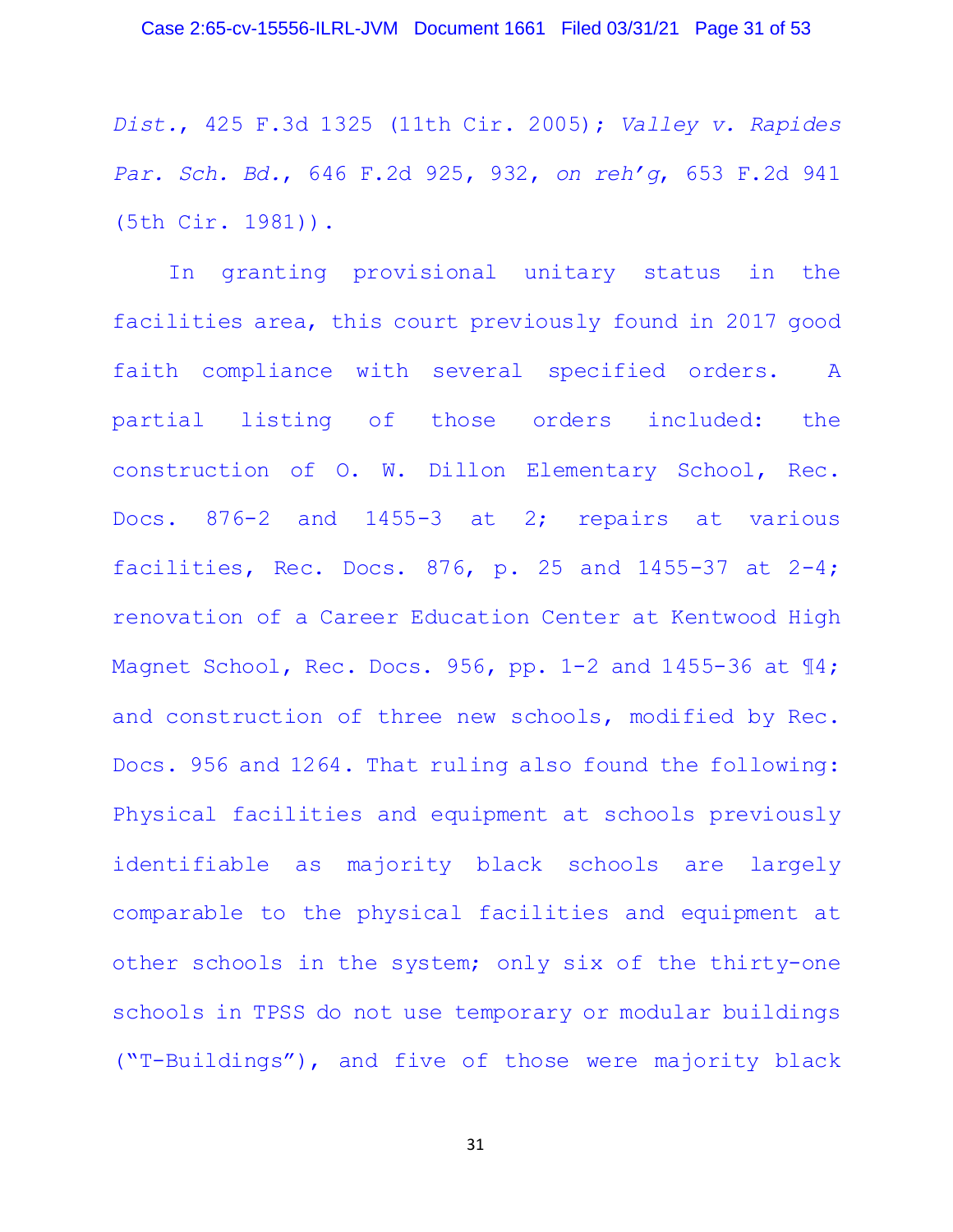schools; of the seven schools with ten or more modular buildings, six were majority black schools.

Moreover, the following excerpts from the 2017 ruling are also referenced to provide additional context to present considerations:

As to expenditures, since 2010, the System has spent \$9,536,204 in **capital project funds** on the four majority black high schools, or \$2,384,051 per school and \$4,191 per pupil, and \$4,408,810 on the three majority non-black schools, or \$1,469,603 per school and \$1,737 per pupil. Rec. Doc. 1455-37 at 9. It spent \$4,932,628 on the twelve-majority black elementary and middle schools, or \$411,052 per school and \$760 per pupil, and \$4,846,136 at the twelvemajority non-black elementary and middle schools, or \$403,845 per school and \$718 per pupil. Id. **Thus, over six years, approximately 61% of the (capital project) funds were spent at majority black schools. Id.**

During the same period, the System spent \$4,337,960 in **maintenance expenditures** at the fourmajority black high schools, or \$1,084,490 per school and \$1,729 per pupil, and \$4,083,835 at the three majority non-black schools, or \$1,361,278 per school and \$1,144 per pupil. Rec. Doc. 1455-37 at 10. It spent \$7,110,218 at the twelve-majority black elementary and middle schools, or \$592,518 per school and \$1,082 per pupil, and \$5,577,800 at the twelve majority non-black elementary and middle schools, or \$464,816 per school and \$814 per pupil. Id. **Thus, over six years, approximately 54% of the total**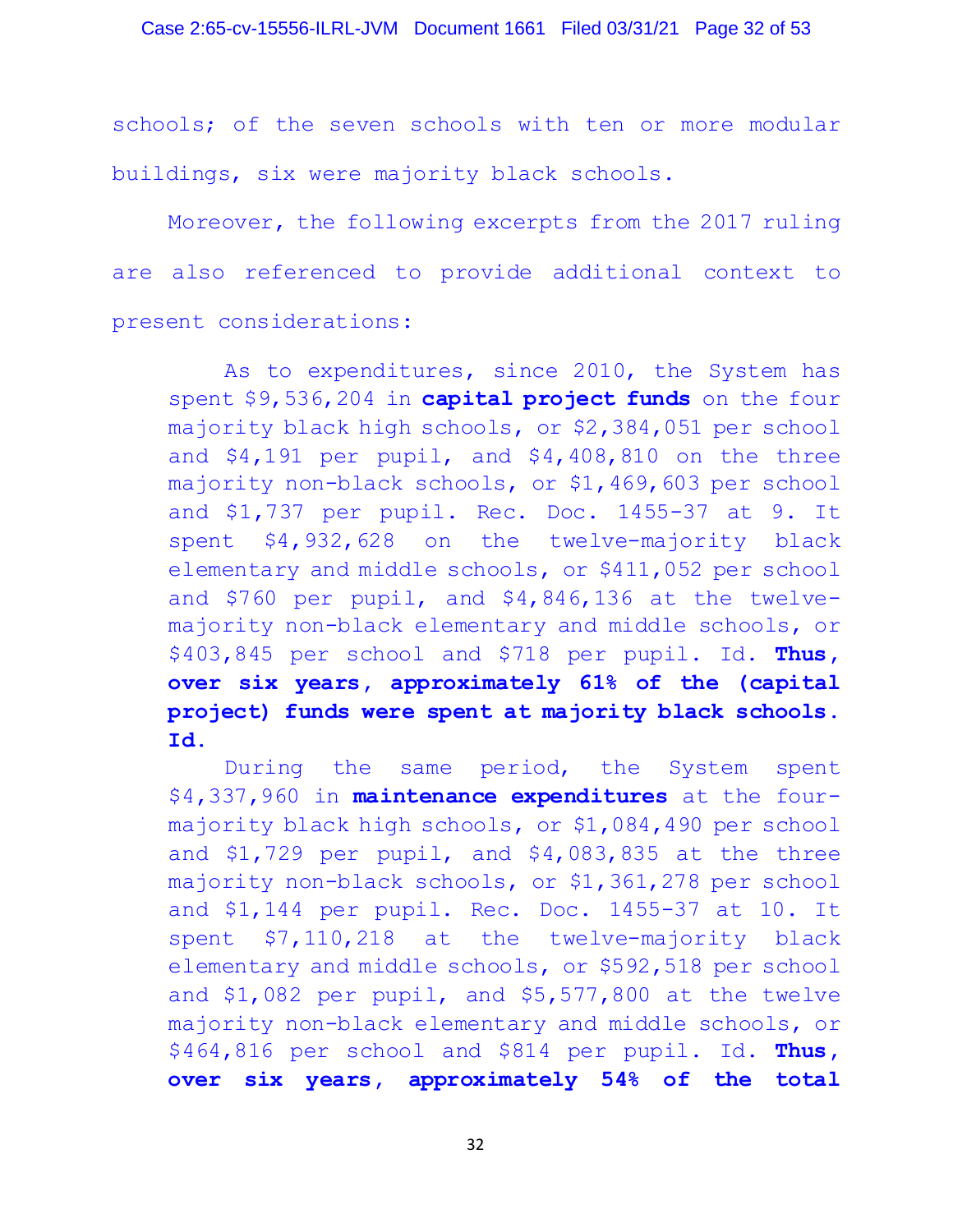**maintenance funds expended were spent at majority black schools. Id.**

… **(While evidence was received alleging bad faith remarks by one school board member, it was found that:) [t]he Board majority appears in compliance** with standing desegregation orders, and we are unaware of any reason to allow for indefinite judicial control over facilities as a necessary tool here for compliance in other areas; the Board's actions in this context, minimally yet sufficiently, demonstrated a commitment to desegregation. *See Taylor v. Ouachita Par. Sch. Bd.,* No. 66-12171, 2012 WL 4471643, at \*8, n.4 (W.D. La. Sept. 27, 2012) (granting unitary status in several areas, including facilities, because, even though "[t]he physical campuses differ in construction, age, and design . . . the facilities provide adequate space for their educational use and are all well maintained. Additionally, the School Board . . . has been able to ensure that classrooms are equally equipped with 'smartboards' and other forms of technology" and "[a]lthough there was some disparity in the amount spent on the schools, the disparity is based upon the natural growth in student populations, not based on any discriminatory reason"); *Williams v. Kimbrough*, No. 65-11329, 2010 WL 1790516, at \*5 (W.D.La. May 3, 2010) (granting unitary status in the area of facilities where the elementary school facilities were not new, but were "well-maintained, grade-appropriate facilities"); *United States v. Franklin Par. Sch. Bd.*, No. 70-15632, 2013 WL 4017093, at \*5 (W.D. La. Aug. 6, 2013) (declaring the system unitary in the area of facilities where the schools provided reasonably similar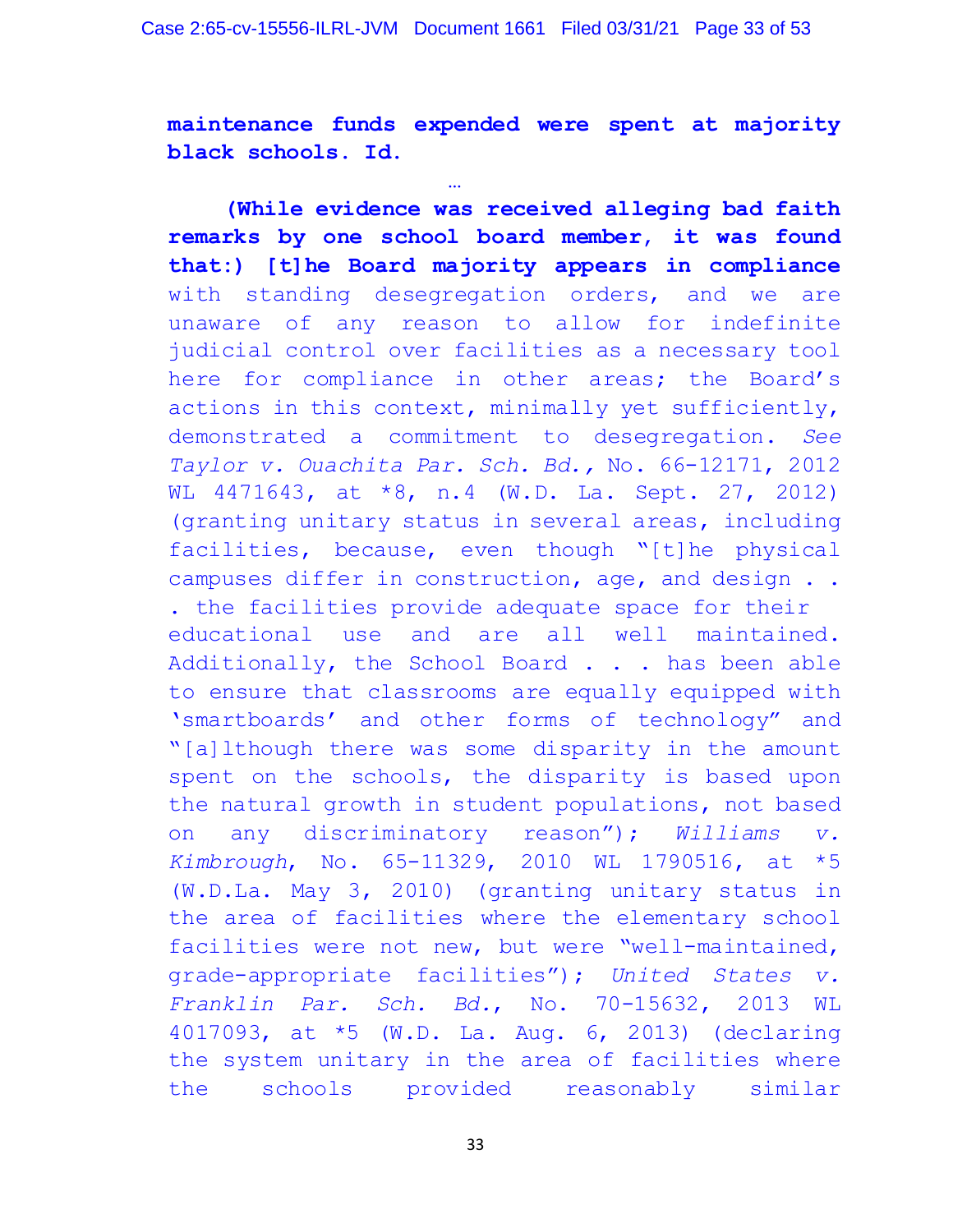accommodations, had comparable libraries, had the same or similar technology, used the same procedures for acquiring and repairing equipment and requesting maintenance, and were given an equitable amount of funds for maintenance, renovations, and technology).

Rec. Doc. 1472, pp. 12-14. (Emphasis added)

Following the circuit's affirmance of provisional unitary status in the facilities area, and considering the proposed plan at issue regarding facilities, the following subjects have been the focal points in addressing TPSS's current compliance in the facilities area:

1. TPSS' "Phase I" capital expenditures; 2. T-Building usage; 3. TPSS use of resources for student instructional purposes; and 4. TPSS' sales tax proposal.

TPSS based Phase 1's capital outlays of about \$22,700,000 on the need for specific changes, shifts and increases in Parish population and facilities' needs. It cited demographics from its consultant on facility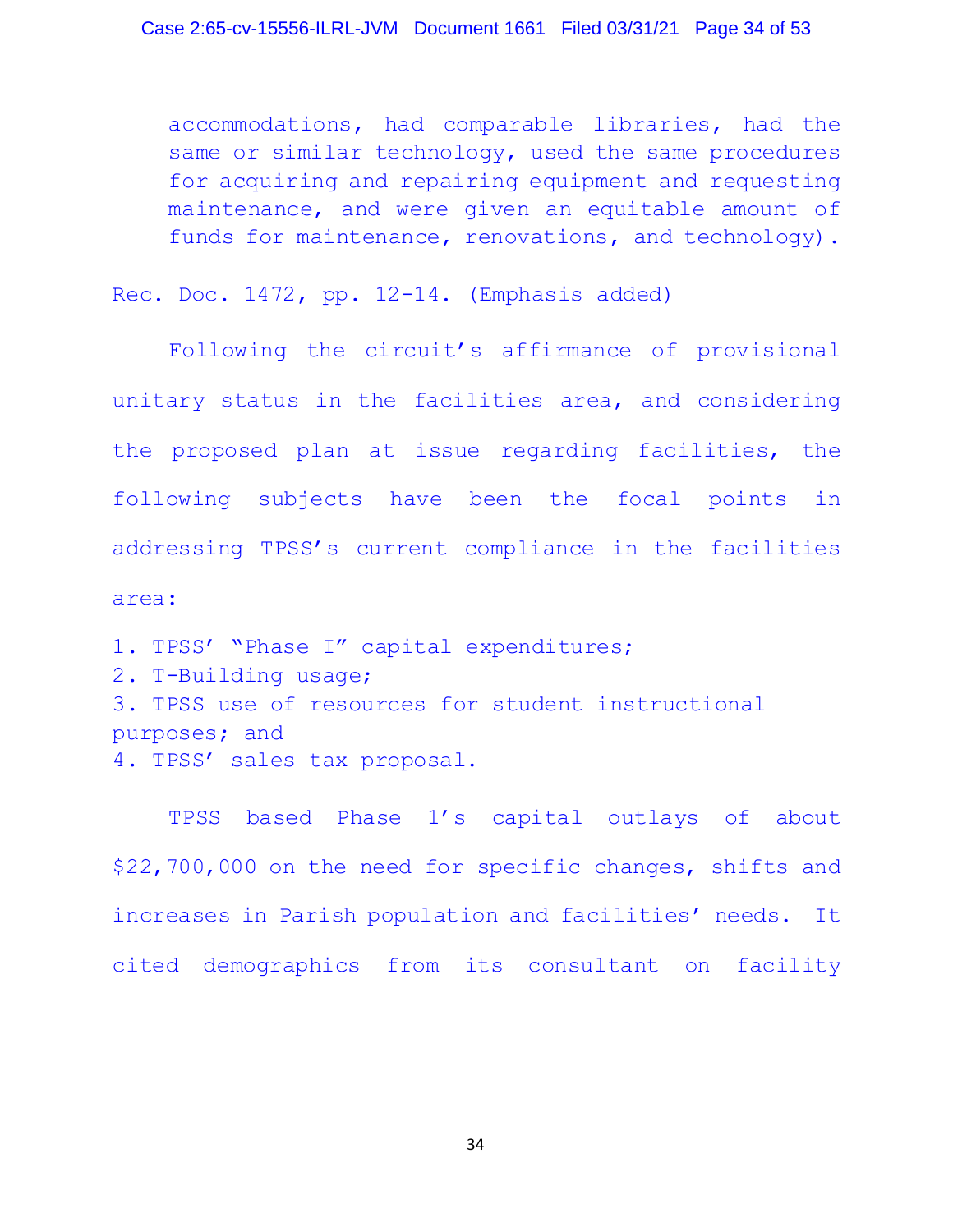planning, CSRS<sup>29</sup>, to address the foregoing changes with

the following Phase 1 projects:

1. The purchase and improvements of presently vacant Harvest Academy campus or so-called Yokum Road school in Hammond, La. for an estimated cost of \$6.5 million; 2. Adding 10 classrooms and dining capacity at Champ Cooper (PK-8/; Robert, LA area) for estimated cost of \$5.3 million; 3. Adding 8 classrooms at Ponchatoula High for estimated cost of \$2.6 million; 4. Adding 8 classrooms and some sitework (badly needed) at DC Reeves (3rd-4th/ Ponchatoula, LA) for estimated cost of \$3.1 million; 5. Add/Improve Field House, 2 classrooms and Title IX work at Loranger High for estimated cost of \$2.7 million; 6. Replace/ repair windows, gutters and facia (in very poor condition) at Kentwood High/ Middle School for estimated cost of \$1.0 million; and 7. Debt retirement for existing Independence High and Sumner High Debt for estimated cost of \$1.5 million.

Opponents correctly state that the plan provides Phase I capital expenditures for only one school out of six existing schools with a majority African American student population, i.e. Kentwood School, and only one

<sup>&</sup>lt;sup>29</sup> CSRS is a Louisiana-based architectural firm that specializes in the development of long-range facility master plans for school districts. Rec. Doc. 1602-2, p. 6.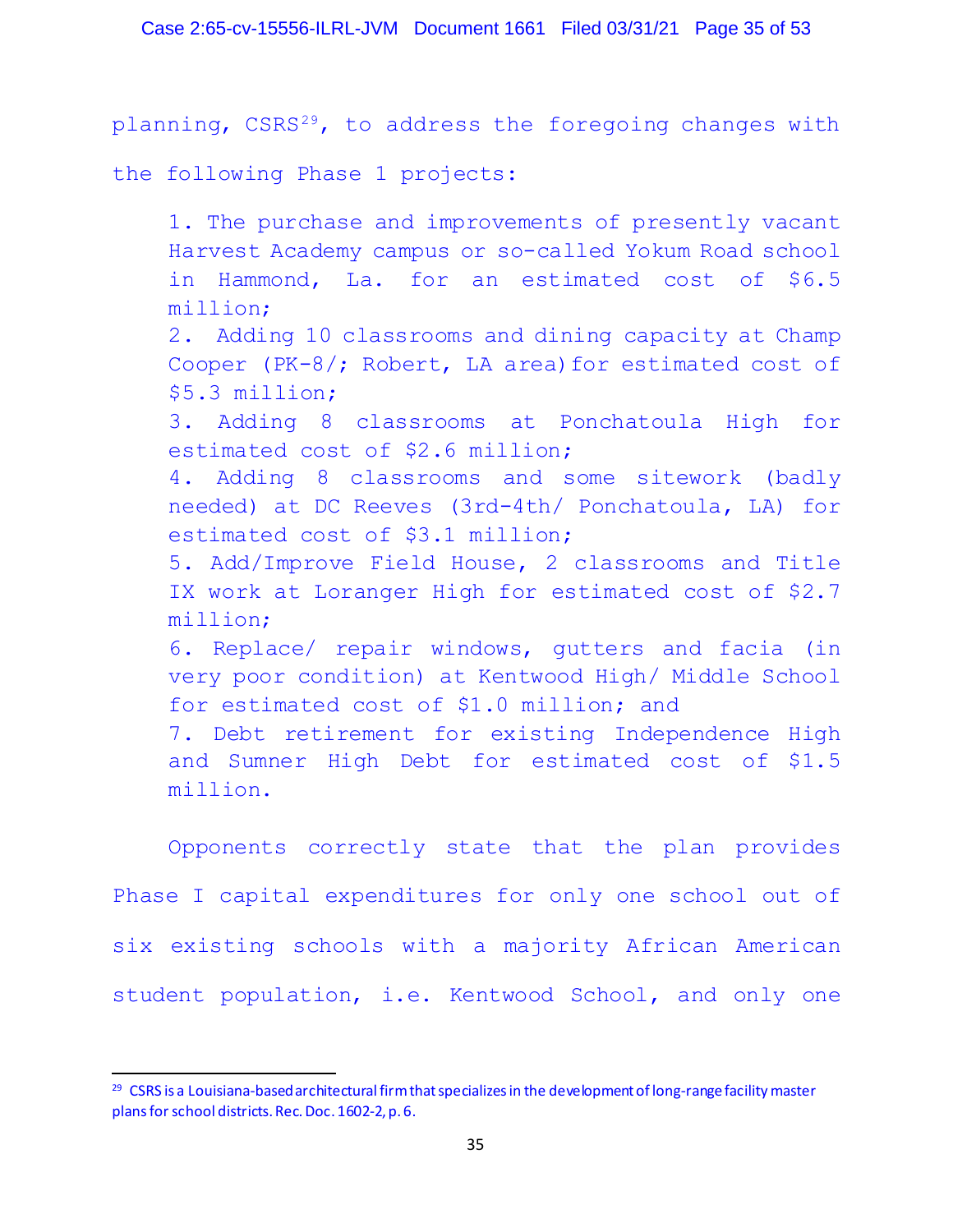### Case 2:65-cv-15556-ILRL-JVM Document 1661 Filed 03/31/21 Page 36 of 53

out of seven in that regards upon the planned addition of the Yokum Road school project. Opposition also notes the absence of a "planning study (by TPSS) to consider the impact of the facilities plan on desegregation and elimination of the remnants of the dual school system based on race."30 We also note that Phase I's capital outlay for Kentwood Schools also represents only about 5% of the total capital expenditure. Based only upon the foregoing credible facts, this court would not hesitate to reject instant facility plans. However, there are more facts to consider. Additional evidence just as credible has also shown that TPSS' facility plan was substantially developed to address current student enrollment, projected growth, prioritized needs at noted facilities, and replacement of temporary classroom buildings.31 It is important to remember that the scope of the facilities plan includes accommodating for growth and the elimination of existing temporary building,

<sup>30</sup> See Rec. Doc. 1602-2, pp. 10.

<sup>31</sup> See for example: Rec. Docs. 1602-2, pp. 6-12; 1602-5, pp. 1-52; and Superintendent Stilley's testimony during prior hearings on the plan, e.g. Id.; Rec. Doc. 1612.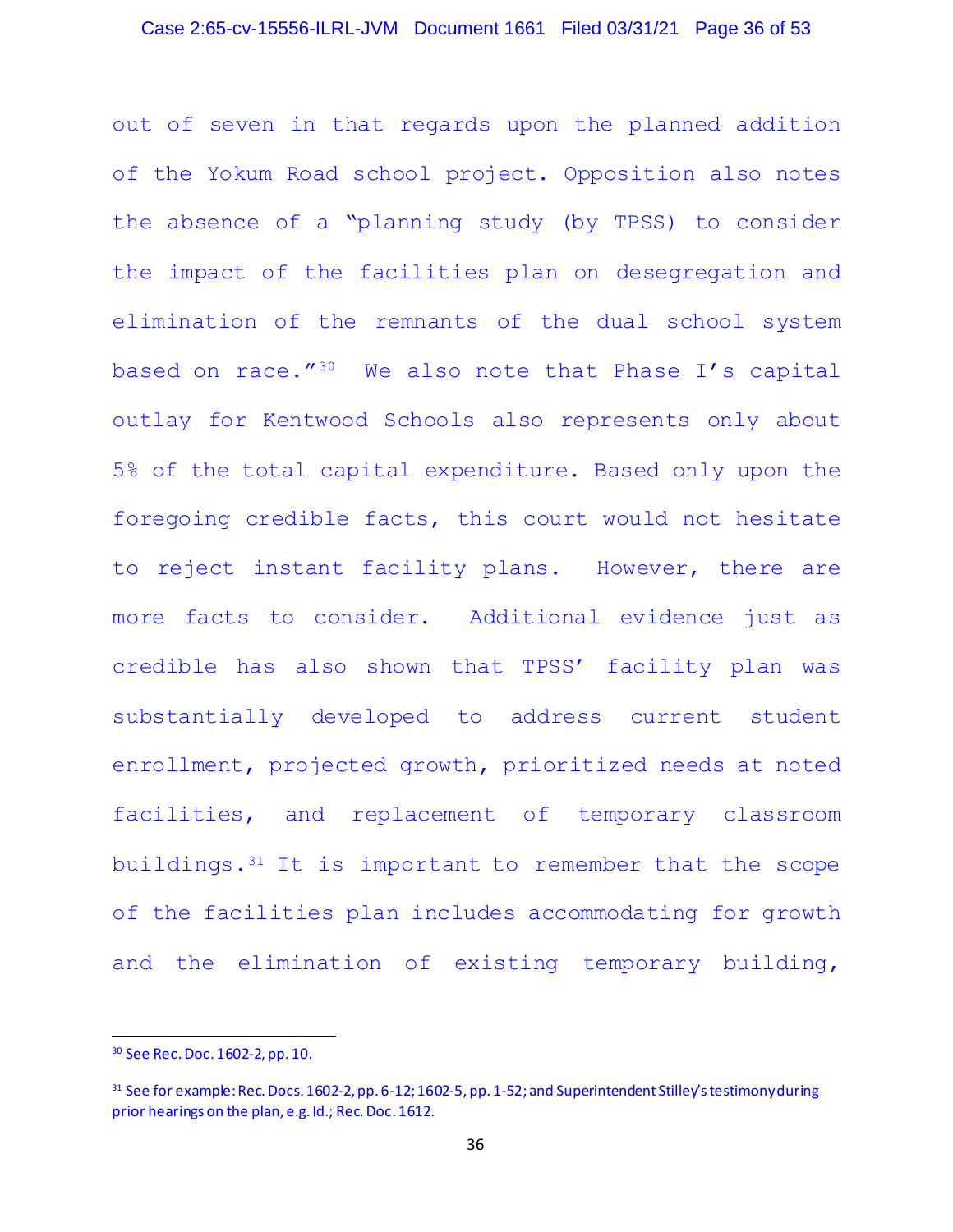including T-Buildings (trailers), all of which should positively impact desegregation.32 The overwhelming rationale is found to be based on race-neutral and good faith considerations that are not violative of existing desegregation decrees. Further evidence of good faith actions includes the declining usage of T-Buildings, partially in response to consistent concerns expressed by plaintiffs Litigation and Settlement counsel and others.33

The credible concerns from the community and plaintiffs' Litigation Counsel raise equally important matters that will be further addressed by increased involvement in the monitoring of TPSS' facilities plan. To that end, the collaborative team-focused work-ethic of the Superintendent will include meaningful involvement from the CDIO/CEO and CCO as set forth in Appendix A to this opinion. TPSS is further reminded that deviations based on racially motivated reasons, including those that

<sup>32</sup> Rec. Doc. 1602-2, p. 10.

<sup>33</sup> Rec. Doc. 1653, p. 41.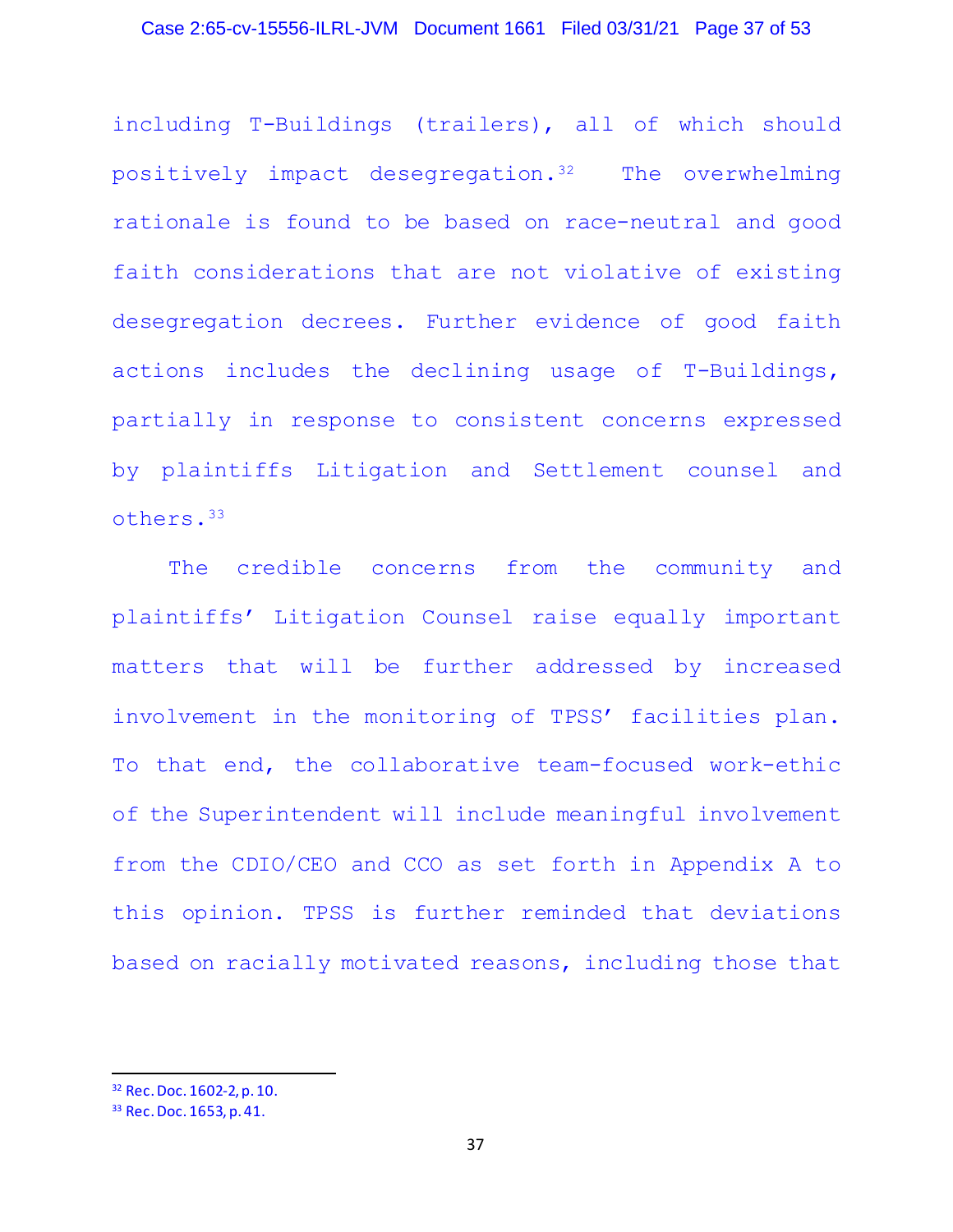### Case 2:65-cv-15556-ILRL-JVM Document 1661 Filed 03/31/21 Page 38 of 53

cause the under-funding of school facilities in need and subject to this decree will not be tolerated.

-----------------------

As stated earlier and during hearings on the pending motion, parties generally presented their evidence and arguments in an orderly and professional manner. Perceptions about the lack of communications or input between counsel have been viewed more as a disagreement about substance than process. Nothing prevented anyone from sending written suggestions, criticisms, or comments about settlement efforts between this case's inception to modern times. Between 1965 and now, there have been multiple opportunities to provide changes and objections to existing desegregation plans, decrees, injunctions, etc., including the ones currently at issue.

Based on current compliance successes, parties designated Settlement Counsel and others jointly proposed a plan of action that fosters additional processes that merit consideration of unitary status in remaining noted areas. Litigation Counsel for plaintiffs and other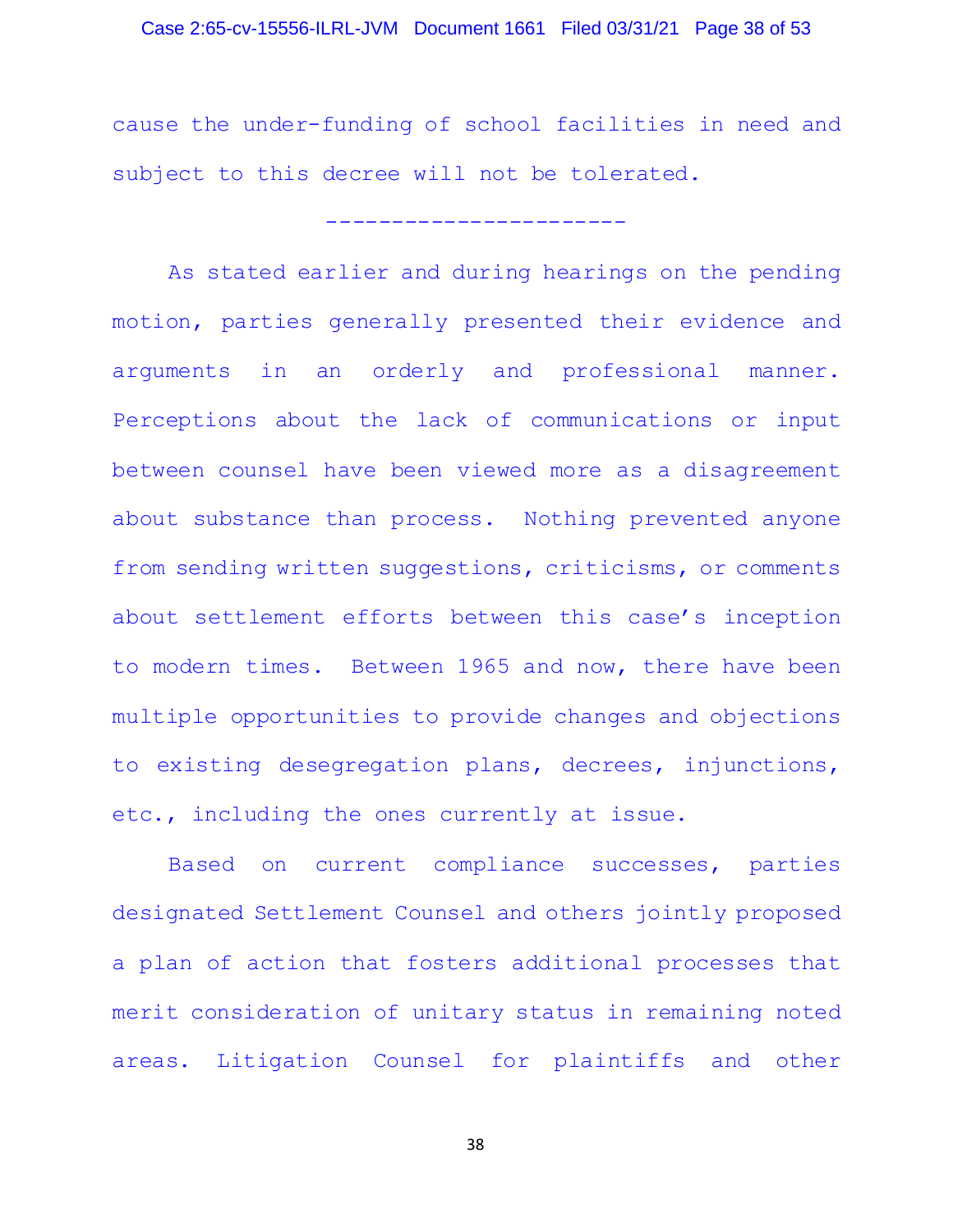# Case 2:65-cv-15556-ILRL-JVM Document 1661 Filed 03/31/21 Page 39 of 53

opponents have shown examples of the school system's prior bad faith and specific needs about the current proposal that we have incorporated into this opinion, as seen *supra*. As noted earlier, historical examples of the system's bad faith have been found and addressed. However, the system's current record of good faith and compliance cannot be ignored. It must be supported, but still with vigilant monitoring and input from all stakeholders. To his credit, plaintiffs Litigation Counsel credits the current TPSS Superintendent for whatever success or possible future ones that might occur due to her open and more inclusive management approaches.

The evidence before the court — including contemporaneous records made regarding each outstanding area — supports the system's explanations for actions that have advanced and should further advance the cause for unitary status in the three remaining areas, as discussed above. Working also in collaboration with the CDIO, CCO, and other stakeholders, including an unprecedented number of meetings with the public, the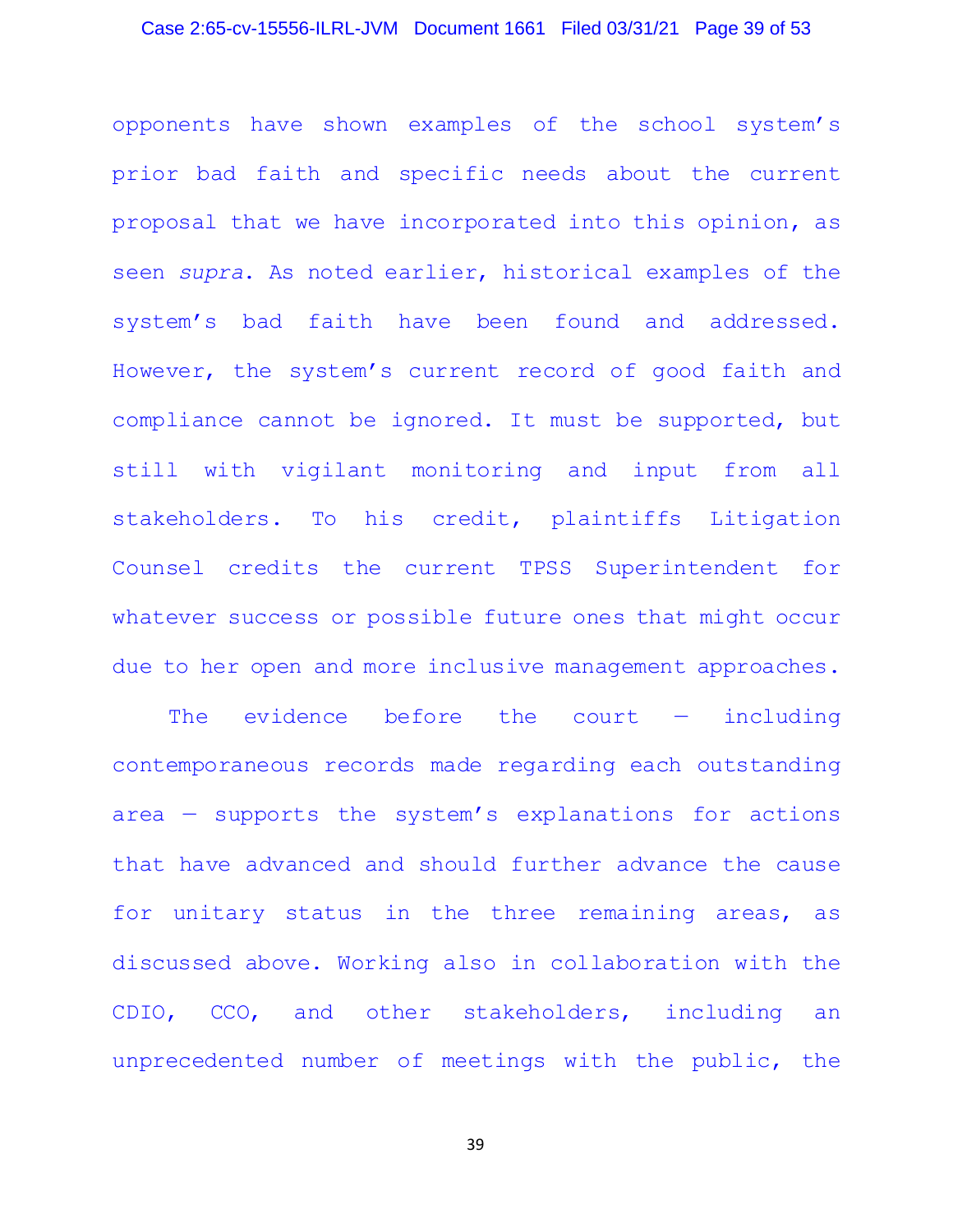### Case 2:65-cv-15556-ILRL-JVM Document 1661 Filed 03/31/21 Page 40 of 53

Superintendent's team-oriented approach has been vital to TPSS' current successes.

Significantly, we also agree with plaintiffs Litigation Counsel's assessment of the need to retain jurisdiction and active monitoring of the modified plan. We therefore emphasize that provisional unitary status for three years is in order at this time on the remaining areas, i.e. employment practices, student assignment and facilities. Jurisdiction shall be retained during that period, or a reasonable time period, to enforce, modify or vacate terms of the plan as herein modified by the court, and to conduct a final fairness hearing. The existing plan and decrees are temporarily suspended, in part and in the interim, all subject to further orders of the court and consistent with this opinion. Therefore, the motion is granted in part, denied in part, and the subject plan is modified in accordance with this opinion, all as set forth herein. Rec. Doc. 1630.

We continue to follow the Fifth Circuit's incremental approach with imposing a provisional or temporary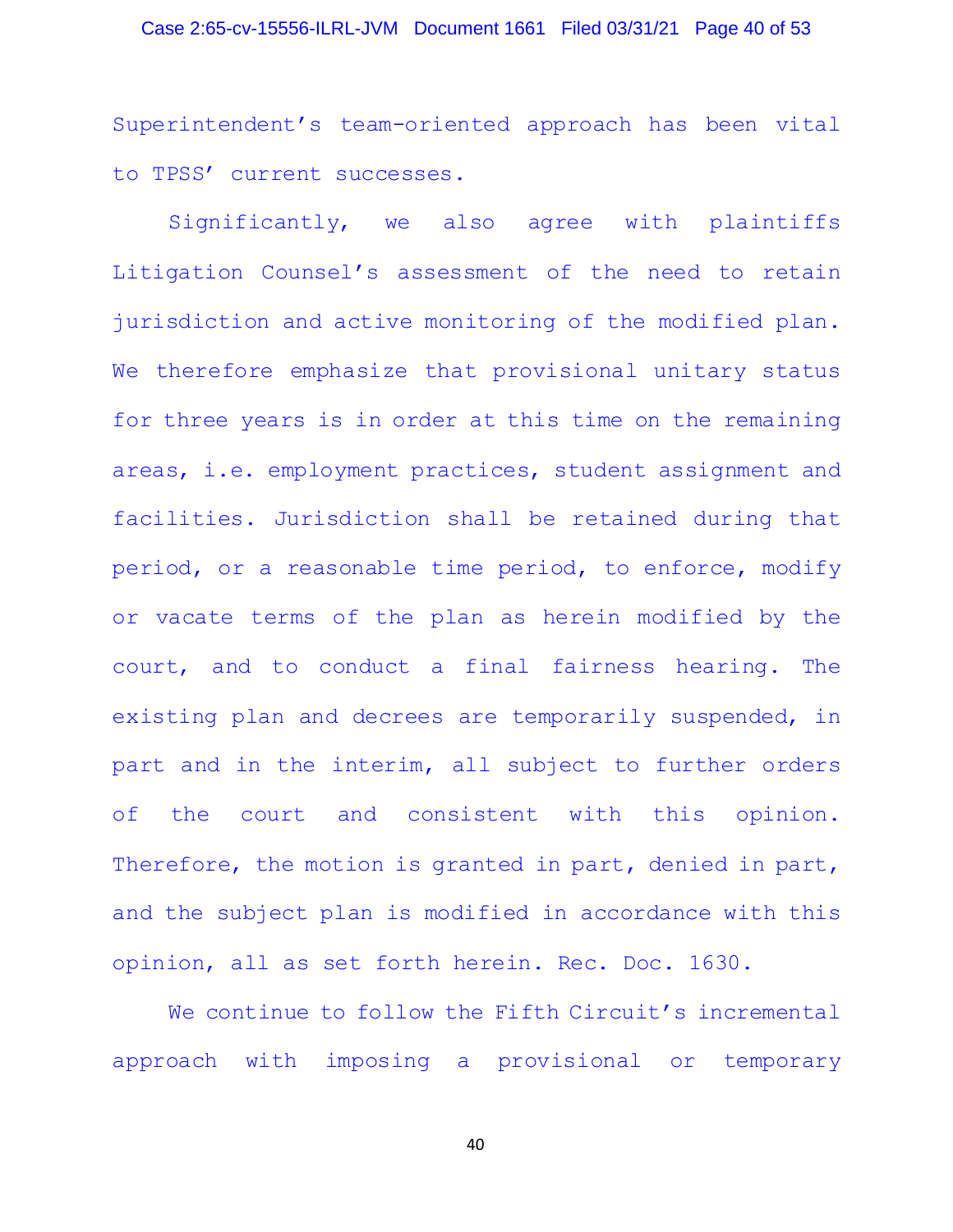probationary period under *Youngblood*. *See Youngblood v. Bd. of Pub. Instruction,* 448 F.2d 770 (5th Cir. 1971)*; also United States v. Overton*, 834 F.2d 1171, 1173-74, 1177 (5th Cir. 1987). The same occurred in *Flax v. Potts*, 915 F.2d 155, 157 (5th Cir. 1990). And in *United States v. Midland Indep. Sch. Dist.,* the Fifth Circuit held that it was not an abuse of discretion to grant unitary status without a final hearing when a district court has otherwise "develop[ed] intimate knowledge of the school district's operations . . . [and] attain[ed] the same substantive goals achievable by using the *Youngblood* procedures." 48 F. App'x 102, \*1 (5th Cir. 2002). *Midland* does not prohibit a district court from imposing a probationary period under *Youngblood* before fully releasing a defendant from part of a desegregation order. *See id*. A 3-year probationary period is consistent with Fifth Circuit doctrine. *See Thomas v. Sch. Bd. St. Martin Parish,* 756 F.3d 380, 387 & n.23 (5th Cir. 2014) (holding that the retention of jurisdiction meant that a court order was not a full and final declaration of unitary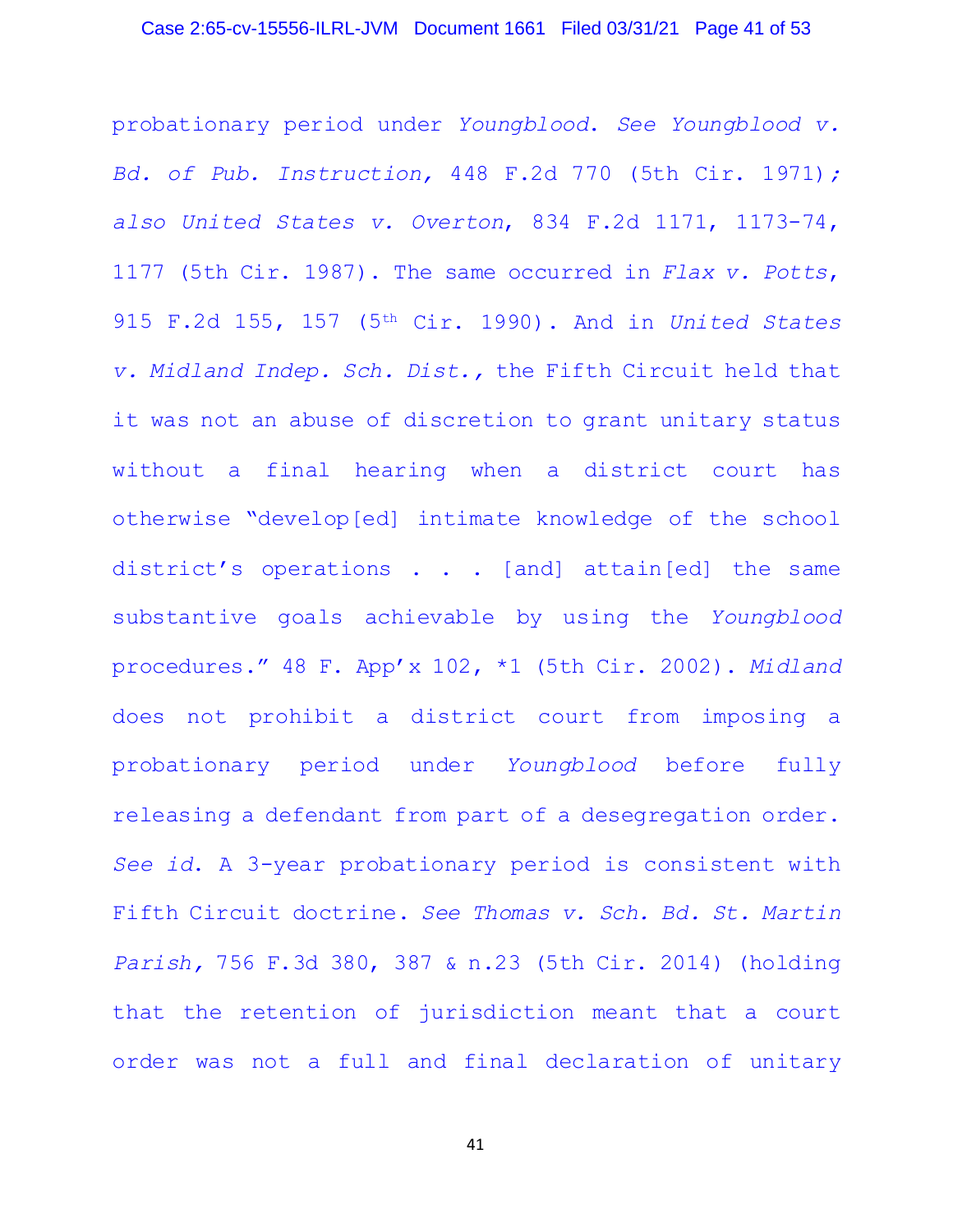### Case 2:65-cv-15556-ILRL-JVM Document 1661 Filed 03/31/21 Page 42 of 53

status despite a finding that the district had "achieved a unitary school system"); *see also Moore v. Tangipahoa Parish School Board*, No. 18-30115, 921 F.3d 545, 549-50 (5th Cir. 2019) (Affirming this court's grant of a twoyear probationary period in the facilities area to allow additional limited oversight before concluding that the school system has "demonstrated, to the public and to the parents of the once disfavored race, its good-faith commitment to the whole of the court's decree." Quotation from *Freeman v. Pitts,* 503 U.S. 467, 491 (1992)).

For the foregoing reasons, we find that TPSS has met its burden of establishing, among other things, that it has demonstrated good faith commitment to complying with the court's existing orders and setting forth a plan, as hereinabove modified, to advance towards unitary status following a three-year probationary or provisional period. *See also Missouri v. Jenkins*, 515 U.S. 70, 88–89 (describing a "good faith commitment to the whole of the court's decree" as part of "the showing that must be made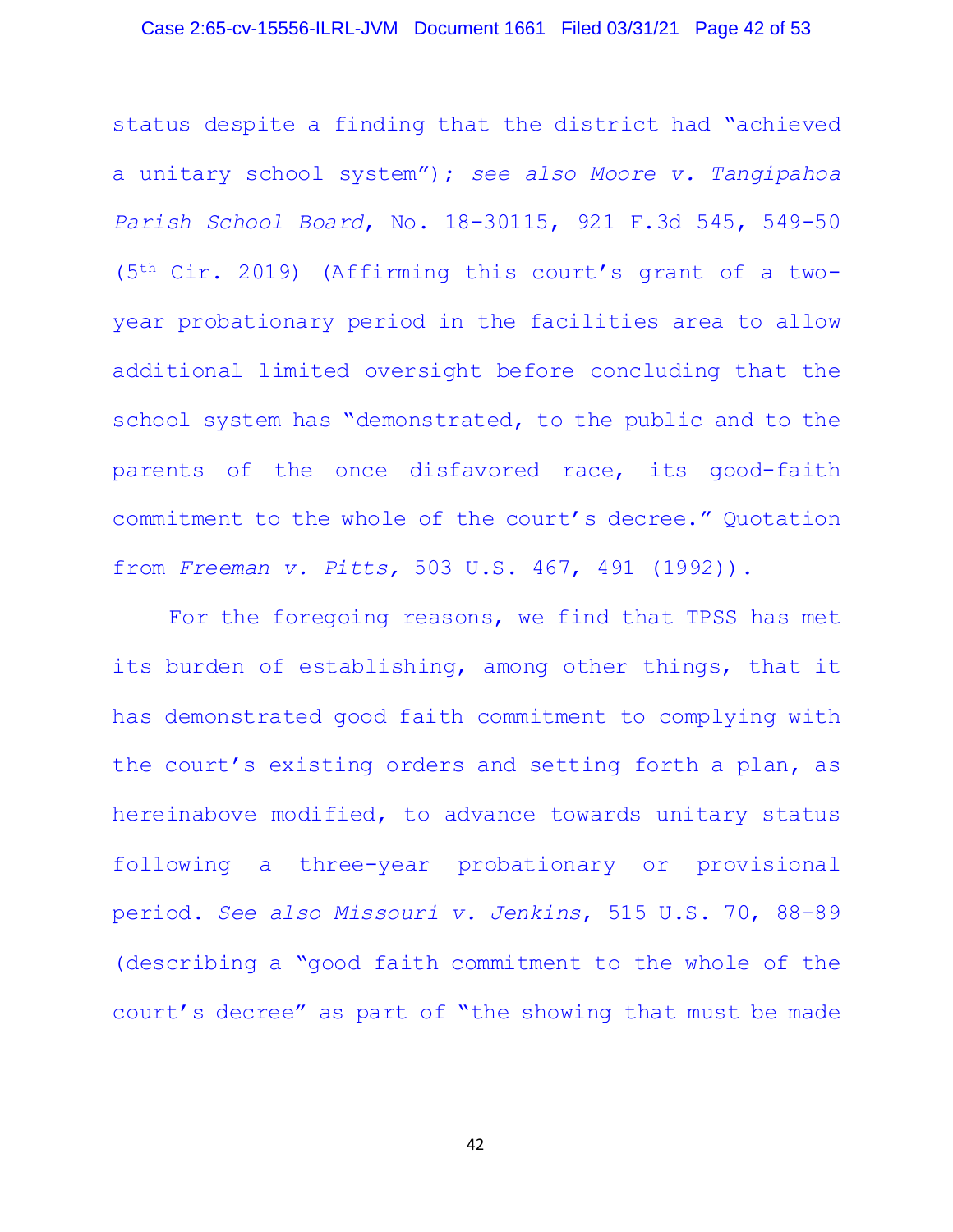#### Case 2:65-cv-15556-ILRL-JVM Document 1661 Filed 03/31/21 Page 43 of 53

by a school district . . . for complete or partial relief" from that decree).

School integration is an enormously complex enterprise that requires consideration of an enormous number of factors. *Moore v. Tangipahoa Parish School Board*, 843 F.3d 198, 202 (5th Cir. 2016)(Quoting *Swann v. Charlotte–Mecklenburg Bd. of Educ.,* 402 U.S. 1, 27 n.10, 91 S.Ct. 1267, 28 L.Ed.2d 554 (1971): "There is no universal answer to complex problems of desegregation; there is obviously no one plan that will do the job in every case."). Efforts to achieve unitary status are bound to have a far-reaching impact and unpredictable consequences across the school district. *Moore*, 843 F.3d at 202.

The Board, TPSS, and the people who, in the end, govern their school system, must be aware that the door through which they enter and leave the courthouse is not locked to them. They will undoubtedly find that this is so especially if they fail to maintain the provisional grant of a unitary system we conclude exists today.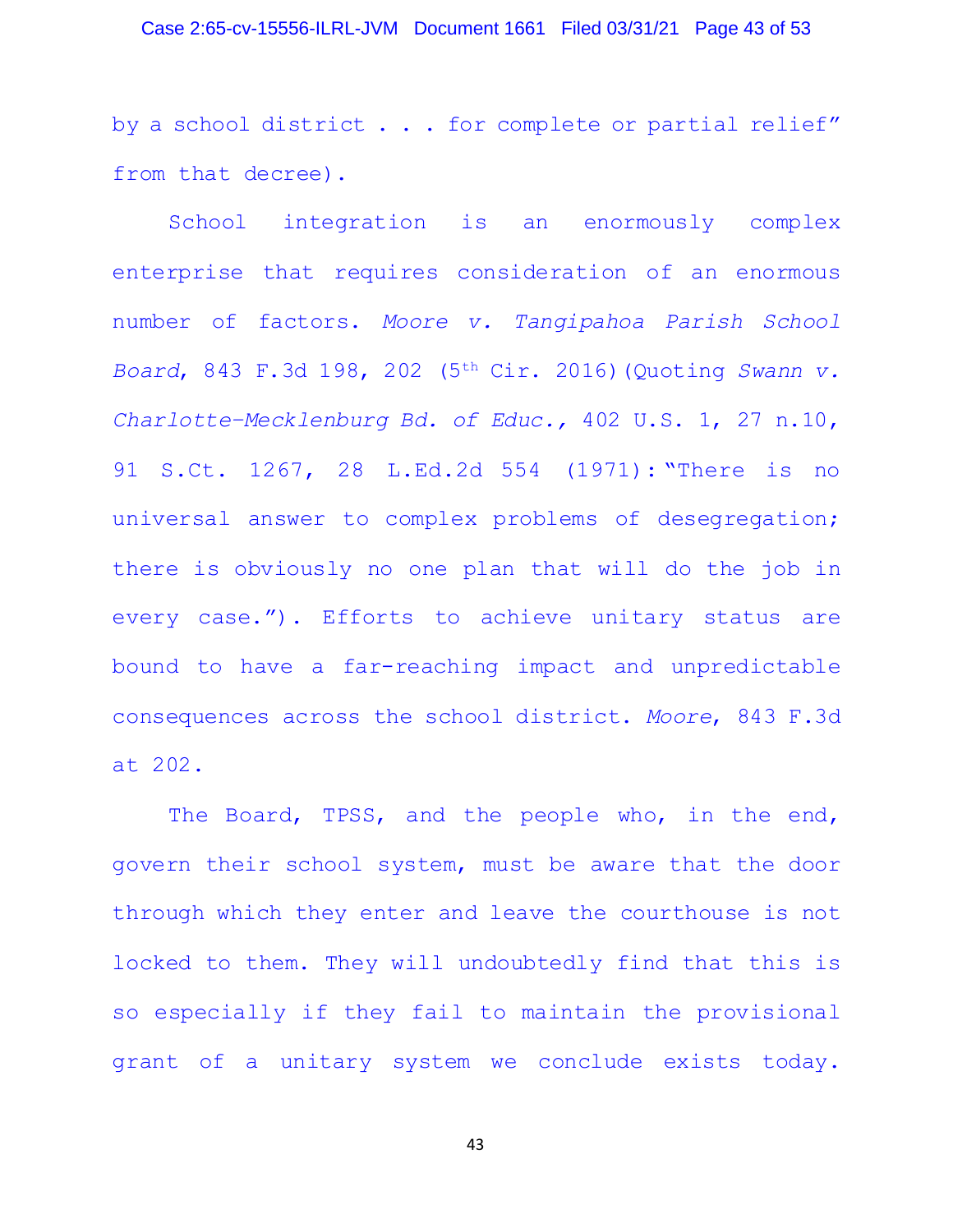*NAACP, Jacksonville Branch v. Duval Cty. Sch.*, 273 F.3d 960, 976–77 (11th Cir. 2001).

New Orleans, Louisiana this 30th day of March 2021

au noy service

SENIOR UNITED STATES DISTRICT JUDGE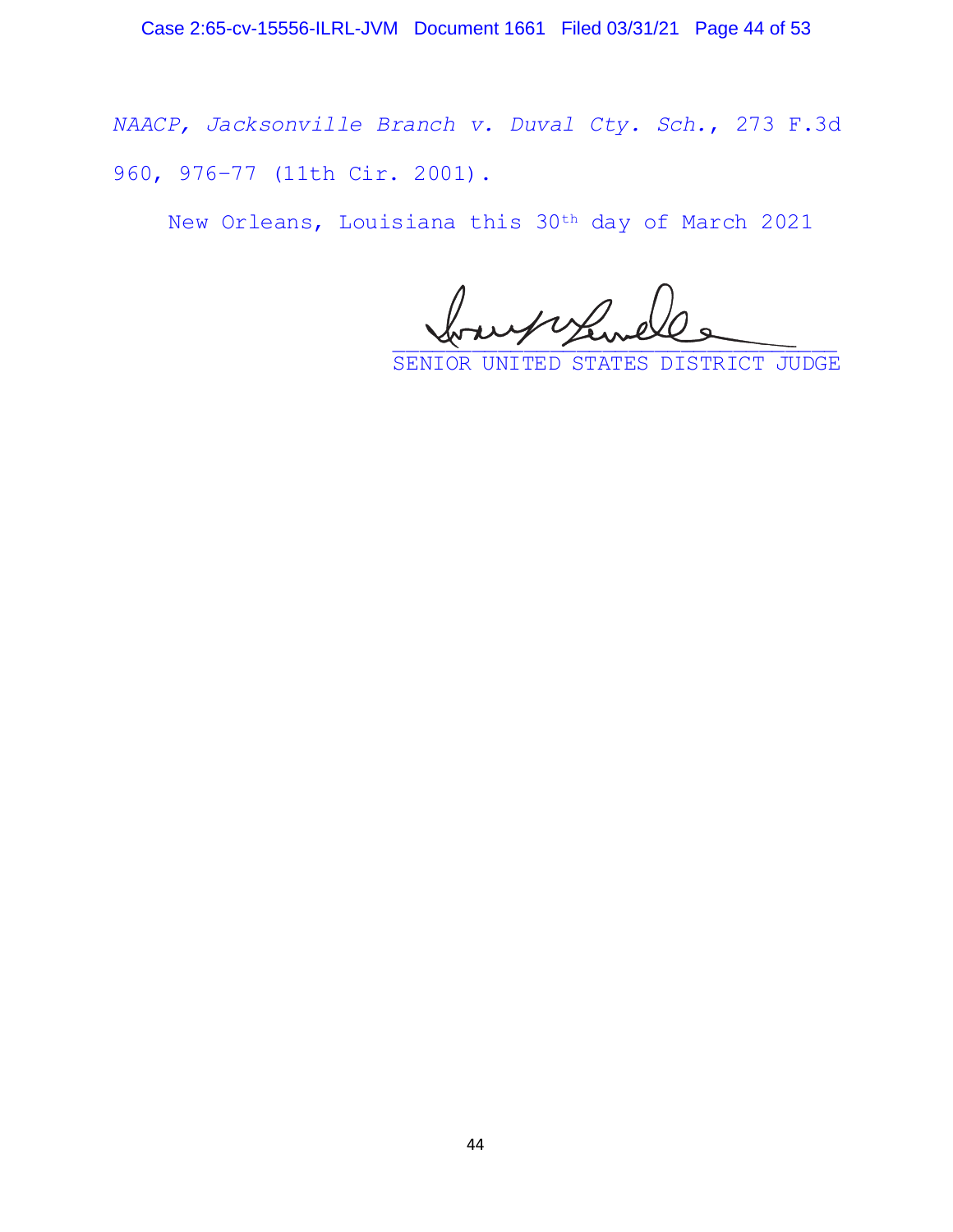#### **ATTACHMENT A**

### **I. Role of Desegregation Implementation Officer**

The new title for the Desegregation Implementation Officer shall be Chief Equity Officer (CEO).<sup>34</sup> The CEO shall report directly to the superintendent and shall be tasked with supervision of the Office of Equity personnel involved with implementation of the terms and provisions of this order. The CEO will serve as a member of the school system's Senior Leadership team. As a member of the Senior Leadership Team, the CEO shall be included in Senior Leadership Team meetings.

The CEO and superintendent should interact regularly on issues relevant to the effective implementation of this order, including identification of successes and challenges, as well as sharing of information that will enable assessments of the school system experiences

<sup>&</sup>lt;sup>34</sup> The CEO position shall be continued through the duration of this order. The person presently occupying the CEO position shall be continued in that position through the duration of this order. He may be only removed pursuant to an order of this court upon a showing of just cause by the School Board. In the event the person occupying the CEO position should resign, be removed by this court for just cause, or otherwise no longer hold the position, the superintendent shall prepare a job description which shall include the same duties and responsibilities as contained this Agreement, advertise to fill the vacancy, and employ the person selected to fill the vacancy for the remaining duration of this Agreement, subject to court approval beforehand.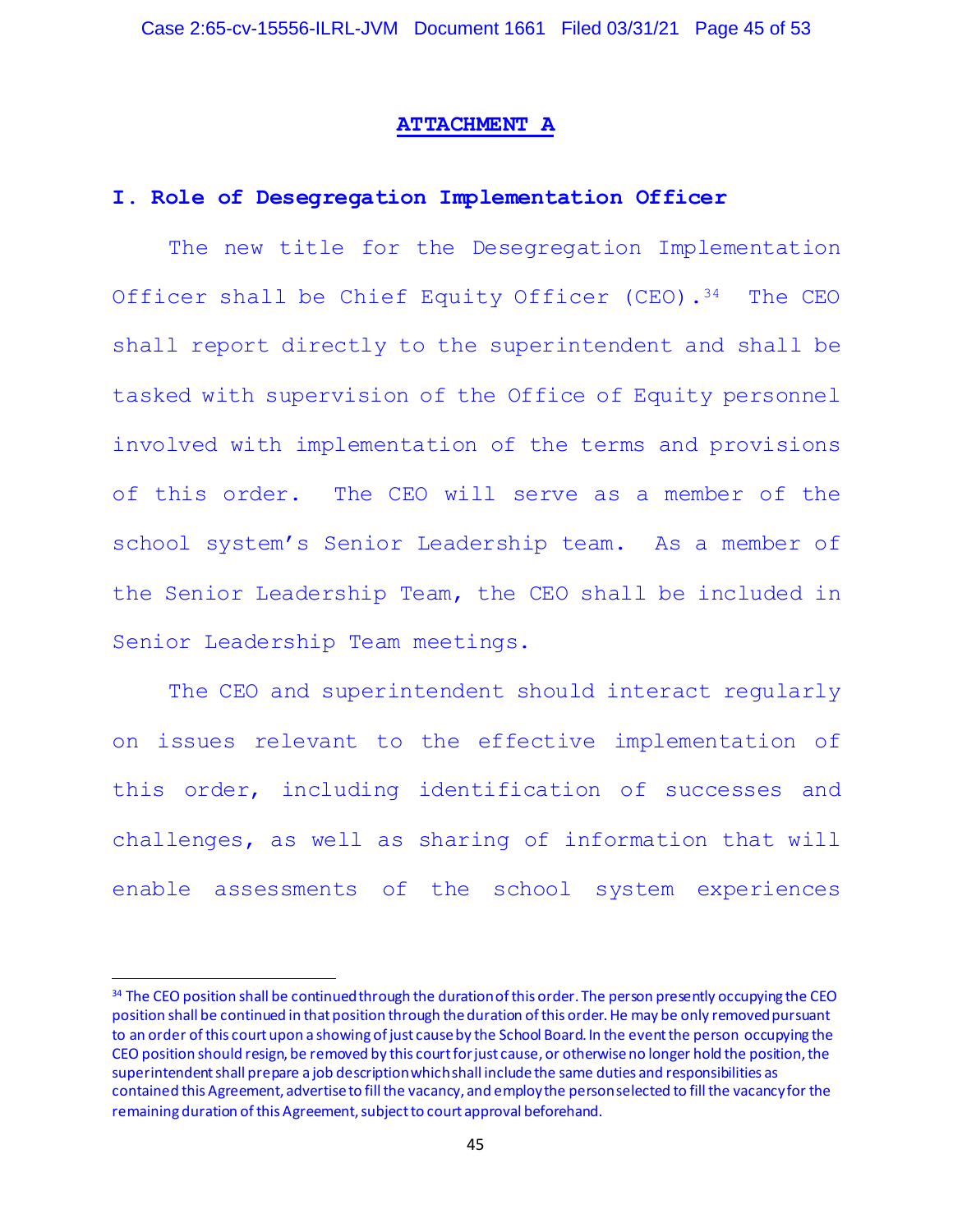# Case 2:65-cv-15556-ILRL-JVM Document 1661 Filed 03/31/21 Page 46 of 53

implementing this order, especially regarding employment practices, student assignment matters, and facilities planning and implementation.

The CEO will serve as liaison for school system employees, students and families who assert complaints. Regarding complaints, the complaint protocol the school system has proposed, and which the court accepts, will be as follows: Complaints should be first addressed at the school level which includes a meeting with the principal. If not resolved, the district supervisor assigned to the school, who also performs the periodic evaluations of the principal, will become involved to assist in resolving the complaint. The final level for resolution will be the Senior Leadership Team, which will include the CEO. For African American complainants who feel that they have been discriminated against due to race, the CEO, along with other senior leaders, will advise the complaining employee of the court approved grievance process. The CEO will follow up with complaining employees and serve as liaison for process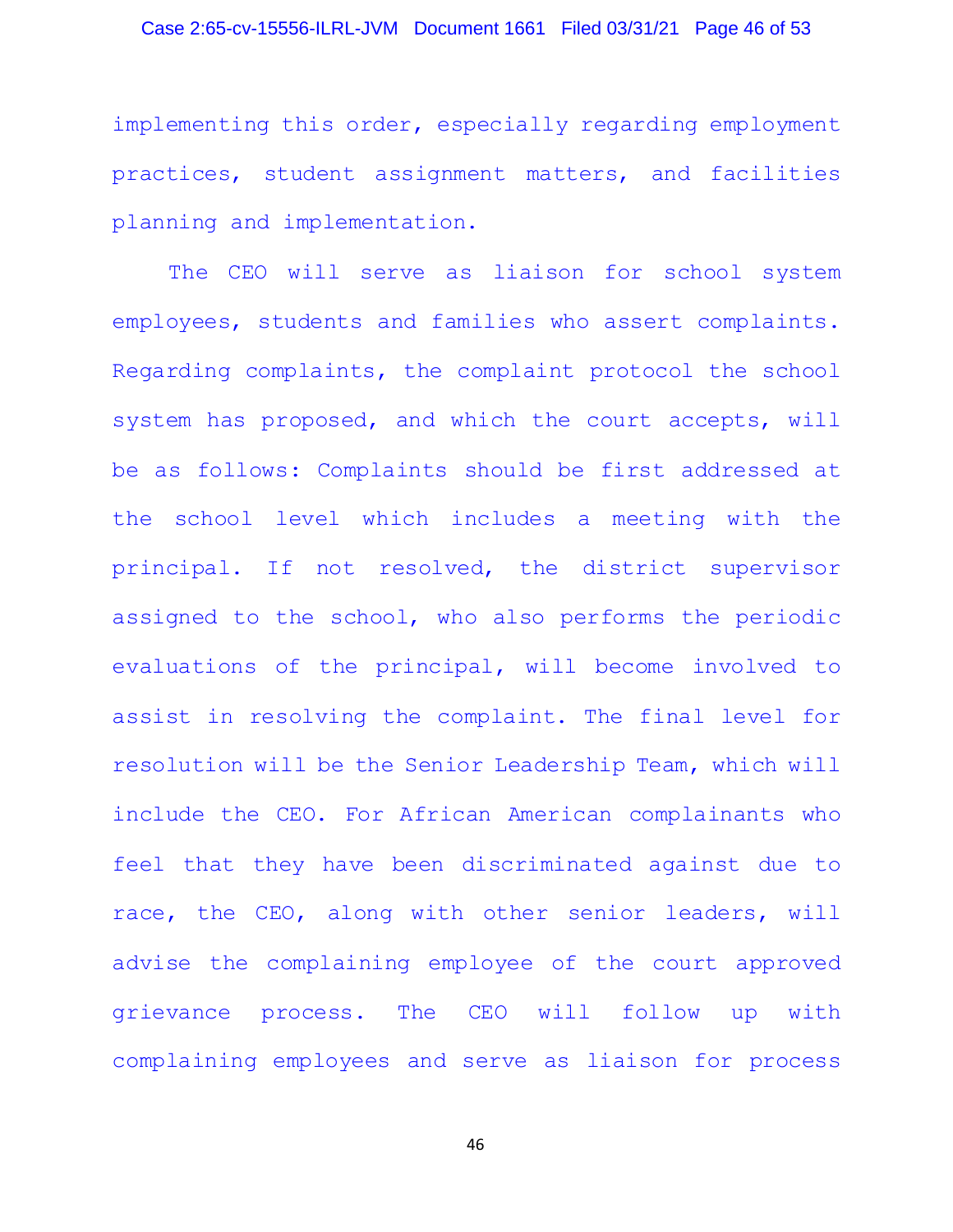### Case 2:65-cv-15556-ILRL-JVM Document 1661 Filed 03/31/21 Page 47 of 53

questions they may have during the grievance process. The CEO shall keep a record of complaints asserted in which a violation of this order is alleged, or in which an African American alleges discrimination based upon the complainant's race, along with the status of each complaint, and if resolved the general nature of the resolution.

As per the Agreement of the parties, the CEO shall be employed on a twelve-month basis with a salary at Grade 23, which is equivalent to the salary grade of assistant superintendents and the chief financial officer. and which is the pay grade at which the position of Desegregation Implementation Office is presently paid.

## Performance Responsibilities

Serve as a member of the school system's Senior Leadership team and attend Senior Leadership Team meetings.

Serve as a senior leader on the school system's Central Implementation Team (CIT), which shall meet monthly to address systematic trends in discipline across the school system.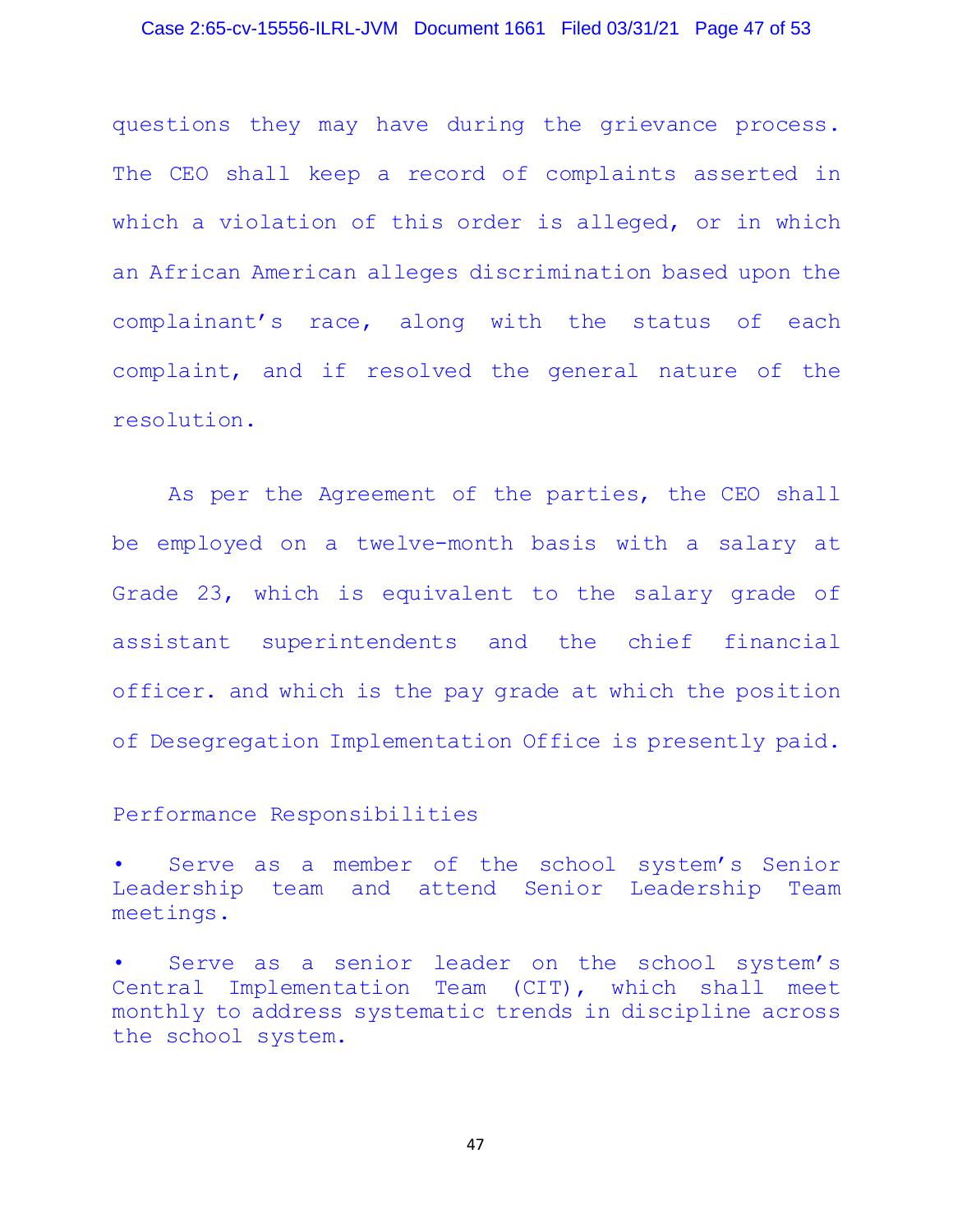Case 2:65-cv-15556-ILRL-JVM Document 1661 Filed 03/31/21 Page 48 of 53

Serve as liaison regarding the complaint and grievance process referenced in this order.

Maintain a list of all complaints of lack compliance with violations or failure of the school system to comply with this order, and discrimination against an African American complainant based on the complainant's race, including the status of the complaint and, if resolved, the general nature of the resolution.

• Participate in a weekly or bi-weekly meeting with the superintendent, a "check-in," to discuss and collaborate on issues of concern, developments, strategies, challenges and successes implementing this order.

Among the ongoing discussion items for the superintendent and CEO, prior to hiring of candidates for<br>administrative or staff positions at the level of administrative or staff positions at the level principal or higher, the superintendent shall advise the CEO of each proposed hire, the names and races of other candidates for the position, and seek any input the CEO may wish to offer. The CEO shall have the opportunity for advisory input to the superintendent. However, the CEO shall not have a vote or veto ability.

• Otherwise, communicate with and assist the superintendent in the solution of concerns which may arise in the areas of his responsibility.

• Attend and contribute to monthly CIT meetings where the leadership team works to engage in problem-solving strategies to address inequities in discipline across the school system, with priority given to UIR schools for discipline.

At least ten (10) days prior to effecting or improving transfers of students for the following school year, the superintendent or the superintendent's designee shall submit a comprehensive listing of all approved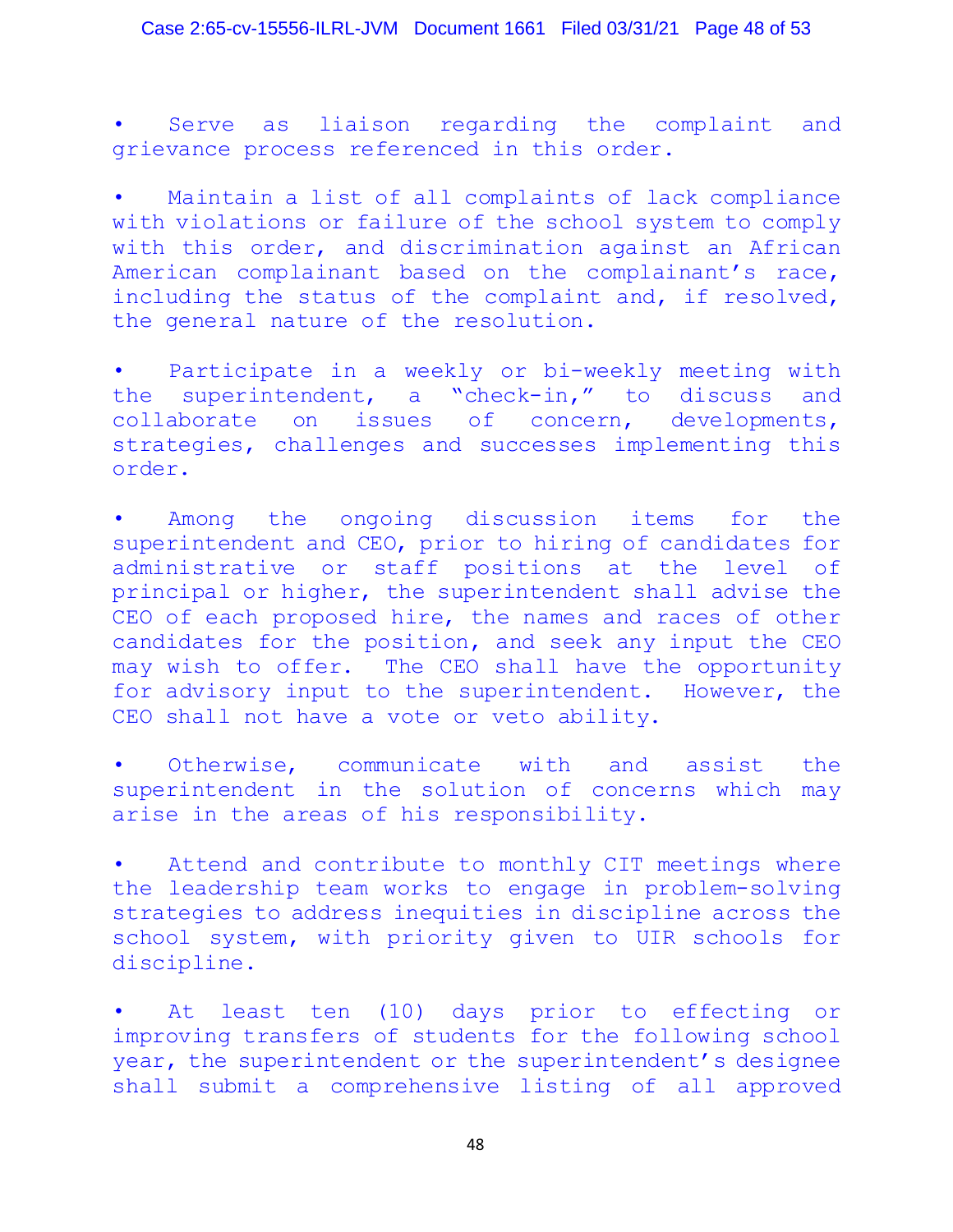student transfers, including the race of the transferring student, the proposed transferring and receiving schools,<br>and the basis for the transfer or rejection of it. The and the basis for the transfer or rejection of it. CEO shall have the opportunity for advisory input to the superintendent. However, the CEO shall not have a vote or veto ability. For all approved "hardship," extraordinary, administrative or similar transfers, the CEO may request the underlying materials supporting or disputing the request.

Serve as the school system's chief point of contact to implement a mentoring program for at risk youth in the school system, including serving as a liaison with the community and church leaders, with priority given to UIR schools for discipline.

Attend and contribute to the school system's quarterly meetings with senior leadership with respect to this order.

Assist with required reporting to the Court Compliance Officer ("CCO") and plaintiffs' Settlement Counsel.

Meet and confer freely with the CCO as requested and/ or necessary in the view of either the CEO or the CCO.

• Identify division objectives based upon parish goals and objectives of the School Board and the superintendent.

• Identify and initiate the development of performance objectives based upon established school and community goals.

• Recommend to the superintendent specific policies, procedures, plans and programs for attaining current objectives.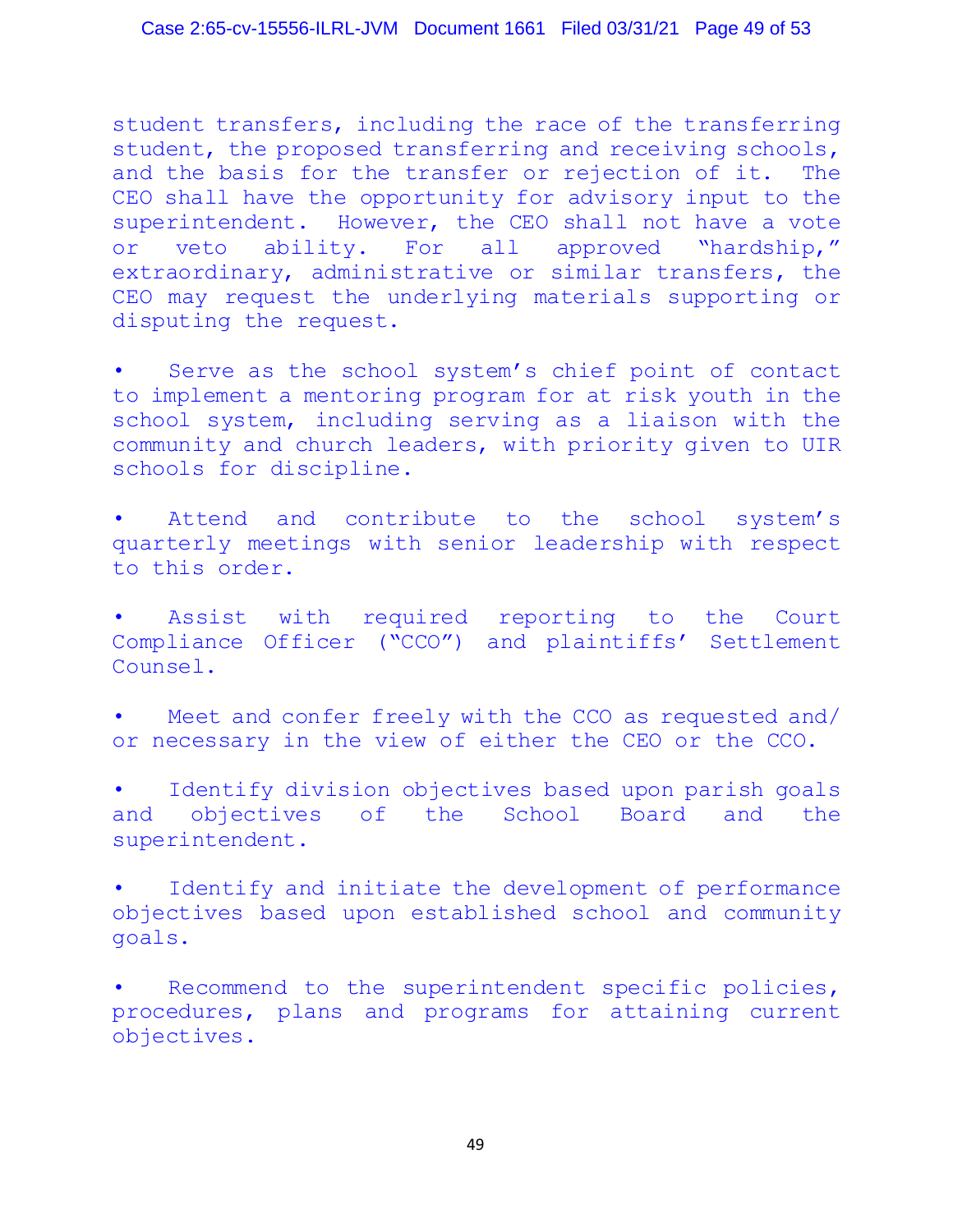## Case 2:65-cv-15556-ILRL-JVM Document 1661 Filed 03/31/21 Page 50 of 53

Advise and counsel the superintendent in the area of equity and Agreement implementation during weekly or biweekly check-ins with the superintendent and upon the superintendent's request.

Make presentations to the School Board when required by the superintendent regarding equity and aspects of this order.

Coordinate with other senior leaders on the organization and presentation of workshops and in-service training relative to sensitivity and terms and provisions of this order.

Direct and implement strategies to engage families and communities that advances unitary status objectives.

Stay abreast of trends in the development of diversity and equity in the field of elementary and secondary education.

Study educational needs of the school community and make recommendations to the superintendent strategies for increasing diversity, equity and opportunities for all students.

Adhere to established lines of communication through the chain of command, recognizing the ability of the CEO to freely communicate with the CCO as the CEO and CCO deem appropriate.

• Ensure strategies to facilitate diversity and equity and to implement this order are in alignment with state laws and guidelines and this order.

Adhere to the policies and procedures established by the School Board that comply with this order.

Implement the policies and procedures established by the School Board that comply with this order.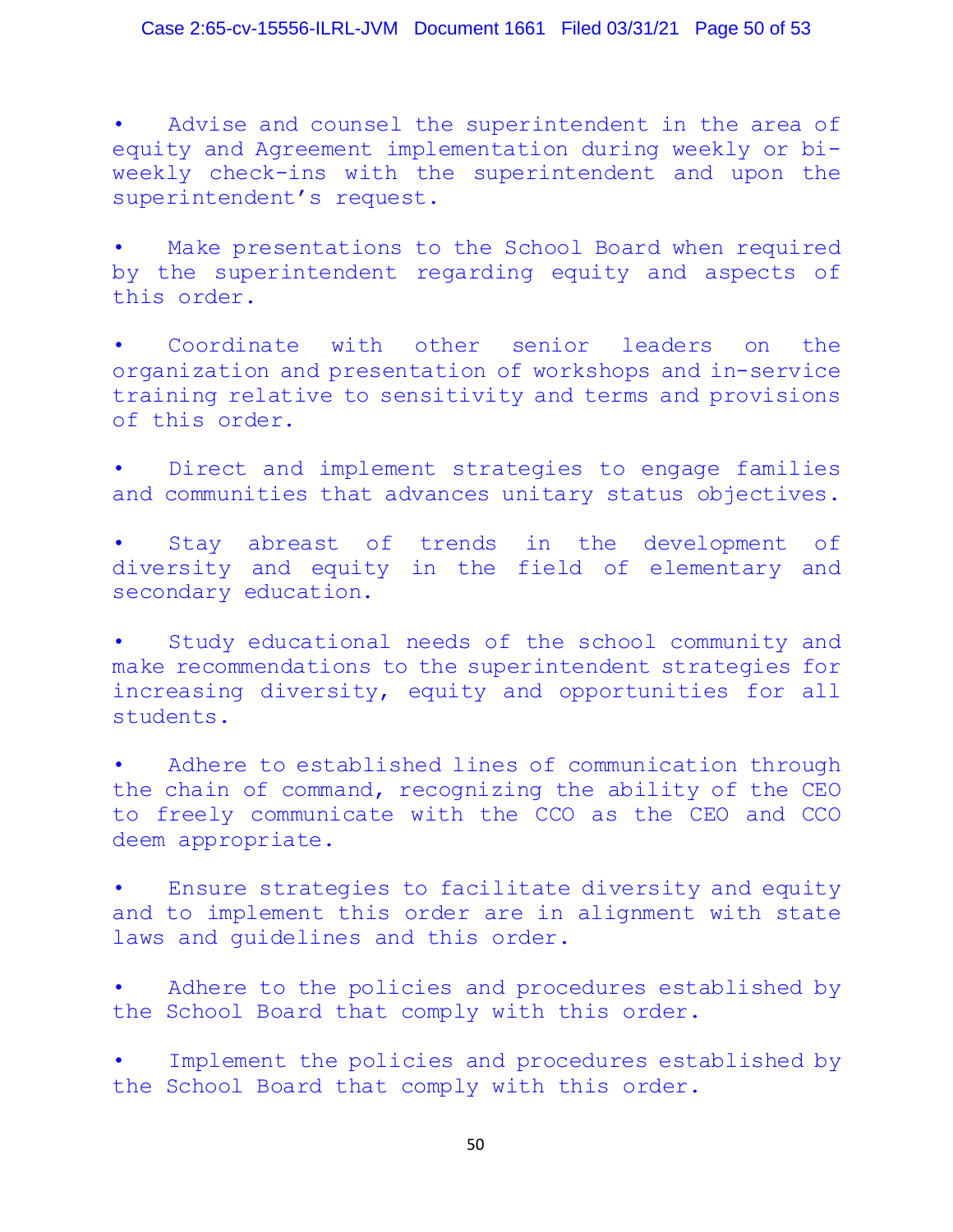Support the District's Strategic Plan, in compliance with this order, to improve the educational system.

As appropriate, communicate to the community how diversity, equity and opportunities for students impact all children and improve the educational system.

• Complete Professional Growth Plan and Self-Evaluation.

Perform such other duties as assigned by the superintendent.

Supervision of school system employees under CEO supervision:

o Designate role responsibility and authority for personnel under his supervision. o Conduct performance observations and evaluations of staff members according to established procedures with the Parish Personnel Evaluation Plan. o Ensure the appropriate approval or denial of request for leave (annual or personal) for staff members under his supervision.

Evaluation: Criteria established by School Board policy.

\_\_\_\_\_\_\_\_\_\_\_\_\_\_\_\_\_\_\_\_\_\_\_\_\_\_\_\_\_\_\_\_\_\_\_\_\_\_\_\_\_\_\_\_\_\_\_\_\_\_\_\_\_\_\_

## **II. ROLE OF COURT COMPLIANCE OFFICER**

The Court Compliance Officer's ("CCO") appointment as set forth in Rec. Doc. 1204 shall continue until the court orders otherwise. Until further notice, the court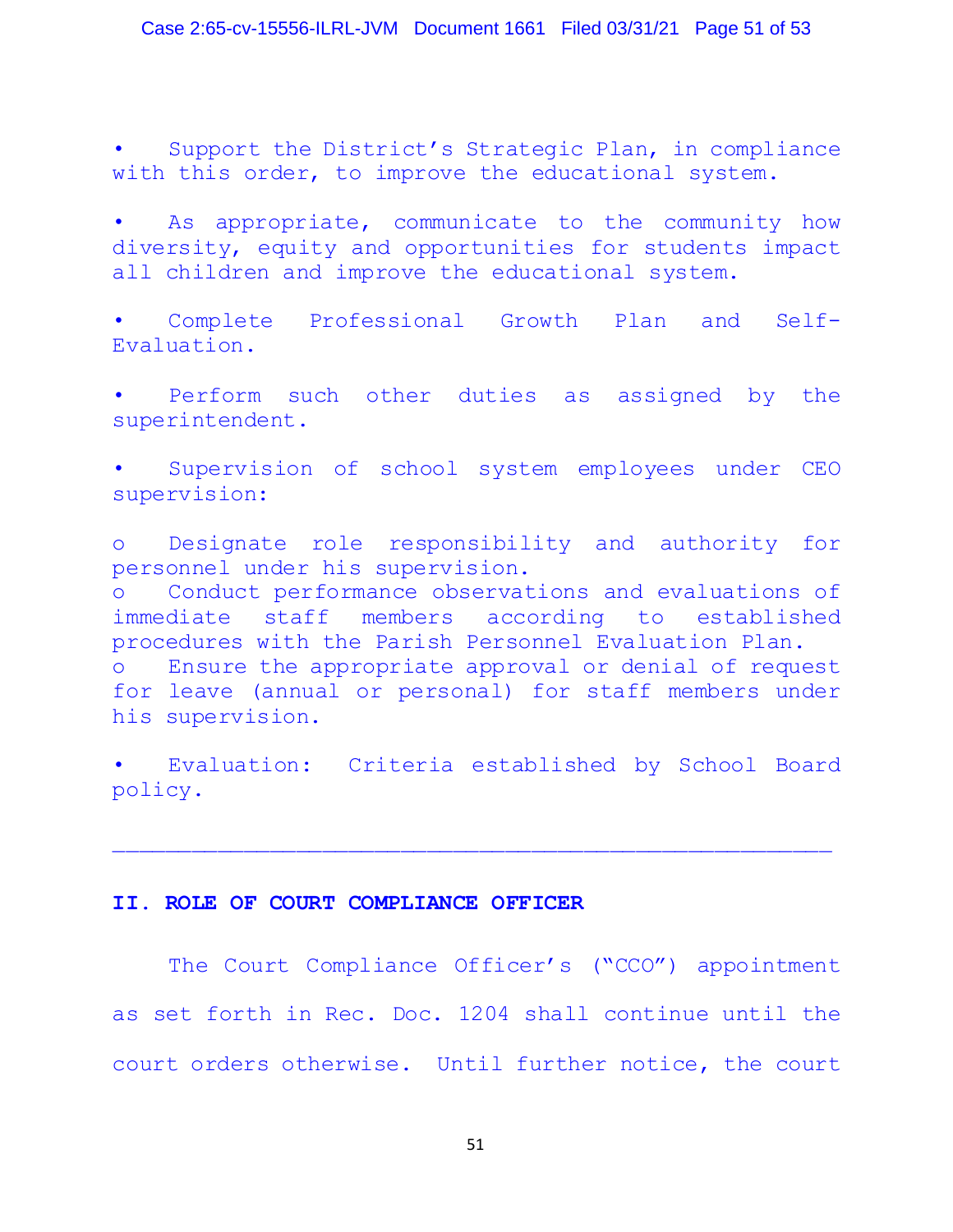### Case 2:65-cv-15556-ILRL-JVM Document 1661 Filed 03/31/21 Page 52 of 53

suspends the provisions of Rec. Doc. 876-4, page 29, beginning at the first full paragraph and continuing through the second paragraph.

The provisions of Rec. Doc. 876-4, page 29, paragraph 4, are modified to provide that the CCO's annual report shall be filed within thirty (30) days of the annual student population reporting provided each October by the school system to the Louisiana Department of Education ("LDOE"). Upon providing the final beginning of school year student population figures to the LDOE each school year, the school system shall immediately provide to the CCO and all lead counsel the student population figures that it provides to the LDOE.

In addition, and consistent with this order, the CCO shall (a) receive the reports provided for in this order; (b) monitor the school system's compliance with the terms and provisions of this order, including information provided in the reports submitted by the defendant's Settlement Counsel, and any other relevant facts or circumstances; (c) interact with the court as the court